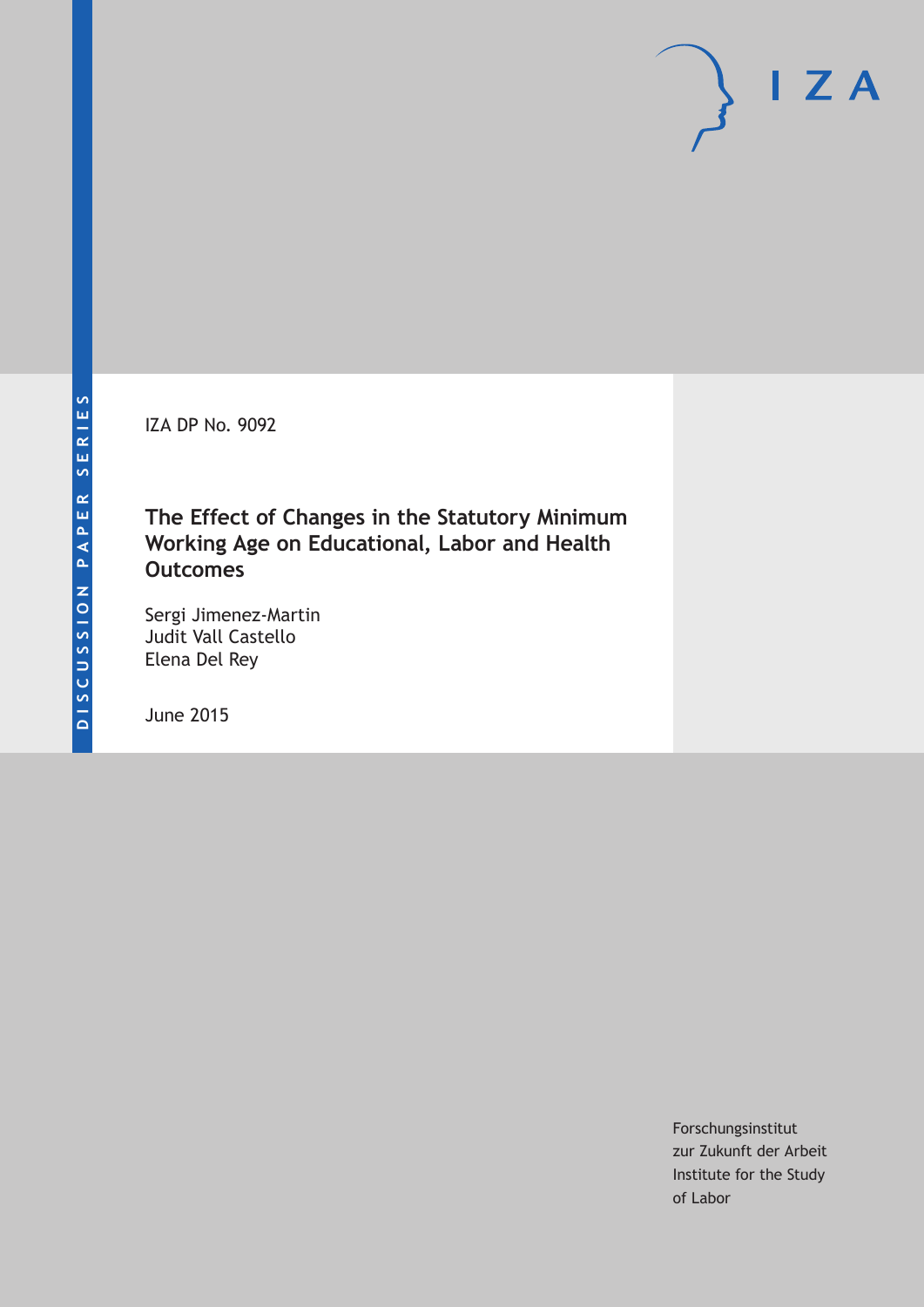# **The Effect of Changes in the Statutory Minimum Working Age on Educational, Labor and Health Outcomes**

## **Sergi Jimenez-Martin**

*Universitat Pompeu Fabra, Barcelona GSE and FEDEA*

### **Judit Vall Castello**

*CRES, Universitat Pompeu Fabra and IZA*

## **Elena Del Rey**

*Universitat de Girona*

Discussion Paper No. 9092 June 2015

IZA

P.O. Box 7240 53072 Bonn Germany

Phone: +49-228-3894-0 Fax: +49-228-3894-180 E-mail: iza@iza.org

Any opinions expressed here are those of the author(s) and not those of IZA. Research published in this series may include views on policy, but the institute itself takes no institutional policy positions. The IZA research network is committed to the IZA Guiding Principles of Research Integrity.

The Institute for the Study of Labor (IZA) in Bonn is a local and virtual international research center and a place of communication between science, politics and business. IZA is an independent nonprofit organization supported by Deutsche Post Foundation. The center is associated with the University of Bonn and offers a stimulating research environment through its international network, workshops and conferences, data service, project support, research visits and doctoral program. IZA engages in (i) original and internationally competitive research in all fields of labor economics, (ii) development of policy concepts, and (iii) dissemination of research results and concepts to the interested public.

<span id="page-1-0"></span>IZA Discussion Papers often represent preliminary work and are circulated to encourage discussion. Citation of such a paper should account for its provisional character. A revised version may be available directly from the author.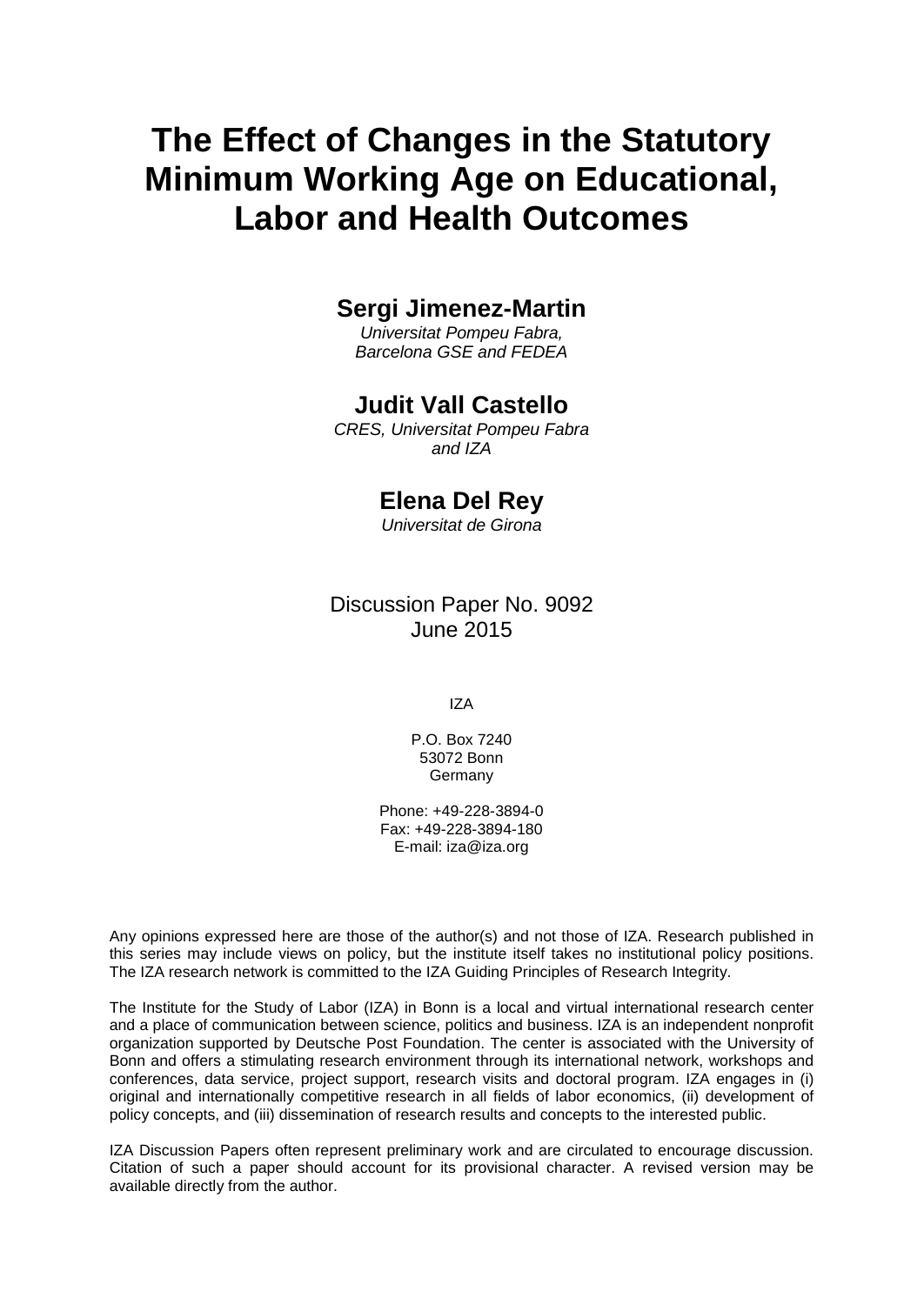IZA Discussion Paper No. 9092 June 2015

## **ABSTRACT**

## **The Effect of Changes in the Statutory Minimum Working Age on Educational, Labor and Health Outcomes[\\*](#page-1-0)**

In this paper we explore the effects of a labor market reform that changed the statutory minimum working age in Spain in 1980. In particular, the reform raised the statutory minimum working age from 14 to 16 years old, while the minimum age for attaining compulsory education was kept at 14 until 1990. To study the effects of this change, we exploit the different incentives faced by individuals born at various times of the year before and after the reform. We show that, for individuals born at the beginning of the year, the probabilities of finishing both the compulsory and the post-compulsory education level increased after the reform. In addition, we find that the reform decreases mortality while young (16-25) for both genders while it increases mortality for middle age women (26-40). We provide evidence to proof that the latter increase is partly explained by the deterioration of the health habits of affected women. Together, these results help explain the closing age gap in life expectancy between women and men in Spain.

JEL Classification: J01, I26, I12

Keywords: minimum working age, policy evaluation, education, mortality

Corresponding author:

Judit Vall Castelló Center for Research in Health and Economics (CRES) Department of Economics and Business Pompeu Fabra University Ramon Trias Fargas, 25-27 08005 Barcelona **Spain** E-mail: [judit.vall@upf.edu](mailto:judit.vall@upf.edu)

We acknowledge financial help from project ECO2014-52238-R as well as from a RECERCAIXA grant. We would like to thank participants to the seminars at Murcia, UPF, URV, IEB (UB), UPO, The Centre for Health Service Economics & Organization at Oxford University, 39<sup>th</sup> Congress of the Spanish Economic Association, the Congress of the Spanish Health Economic Association in Granada and the Barcelona GSE Winter Workshop (2015).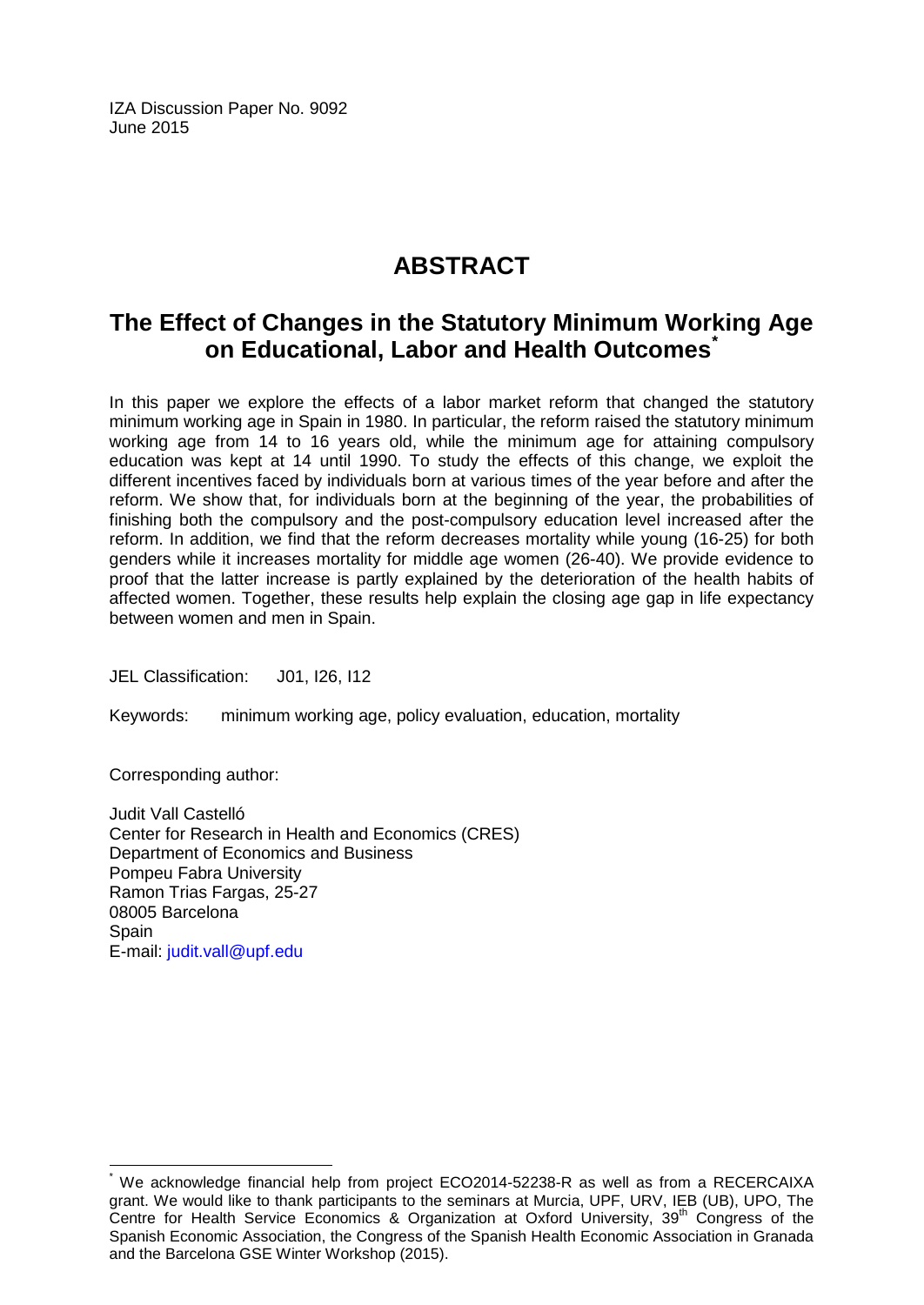#### **1. Introduction**

There are now several papers in the literature that establish the positive association between the number of years of education and health outcomes. Still, the causal relationship between these two factors has proved more difficult to determine. Most of the papers in the literature have used changes in the laws that set the minimum school leaving age to assess the causal impact of more education on health.<sup>1</sup> These papers tend to report positive effects of education on health outcomes and health behaviors (Oreopoulos, 2006; Clark and Royer, 2013; Heckman et al, 2014, Brunello et al. 2015; among others) although the size of this impact seems a more contested question. In contrast, if we focus on more extreme health conditions such as mortality, the agreement in the literature is far from clear. While Lleras-Muney (2005) for the USA finds significant positive effects of education on mortality, Clark and Royer (2013) for the UK find no significant effects.<sup>[2](#page-3-0)</sup> These two papers use a similar econometric model (regression discontinuity).

Although the evidence in the literature is scarce and mixed, it is important to determine the causal effect of education on health, and even on more extreme events such as mortality. This importance is clearly more apparent in the case of developing countries, where educational levels are still very low and mortality rates are high. However, it is also relevant for developed economies such as the USA or the UK that have set high school completion goals and are considering further increases in compulsory school leaving ages in an attempt to improve future health outcomes of affected individuals.<sup>[3](#page-3-1)</sup>

In this paper, we contribute to this literature by focusing on an increase in the minimum statutory working age from age 1[4](#page-3-2) to 16 that was introduced in Spain in 1980.<sup>4</sup> The case of the Spanish reform in 1980, just a few years after the end of Franco's dictatorial regime in 1975, constitutes an excellent example for developing countries as some of them have the same age threshold than in Spain before the 1980 reform.<sup>[5](#page-3-3)</sup> By that time, Spain was still a developing country and a large majority of the population barely had a primary level of education (the proportion of the population with at most lower secondary education in 1980 was about 60 per cent for both genders, see Felgueroso et al, 2014). So, as in many non-develop and developing countries, there was a lot of room for improvement.

<sup>&</sup>lt;sup>1</sup> These changes in compulsory education have also been used to estimate the causal effect of education on other outcomes such as wages (see Dickson and Harmon, 2011 for a review), marital status (Anderberg and Zhu, 2014), fertility (Haveman and Wolfe, 1984), criminal behaviour (o. 2004) and voter turnout (Milligan, Moretti & Oreopoulos, 2004 and Dee

<span id="page-3-0"></span> $2$  Oreopoulos (2006) and Clark and Royer (2013) analyze the same schooling reform in 1947 in the UK but the paper by Clark and Royer focuses not only on the reform in 1947 but also on an additional reform introduced in 1972 also in the UK.

<span id="page-3-1"></span>See the Healthy People 2010 plan for the USA which sets a high school completion goal of 90% or British government plans to increase compulsory schooling age to 18 (Seager, 2009).<br><sup>4</sup> Edmonds and Shresta (2012) have analyzed the effects of different compulsory schooling laws and statutory minimum working

<span id="page-3-2"></span>age on education and child labor in 59, mostly low income, countries.

<span id="page-3-3"></span> $5\overline{B}$  Before the reform in 1980, the minimum age to work in Spain was set at the same age (14 years old) than compulsory education. Currently, in some developing countries such as Bolivia and the Dominican Republic the minimum age for employment is 14, which is the same than the age of compulsory education.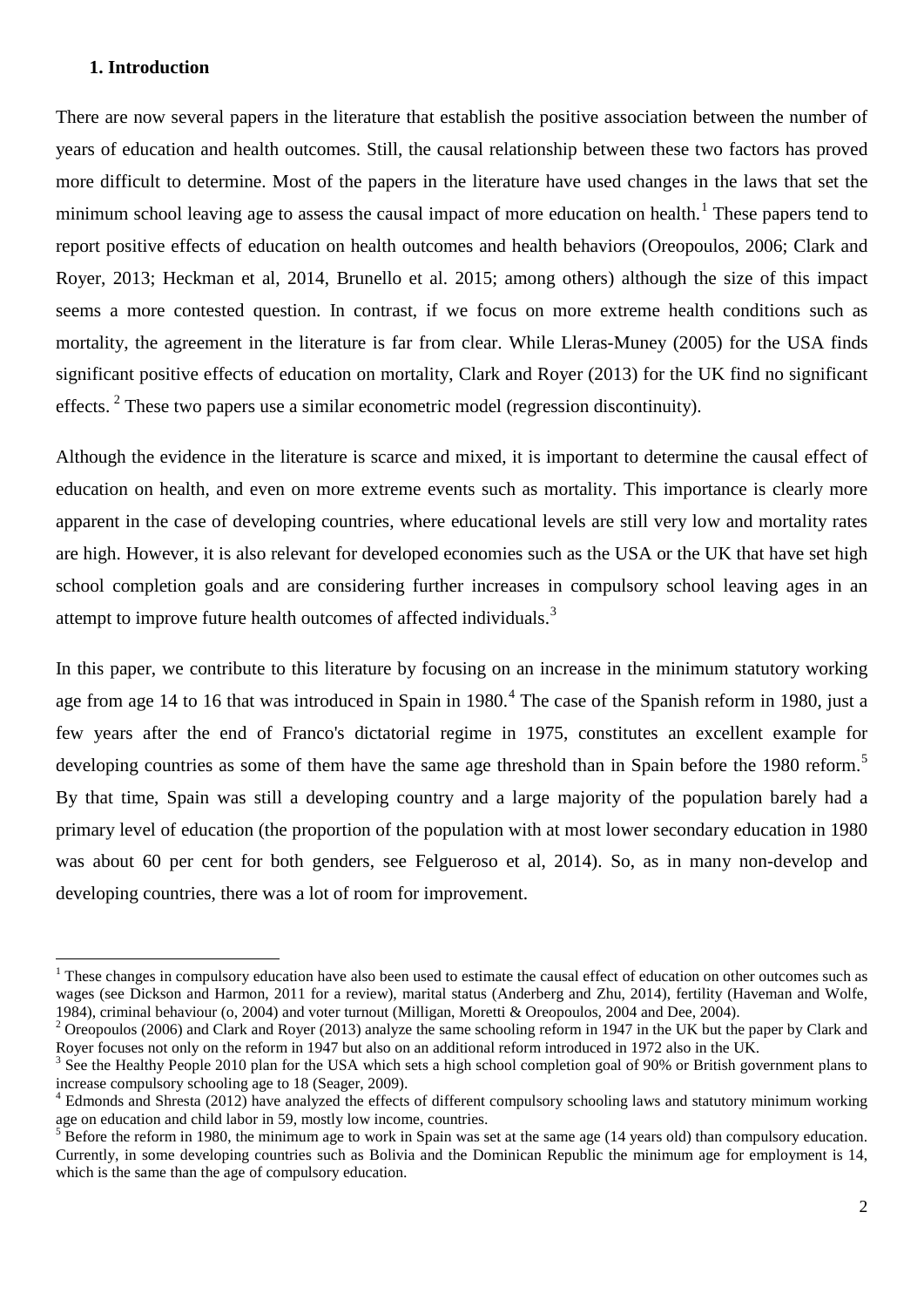From a political and social point of view the early 1980's was a very turbulent period in Spain, because of the approval of the new constitution. Many other changes were also introduced in the legislation after Franco's death, especially around 1980, which is precisely the years when the cohorts affected by the 1980 reform were becoming adults. Gender discrimination in terms of access to upper education and work was disappearing very rapidly (see Figure 1).<sup>[6](#page-3-1)</sup> It is particularly important to stress that, during that period, risky behaviours were at their very highs. In particular, substance abuse as well as car accidents were at or about to reach their historical maximum.<sup>[7](#page-4-0)</sup>

Figures A1, A2 and A3 in the appendix summarize the different incentives to work and study for 14 years old kids at the various points in time in Spain. Before the reform, both the age of compulsory education and the minimum age to work were set at 14. Under these circumstances, individuals born at the beginning of the year found themselves legally able to work before attaining compulsory education. This provided an incentive (or at least the possibility) of leaving school early. Individuals born at the end of the year attained the legal working age having completed compulsory education, so that, except in case of grade repetition, the incentives for them to leave school early were smaller or inexistent. In 1980 when the legal age to work increased to 16, this difference in incentives between those born at the beginning and the end of the year was eliminated. Therefore, we exploit these differences in the incentives to continue studying between individuals born at the beginning and end of the year before and after the reform. As no other labor market or educational reform was implemented until 1990, we are confident that no other confounder is affecting our estimates<sup>[8](#page-4-1)</sup>.

In this institutional context we analyze the effects of the reform first on education attainment and then on mortality. However, we go a step further from proving the causal link of education on mortality, which is the usual thing in the current literature, as we are able to explain two (labor market and health behaviors) of the (many) potential routes that explain this link.

Since the level of social development and labor force participation of men and women at that time was very different, we explore the possibility that the labor, health and mortality implications of the reform were different for them. During the sixties and the seventies education and, especially labor market outcomes were much worse for women (at the time, women were not allowed to work without their spouse's permit). In fact, women were just starting to access to the labor market (the female labor force participation rate in

-

 $6$  See Boldrin, Peracchi and Jiménez-Martín, 2001, for a detailed analysis of the Spanish labor market during the 1980's.

<span id="page-4-0"></span><sup>7</sup> The literature has shown that aids (Garcia et al. 1999; Instituto de Salud Carlos III 2007; Gomez-Redondo et al. 2005), drug and alcohol abuse (Ribes et al. 2004 and fatal traffic injuries (Saiz-Sanchez et al. 1999; Gine 1992; Puig et al. 2002; Gomez-Redondo et al. 2005; Serra et al. 2006; Puig et al. 2005)) were all peaking during the late seventies and also the eighties, especially for young male cohorts.

<span id="page-4-2"></span><span id="page-4-1"></span><sup>8</sup> In 1990 an educational reform increased the age of compulsory education from 14 to 16. See Felgueroso et al. (2014) for an evaluation of this reform in Spain.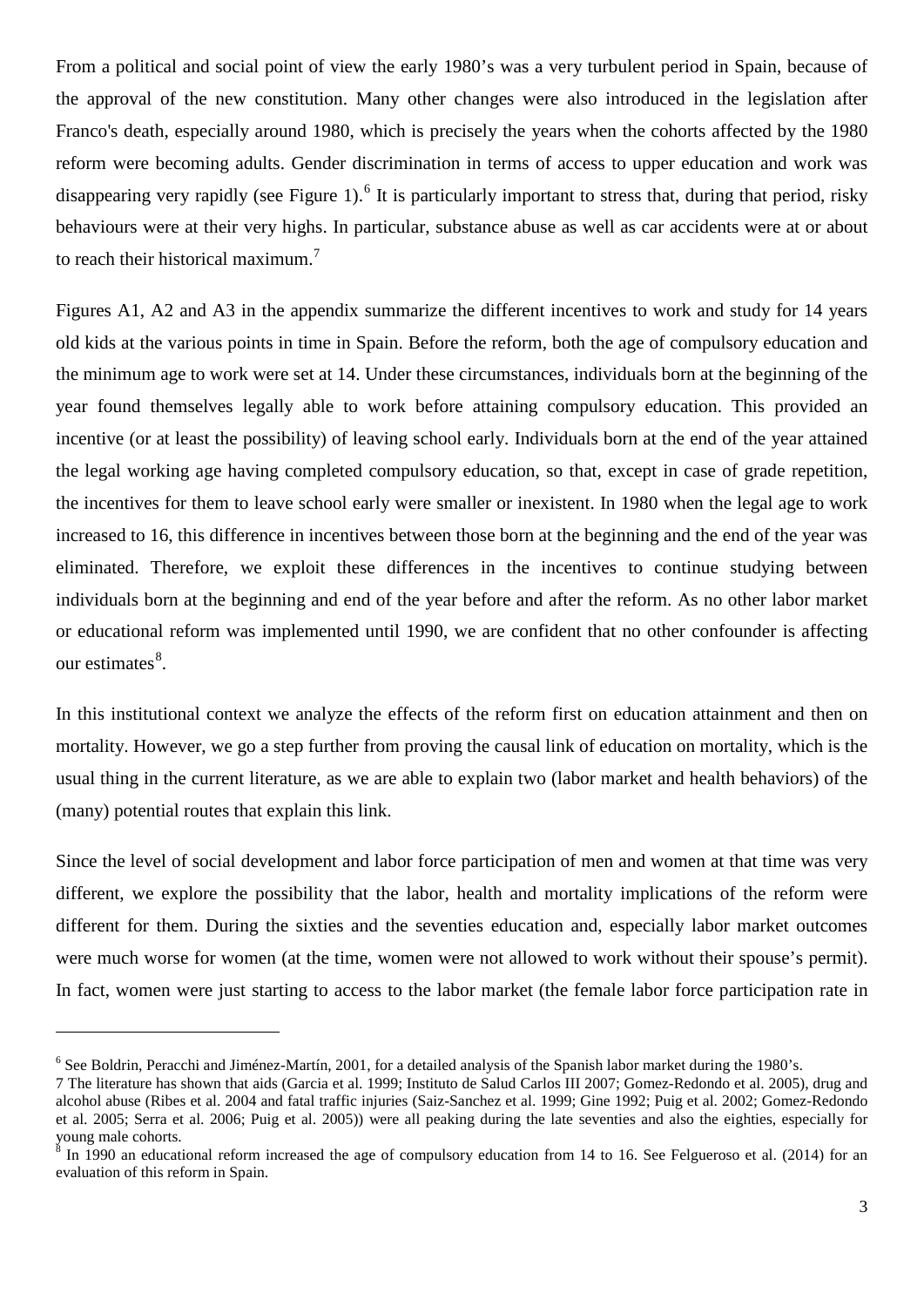1980 was about 27 percent). In this context, we expect that access to education would improve the labor market and health outcomes of affected males, which were already showing high participation rates. The case of women seems more complicated to predict as the improve in education would lead to higher access to the labor market which could, in turn, either improve or deteriorate health outcomes of affected women. Access to the labor market for women could favor a process of social masculinization of young women which would translate into worse health habits and, at the end of the day, higher mortality rates. Figure 1 shows first the distance in terms of labor force participation and employment for men and women in cohorts born around 1950 (and earlier) and, second, the process of convergence of labour force participation and employment. Note that this process of social masculinization may help explain the recent convergence trends in life expectations among men and women observed in Spain (see Figure 2) and many other countries.

From a methodological point of view, we follow a differences in differences strategy in order to identify the within cohort effect of the reform. In particular, we identify the effect of the reform by comparing the outcomes of similar individuals, affected and unaffected by the change in incentives to finish compulsory education in each cohort before and after the reform. In our setup, treated (those born between January and May), and control (those born between August and December) individuals only differ in their month of birth. Consequently we can improve the identification strategy with respect to the regular before-after analysis (which would identify the between cohorts effects of the reform), since any other social or political event that could have affected the post-reform cohorts would affect in a similar way our treatment and control groups. Another salient feature of our analysis is the fact that we use both survey and register data from various sources and, when available, we replicate the same analysis using these two alternatively sources.

Our results show that the increase in the age of compulsory education decreased the number of early school leavers (not finishing primary education) in 8594 men and 4053 women for individuals born at the begin of the year in the first ten post reform cohorts. At the same time, the reform also decreased the number of individuals born in the first months of the year not finishing secondary education (dropout) in 25782 men and 13512 women in the first ten post reform cohorts. Therefore, the reform closed the previous gap in early school leavers and dropouts for individuals born at the beginning/end of the year. We also report significant increases in university education for men. Furthermore, the reform reduced the mortality rate of young workers between the two groups of individuals. However, it increased the mortality rate of middle-age treated women. We estimate that the reform saved 1289 treated men and 540 treated women aged 15-25 in the first ten post reform cohorts but it increased mortality in 794 treated women between the ages of 26 and 40. We next explore the channels that can explain this differential effect of the reform for men and women. In terms of labor market outcomes, we report an impact of the reform in increasing the probability of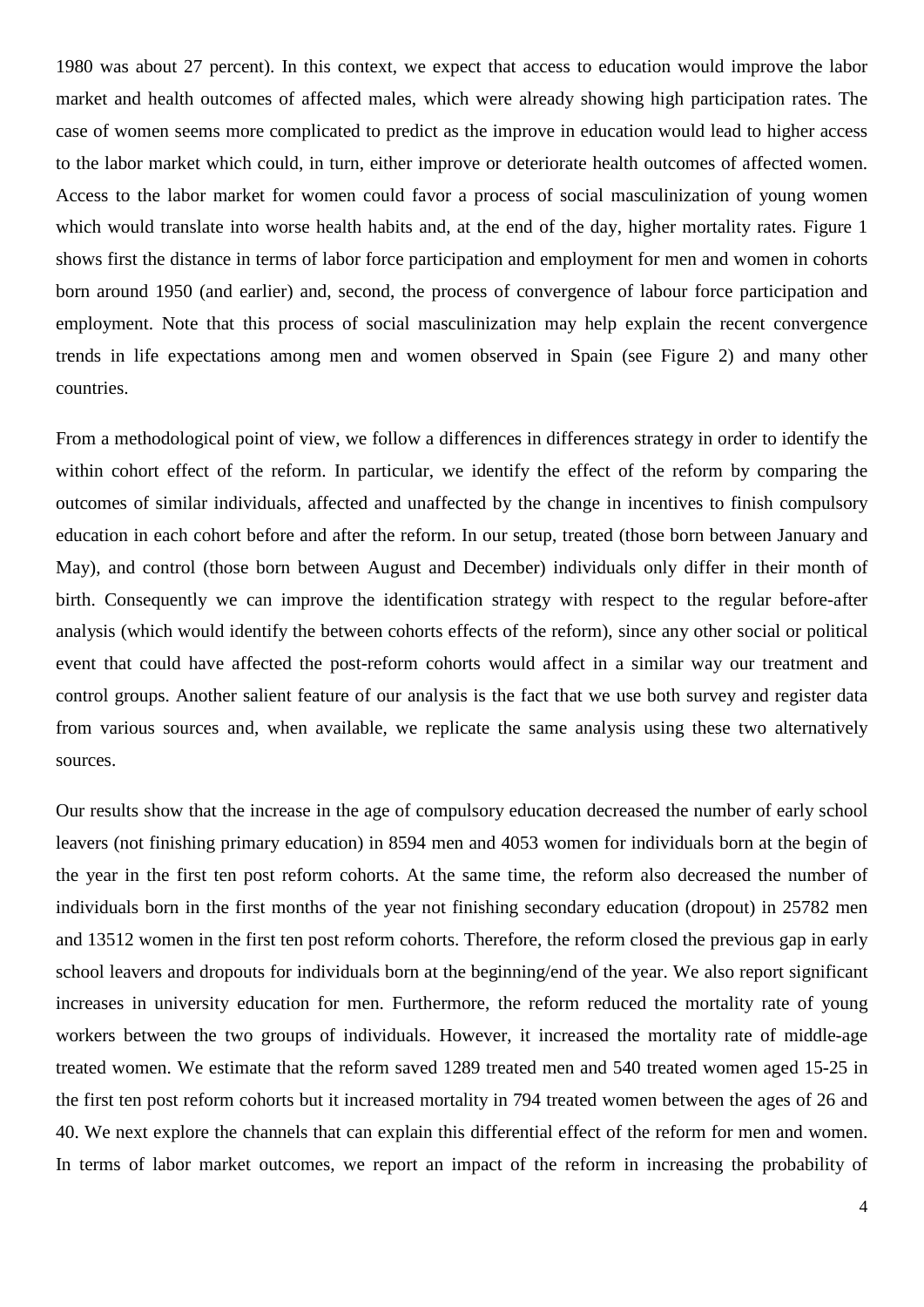working for both men and women, although the effect is stronger for women. Also, the reform delayed the date of the first labor market experience. However, for men, the labor market impact affected the composition of employment by increasing the skill level of workers and improving the employment conditions of affected men, with fewer temporary contracts. In contrast, for women, the labor market impact comes from a transition from inactivity to employment, without a significant effect on the skill level of affected women. Furthermore, although we estimate a positive impact of the reform on future earnings the coefficient is not significant. Thus, our results point to an improvement of the skill level (less construction work and higher skilled jobs) as well as the stability of employment (less temporary contracts) for affected men as well as an increase in employability of affected women.

When we explore the mechanisms, we find that one channel that lead the increase in education to reduce mortality for young individuals born at the beginning of the year is through a reduction in the incidence of working accidents as a result of the improvement in labor market outcomes. Another channel is the reduction in disability and in the consumption of injectable drugs for young men who attain higher levels of education<sup>[9](#page-4-2),10</sup>. In order to explain the increase in middle-aged women mortality rates, we show that the reform deteriorated the health habits and the incidence of habit-related diseases of these women. Together, these results help explain the closing age gap in life expectancy between women and men in Spain. In Figure 2 we can see that the life expectancy gap at age 60 has remained relatively constant at 4.5 years from 1991 until 2013 whereas the life expectancy gap at birth has decreased from more than 7 years in 1991 to 5.5 years in 2013.

The rest of the paper is organized as follows. Section 2 explains the reform. Section 3 presents a theoretical model that explains how impatience can affect educational decisions of individuals born at different times of the year, and derives some predictions. Section 4 discusses the data and empirical strategy. Section 5 presents the results, and Section 6 concludes.

#### **2 The reform in 1980; Increase in the minimum age to work from 14 to 16 years old**

The 1970 General Education Law established 8 years of compulsory education, starting on the natural year children turned 6 years old. At the time, the legal age to work was set at 14 years of age. Therefore, during the 70s, individuals turning 14 at the beginning of the year could quit school and start working before having completed compulsory education, thus becoming early school leavers (see Figure A1 in the appendix).

<span id="page-6-1"></span> $9$  Lavy (2015) also finds that increases in education reduce reception rates of disability welfare allowances.

<span id="page-6-0"></span><sup>&</sup>lt;sup>10</sup> This is consistent with previous research in the epidemiological literature that has reported high mortality levels from aids and abusive drug consumption behavior for young individuals in cohorts born between 1940 and 1970 (see Cleries et al. 2009).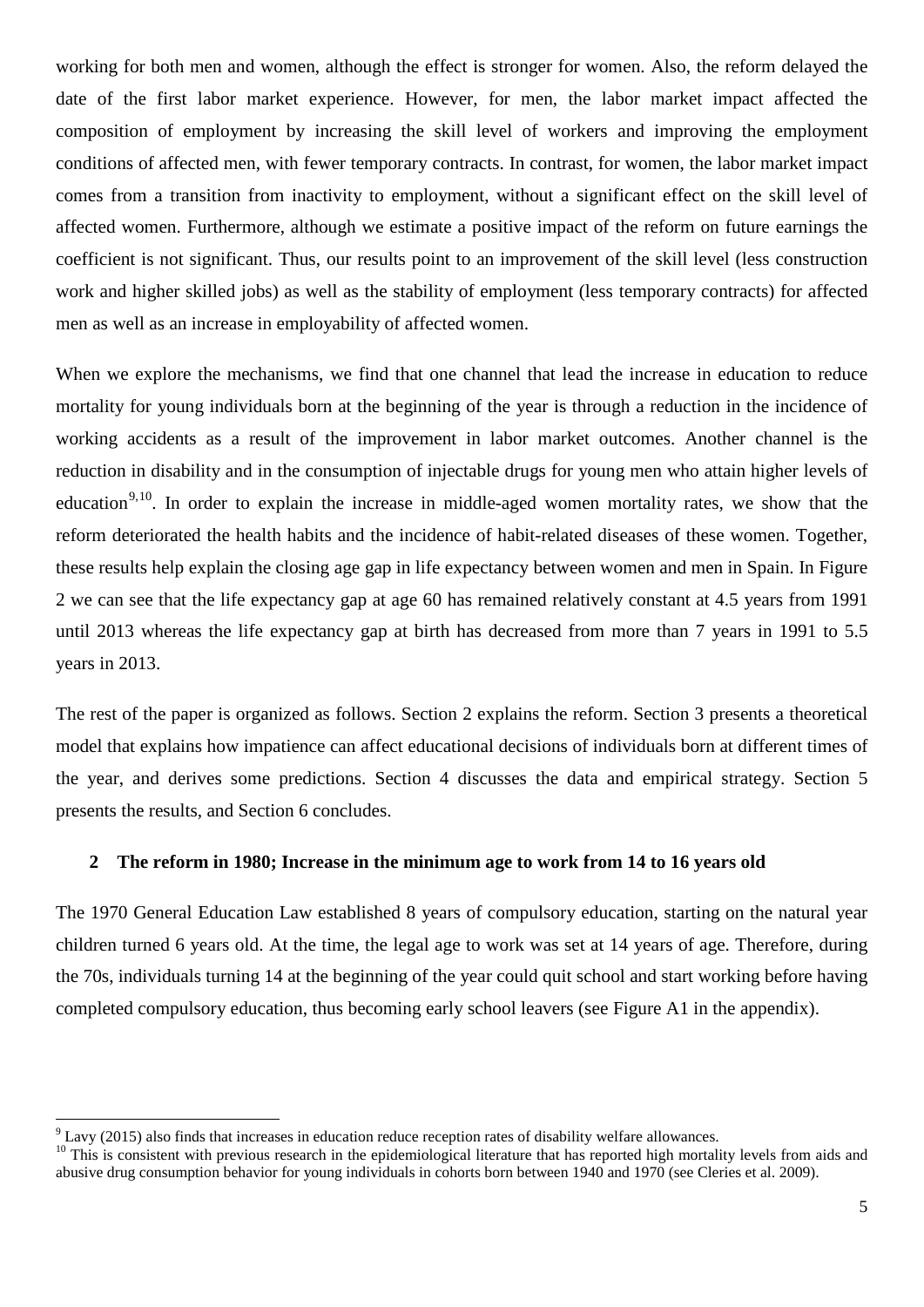In March 1980 a new law regulating labour relations (Estatuto de los Trabajadores) was approved by the Spanish parliament. It prohibited work for children under the age of 16. This completely changed things for children born at the beginning of the year when they turned 14, as they no longer had an alternative to attending school. As a result, one can naturally expect that the effect of this law was to raise compulsory education attainment, since children had no alternative to attending school until the age of 16 (see Figure A2 in the Appendix).

Less clear is the expectation of the effects of the reform on post-compulsory education attainment. It could be the case that no changes are observed in post-secondary attainment, as one could argue that the incentives present for children born at the beginning of the year would apply as well at age 16. In this case, we could expect that those individuals who would have quit studying at age 14 during the 70s, would quit at age 16 before attaining the first level of post-compulsory education and remain classified as dropouts. The fall in the numbers of early school leavers would be offset by an increase in the number of children who would not finish post-compulsory secondary education (*Bachillerato* at that time): the number of dropouts (defined as those who do not attain any level of post-secondary education) would be constant.

On the contrary, it could also be the case that the reform reduced the number of dropouts among individuals born at the beginning of the year. In this case, the reform that prohibited children under the age of 16 to work would not only make those who wanted to leave school early, at age 14, complete compulsory education but would also imply that some of them would attain post-compulsory education. A possible explanation for this temporal inconsistency is that some children are impatient at age 14 and fail to realize that, if they finish compulsory education, their optimal subsequent choice will, in effect, be to complete some post-compulsory education as well. Then, if that is the case, we could argue that, by forcing students to complete compulsory education, the change in the law regulating labor relations in 1980 would also increase post-compulsory attainment. The model we propose in Section 2 elaborates on these ideas and derives some predictions about the potential effects of the reform on post-compulsory educational attainment.

As showed in Figure A3 in the appendix, the minimum age for compulsory education did not change until 1990 (from 14 to 16 years old). Thus, we can be confident that there was no other reform that could threaten our identification analysis.

#### **3 A model of educational decisions**

We consider a simple model of educational decisions where an individual, characterized by her level of impatience (or present bias) decides whether to continue studying or work. There is a legal minimal working age below which individuals are forced to live on parental support, and a level of education that is compulsory. If individuals attain the minimum working age before attaining compulsory education, they are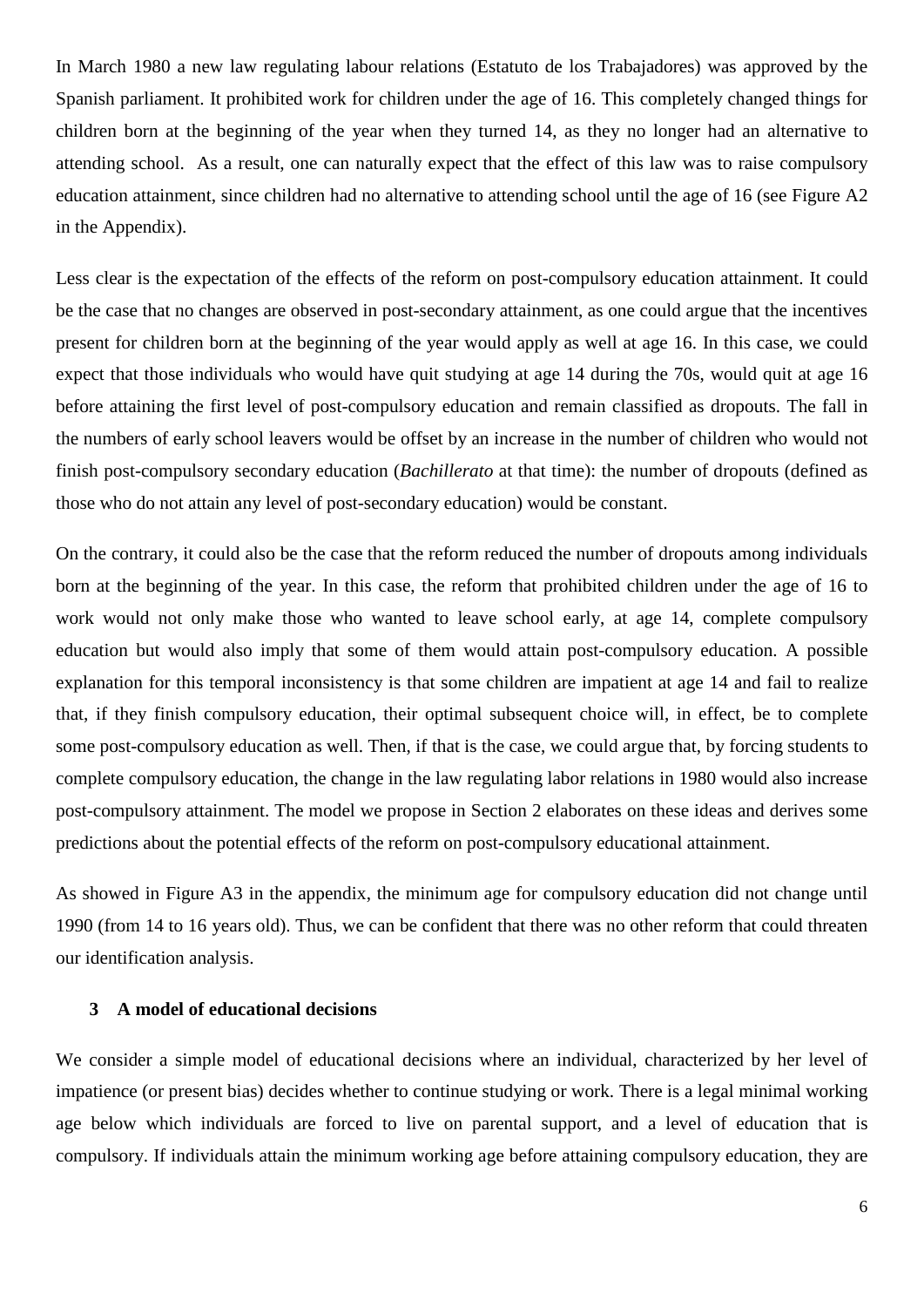legally allowed to work and quit school. We call individuals in this situation early school leavers (ESL). If they complete compulsory education, they can decide on a later period whether to complete postcompulsory education and attain higher earnings, or not and remain drop-outs $^{11}$  $^{11}$  $^{11}$ .

ESL perceive *on average* earnings  $y_0$ . In contrast, while studying, individuals live on family support and consume *s*. There are no savings. Hence consumption in the first period,  $c_0$  is either *s* or  $y_0$ . In the second period, ESL continue to earn a low wage (maybe increased by on-the job experience, although for simplicity we leave this out of the model); those who attained compulsory education and quit without attaining postcompulsory education (DO) earn *y1*, and those who continue studying to attain post compulsory education remain on family support consuming *s*. Finally, in the third period, ESL remain on a low earnings path, *y0*, DO earn  $y_1$ , and individuals with post-compulsory education attain the earnings  $y_2$ . We assume  $y_0 < y_1 < y_2$ , accounting for differences in productivity as well as employment rates*. [12](#page-8-0)*

With hyperbolic discounting, we can introduce a new parameter  $\beta < 1$  capturing a present bias that characterizes individual preferences and interacts with conventional exponential discounting  $\delta$ (O'Donoghue and Rabin, 1999).<sup>[13](#page-8-1)</sup> Then, individual lifetime utility is

$$
U = U(c_0) + \beta \delta U(c_1) + \beta \delta^2 U(c_2)
$$

Assume that individuals differ only in  $\beta \in [\beta_{\min}, \beta_{\max}]$ , and distributed according to  $F(\beta)$  with  $F'(\beta) = f(\beta)$ 

We analyze individual decision making by backward induction. At the second stage, those who completed compulsory education get to choose whether to attain post-compulsory education. Note that all individuals who attain the minimum legal working age after completing compulsory education are in this situation. ESL do not make any decision. The utility of an individual with compulsory education can be written at this point

$$
U(y_1) + \beta \delta U(y_1)
$$

if she decides to work, and

$$
U(s) + \beta \delta U(y_2)
$$

if she decides to study.

<span id="page-8-2"></span><sup>&</sup>lt;sup>11</sup> Therefore, we call individuals who have not completed compulsory primary education "early school leavers" whereas "drop-<br>outs" include both early school leavers and those who do not complete secondary education (post

<span id="page-8-0"></span> $12$  We are *modelling* the educational decision and *assuming* that less education implies poorer labor outcomes.

<span id="page-8-1"></span><sup>&</sup>lt;sup>13</sup> We must allow the conventional discount factor  $\delta$  to be larger than one in order to account for the fact that the last period is considerably longer.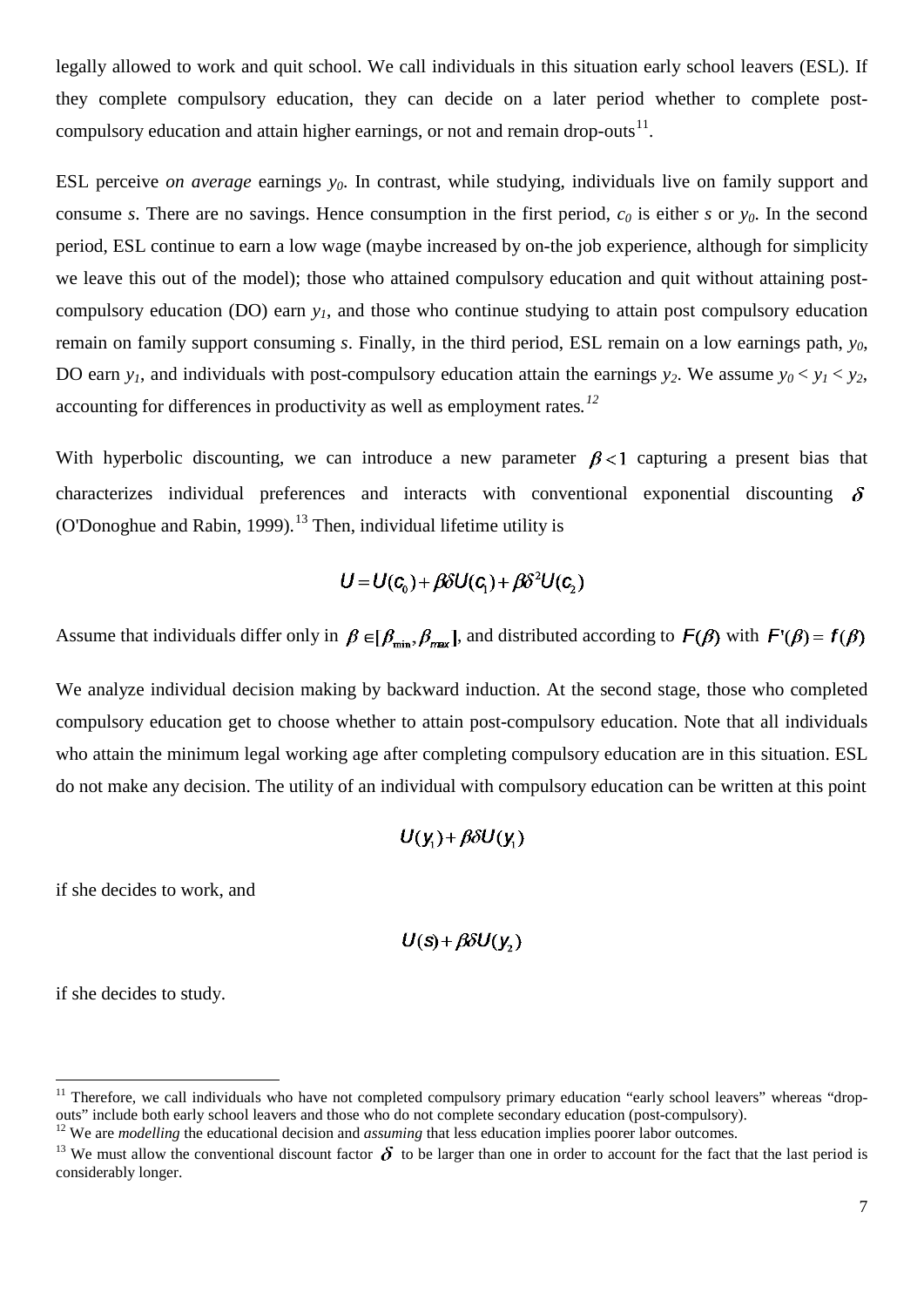She will go on studying provided that

$$
U(s) + \beta \delta U(y_2) > U(y_1) + \beta \delta U(y_1)
$$

This allows to derive a threshold of  $\beta$  above which individuals attain post-compulsory education and below which they attain only compulsory education, and hence become DO:

$$
\hat{\beta} = \frac{U(y_1) - U(s)}{\delta(U(y_2) - U(y_1))}
$$

At stage 1, only individuals who attain the minimum legal working age before attaining compulsory education get to make the decision to leave school early. The rest of the individuals, if any, get at least the minimum compulsory level of education. We need to differentiate at this point between individuals with a present bias ( $\beta < \hat{\beta}$ ) who anticipate that they will drop-out after completing compulsory education, and individuals with a future bias ( $\beta > \hat{\beta}$ ), who anticipate that they will attain post-compulsory education after completing compulsory education.

• Individuals with a present bias: they anticipate that they will not attain post-compulsory education after reaching the compulsory level. They will complete compulsory education if and only if

$$
U(s) + \beta \delta U(y_1) + \beta \delta^2 U(y_1) - U(y_0) + \beta \delta U(y_0) + \beta \delta^2 U(y_0)
$$

or

$$
\beta > \frac{U(y_0) - U(s)}{(\delta + \delta^2)(U(y_1) - U(y_0))} = \underline{\beta}
$$

Hence, impatient individuals with  $\beta \leq \beta$  leave school early and individuals with  $\beta \leq \beta \leq \hat{\beta}$  attain compulsory education.

• Individuals with a future bias: they anticipate that they will attain post-compulsory education after reaching the compulsory level. They will complete compulsory education if and only if

$$
U(s) + \beta \delta U(s) + \beta \delta^2 U(y_2) > U(y_0) + \beta \delta U(y_0) + \beta \delta^2 U(y_0)
$$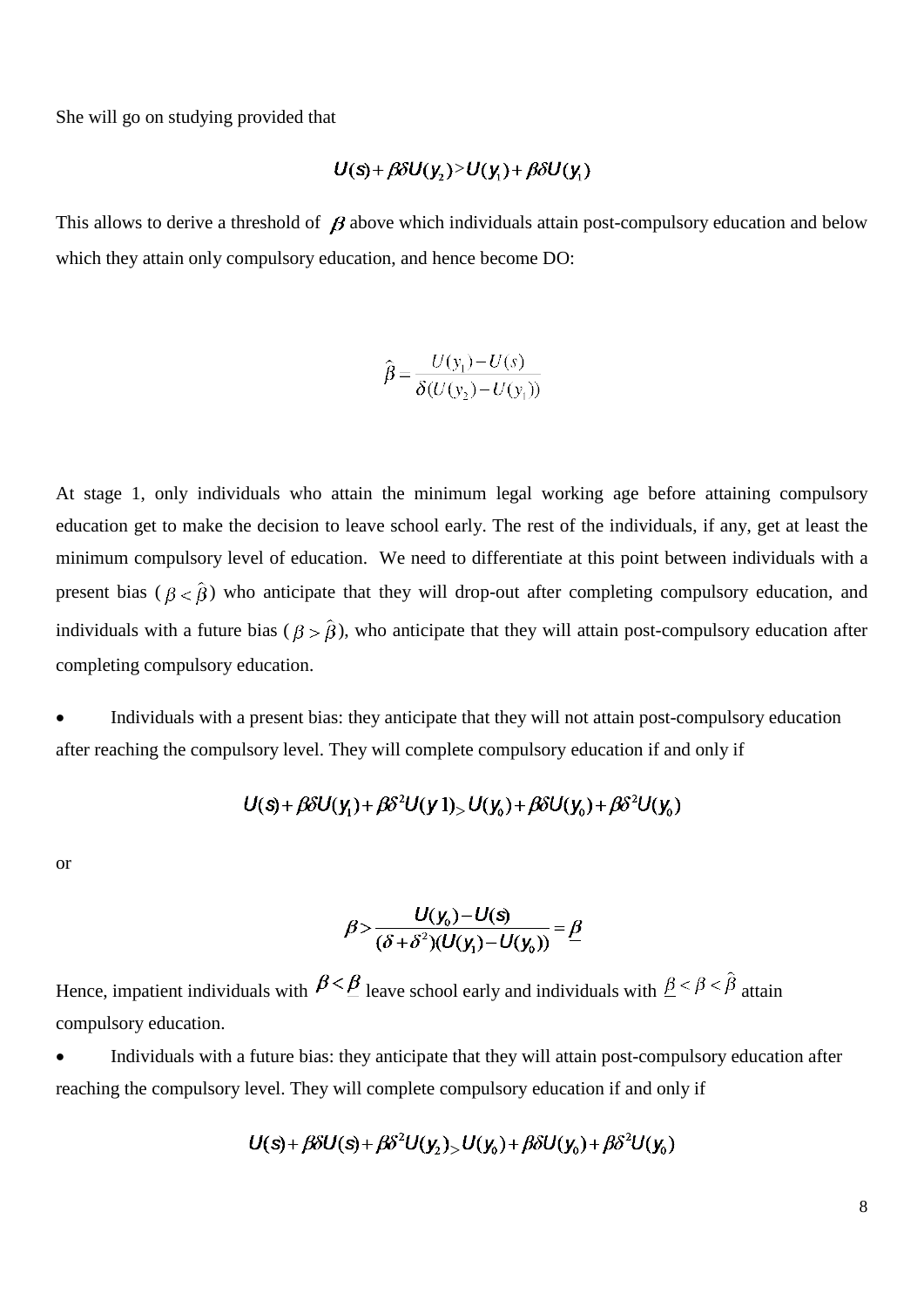$$
\beta > \frac{U(y_0)-U(s)}{\delta(U(s)-U(y_0))+\delta^2(U(y_2)-U(y_0))}=\overline{\beta}
$$

Patient individuals with  $\beta > \overline{\beta}$  attain post-compulsory education, however, if  $\hat{\beta} < \beta < \overline{\beta}$  they will not complete compulsory education. We summarize our findings in the following Figure:

Individuals who attain minimum working age before completing compulsory education:



Individuals who attain minimum working age after completing compulsory education:



Note that the fact that individuals who attain the minimum working age after completing compulsory education do not leave school early only means that they do not leave school early due to impatience. Other reasons for leaving school early such as those related to ability should not be affected by the reform that is being the object of study.

Summing up, attaining the legal working age before attaining compulsory education allows individuals to leave school early. According to the model, this affects individuals who would only attain the level of compulsory education if they were forced to, but also some individuals who would attain post compulsory education if they were forced to complete compulsory education. A reform that puts off the right to legally work to an age posterior to the age when compulsory education is attained eliminates this incentive, automatically raising the attainment of compulsory education and making it more likely to obtain some postcompulsory education diploma. Thus, the model allows to make two predictions: (a) the reform will reduce the number of early school leavers, consequently increasing compulsory education attainment, and (b) the reform will also increase post-compulsory education attainment.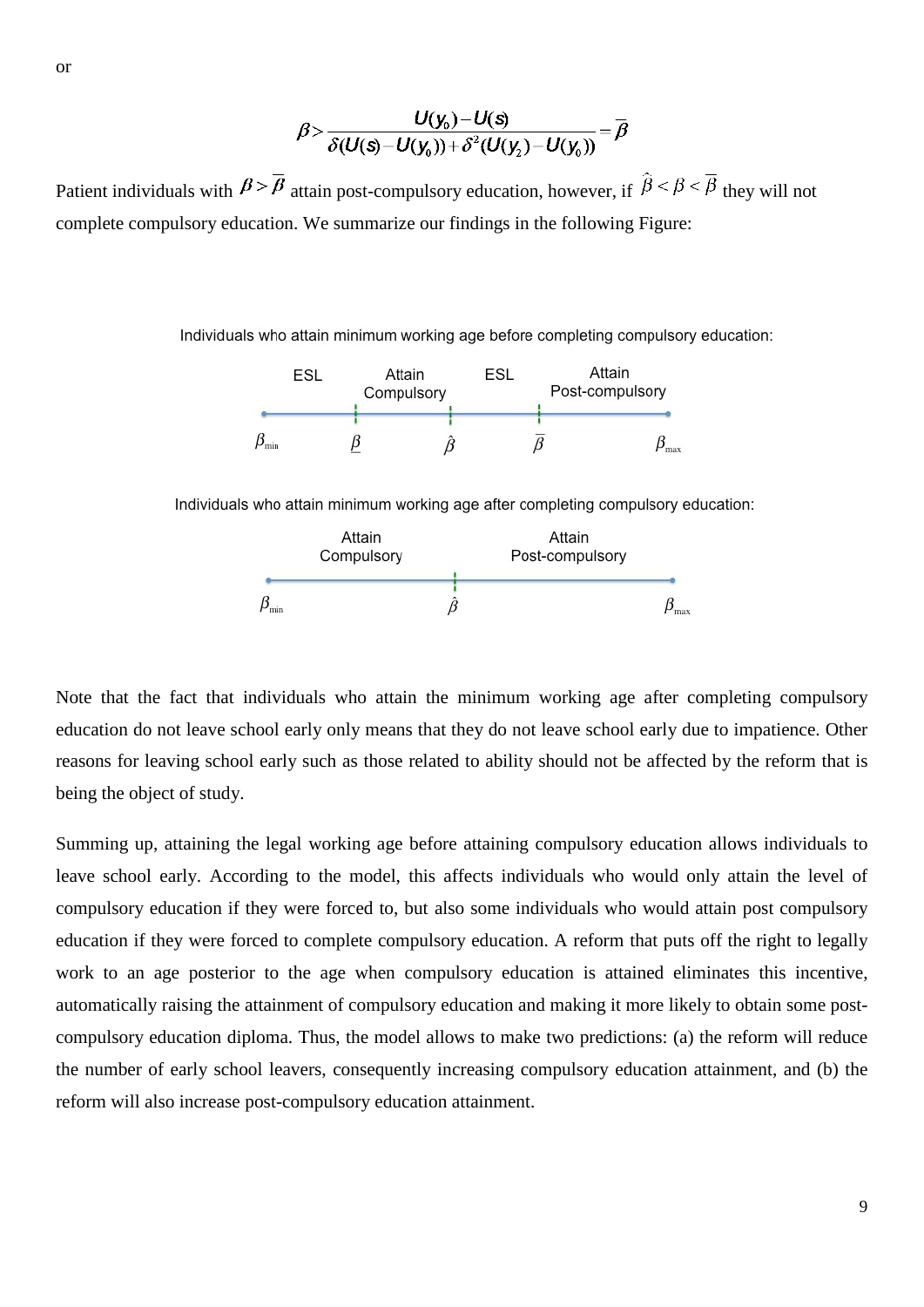#### **4. The key effects of the reform: education and mortality**

#### **4.1 Effects on educational outcomes**

The first thing that we test is whether the increase in the minimum age of working abolished the incentive for individuals born in the first months of the year to leave school before completing primary education (ESL) as suggested by the theoretical model. Furthermore, we also test the second prediction of the theoretical model which suggests that, if those individuals cannot work before completing primary education, not only will they complete primary education but some of them will also complete secondary education. Therefore, the increase in the minimum working age will also allow a higher proportion of individuals born in the first months of the years to complete secondary education (as compared to the situation before the introduction of the reform). Consequently, we should observe a decrease in the proportion of both early school leavers and dropouts (individuals who do not attain post-compulsory education) for individuals born in the first months of the years as a result of the introduction of the reform in 1980.

In order to test these predictions empirically, we use the Spanish Labor Force Survey (LFS) for the waves 2000 until  $2013^{14}$  $2013^{14}$  $2013^{14}$ . Although the LFS is available from 1976, information on the month of birth, which is a crucial variable for our identification strategy, is only available from 1999. In the Spanish labor force survey, individuals can remain up to six periods. However, we restrict the sample to one observation per individual. We also drop from the sample all immigrants (individuals not born in Spain) as we cannot ensure that they had studied in Spain and, thus, were affected by the reform  $15$ .

In order to identify the effects of the policy, we will compare two educational outcomes for individuals born in the first/last months of the years before and after the introduction of the reform. In the pre-reform cohorts we include individuals who turned 14 years old before the implementation of the reform (cohorts born between 1957 and 1965). In the post-reform group we include individuals who turned 14 years old after the introduction of the reform (cohorts born between 1967 and  $1976$ )<sup>16</sup>. We drop the cohort born in 1966 because they turn 14 in 1980, the same year of the introduction of the reform.

We define an individual as treated if he/she is born in the first five months of the year, from January until May and he/she is in the control group if he/she was born in the last five months of the year, from August until December.

<span id="page-11-2"></span><span id="page-11-0"></span><sup>&</sup>lt;sup>14</sup> The Spanish Labor Force Survey is called "Encuesta de Población Activa".<br><sup>15</sup>The big immigration boom in Spain occurred during the first half of the 2000's so that those individuals were not affected by the reform introduced in 1980.

<span id="page-11-1"></span><sup>&</sup>lt;sup>16</sup> Therefore, in our sample of the LFS (2000-2013) those cohorts were aged between 35 and 57 for the pre-reform cohort and between 24 and 46 for the post-reform cohort so that they are no longer studying neither primary nor secondary education.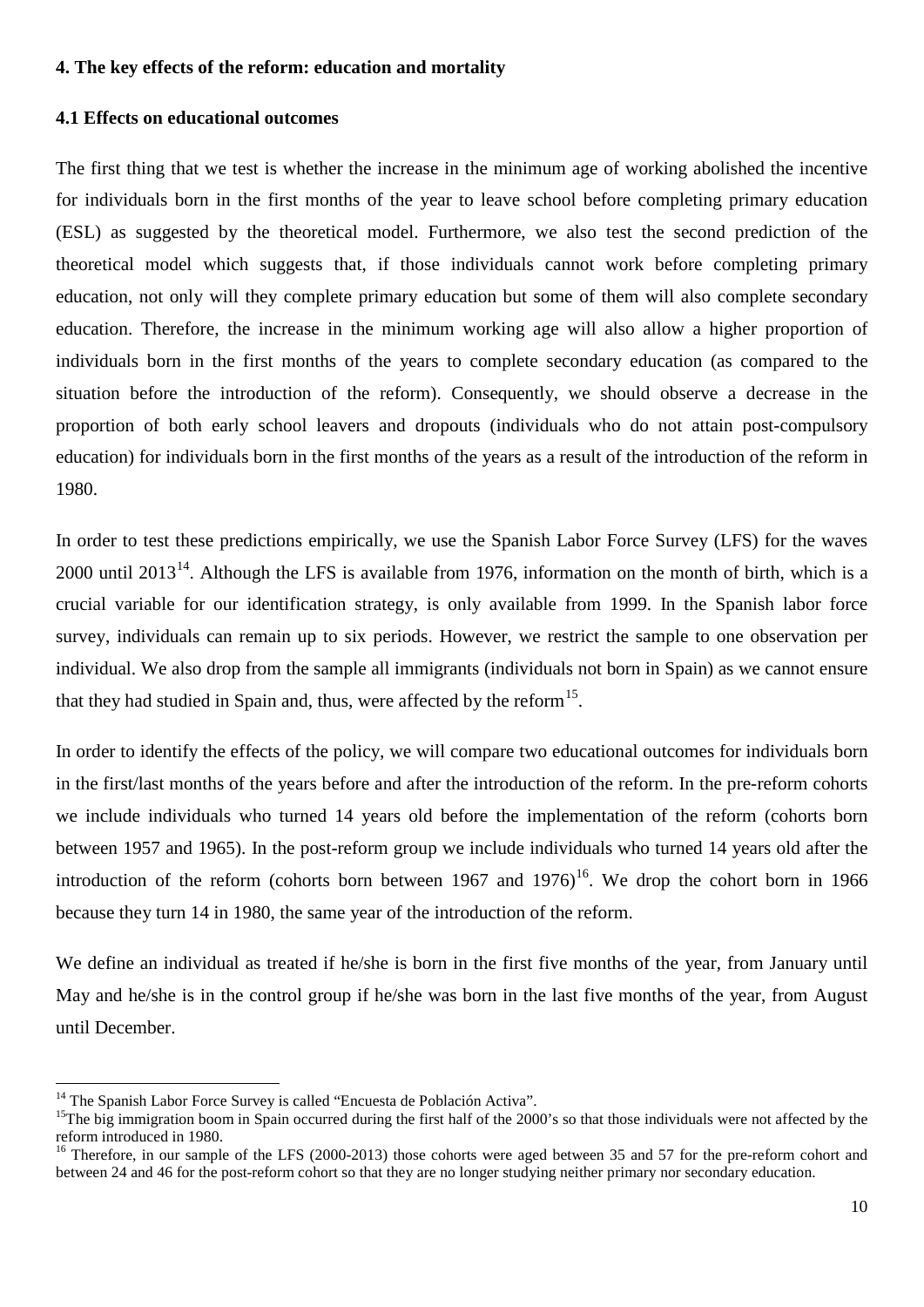In this section we analyze the effects of the policy on two main outcomes: the probability of being an early school leaver, defined in the LFS as a person who is illiterate, who has uncompleted primary school or who has been enrolled in labor market integration programs that do not require a primary school degree. The second outcome studied is the probability of being a dropout, defined as an individual who has not completed upper secondary education (has completed at most the first stage of secondary education)<sup>[17](#page-11-2)</sup>.

For each of these two outcomes we apply the following model:

 $+ \beta_{9}$ UnemRateEntry<sub>j</sub> +  $\beta_{10}$ Gender<sub>i</sub> + Re gionFE<sub>i</sub> +  $\varepsilon_{p}$  $+ \beta_4 [(BirthYear_i-C)(BirthYear_i\geq C)]^2 + \beta_5 Treat_i + \beta_6 [(BirthYear_i\geq C)_i + \beta_7 Treat[(BirthYear_i\geq C)_i]$  $Outcome_i = \alpha + \beta_1(BirthYear_i - C) + \beta_2(BirthYear_i - C)$  I(BirthYear<sub>i</sub>  $\geq C$ ) +  $\beta_3(BirthYear_i - C)^2$ 2 4  $\mu_1$ (*Dimiteur*<sub>i</sub> C)  $\mu_2$ (*Dimiteur*<sub>i</sub> C)(*Dimiteur*<sub>i</sub>  $\leq$ C)  $\mu_3$ 

Where "C" is the cohort born in 1966 (individuals that turn 14 in the year of the implementation of the reform; 1980). The model includes a pre-reform and post-reform linear and quadratic trend as well as some controls for gender, province fixed effects and the province unemployment rate at age 14 (52 provinces). Therefore,  $\beta_7$  identifies the effect of the policy change. We estimate an alternative specification of this model with cohort dummies instead of pre and post-reform trends and the results obtained are the same. Finally, we cluster the standard errors at the cohort level in all our specifications<sup>[18](#page-12-0)</sup>.

Figures 3, 4 and 5 plot the probability of being an early school leaver and a high-school dropout for each cohort born from 1957 until 1976. The figures differentiate between individuals born at the beginning of the year and individuals born in the last months of the year and show both the raw data in dots as well as the predictions from the estimation model explained above. The left panel of Figure 3 shows that, before the reform, individuals born during the first months of the year exhibited a higher probability of being an early school leaver as compared to individuals born in the last months of the year. This gap is closed once the reform is introduced in 1980 and the age for minimum work is increased to 16 years old. Therefore, after the reform, individuals born in the beginning and end of the year have the same probability of being early school leavers. This seems like an expected result as the option of working is no longer available at age 14, which deletes all incentives to drop out before completing primary education in order to find a job. As shown in Table 1, the drop in the probability of being an early school leaver due to the policy implementation corresponds to 0.65 percentage points for men and to 0.37 for women. However, when we look at the right panel of Figure 3, we observe that, not only the probability of dropping out from primary

<span id="page-12-1"></span> $17$  For both outcomes we also condition on not being a student at the time of the survey in 2000-2013. However, if we do not include this restriction in the definition, results are exactly the same as there are few individuals that are still studying at these ages.

<span id="page-12-0"></span><sup>&</sup>lt;sup>18</sup> We have also estimated the same model with the data collapsed at the level of cohort, trimester, treatment status and region and we have included fixed effects for region, cohort and trimester (calendar time) and the results are exactly the same as those presented here with individual data.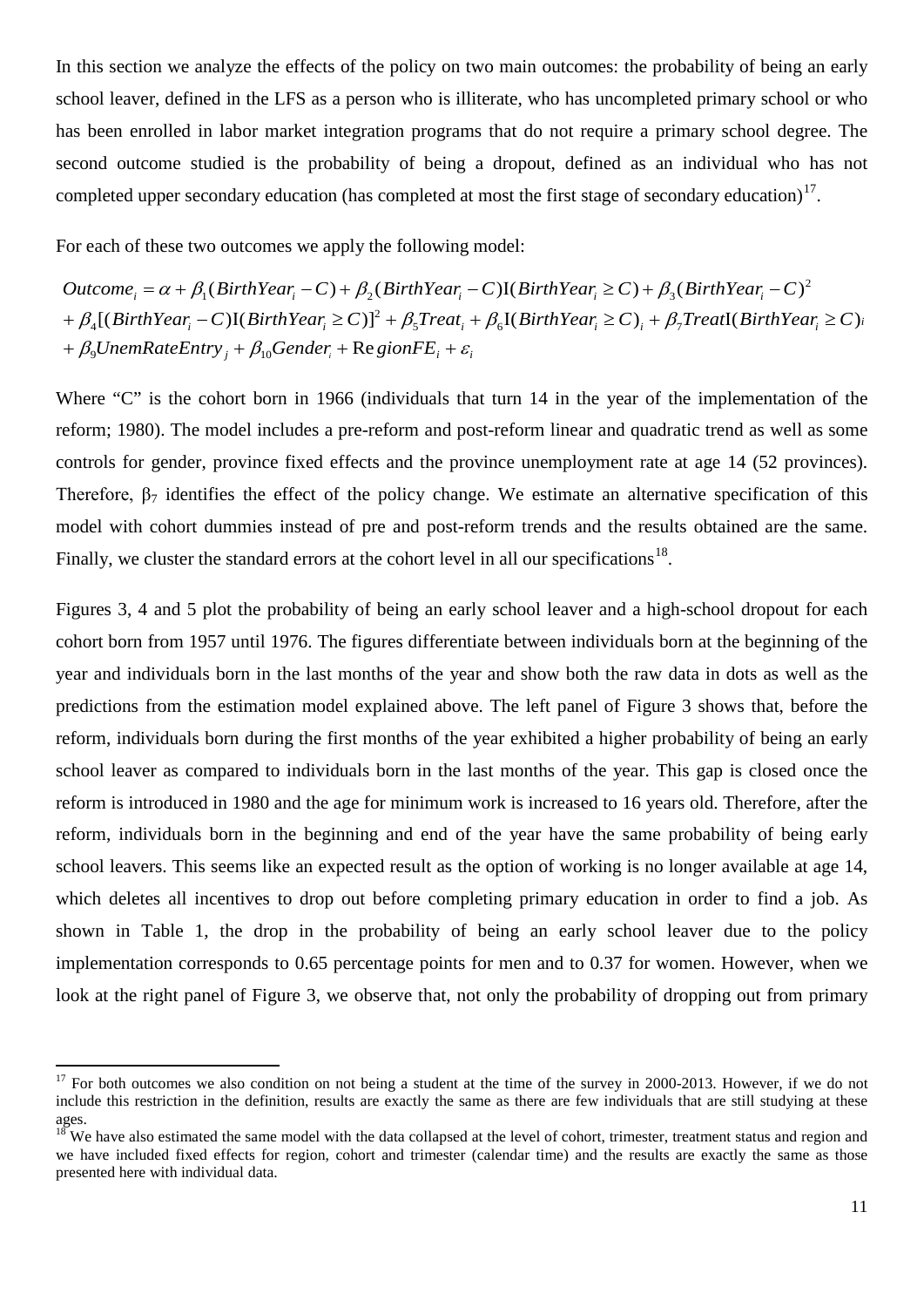education is affected but also the probability of dropping out before completing secondary education is affected by the policy change. Thus, as predicted by the theoretical model, forcing students to complete primary education provides an incentive to part of those students to complete also secondary education. Therefore, the reform also reduced the probability of being a dropout (not completing secondary education) for individuals born in the first months of the year.

The results of the estimation in Table 2 suggests that the probability of being a dropout decreased by 1.8 percentage points for men and by 1 percentage point for women due to the increase in the minimum working age. We observe that the results are significant for both men and women but the effects on the probability of being a dropout are stronger for men. This can be explained by the fact that in Spain low educated men have more opportunities to work in sectors like construction than low educated women so that the incentives to drop out before the reform are higher for men as shown by the coefficient on the treatment variable. Figures 4 and 5 plot the differential effect of the policy for men and women.

In order to get a clearer idea of the size of these effects, we perform a back-of-the-envelope calculation of the absolute number of individuals affected by the reform by taking into account the number of treated men/women in the affected cohorts. We find that the reform reduced the number of ESL in the first postreform cohort (1967) in 862 men and 408 women whereas the number of dropouts decreased by 2586 for men and 1361 for women. As the number of ESL in the last pre-reform cohort, 1965, was 3895 for treated men and 3701 for treated women the effect of the reform implies a decrease in ESL by 22% for men and 11% for women. The number of dropouts in 1965 was 69709 for treated men and 66411 for treated women. Therefore, the reform decreased dropouts by 3.7% for men and about 2% for women. If we extrapolate this result taking into account the first 10 post-reform cohorts (from 1967 to 1976) the reduction in ESL (dropouts) amounted to 8594 (25782) men and 4053 (13512) women.

One potential concern with our specification is that individuals born in January and December are typically quite different in several dimensions as reported in several papers (See, for example, Bound and Jaeger: 2000 or Buckle and Hungerman; 2013). Even if these differences should cancel out when doing the beforeafter comparison and, therefore, shouldn't affect our results, we try to address the potential remaining doubts of comparing too different individuals by dropping from our sample individuals born in the first and last two months of each year. We call this the "reduced sample" where we compare the outcomes of individuals born in months 3, 4 and 5 with those born in months 8, 9 and 10. Table 2 reports the results for the probability of being an early school leaver and a dropout for this reduced sample. As it can be seen, the estimated coefficients are very similar to those in the complete sample although slightly lower for early school leavers (for both men and women) and slightly higher for dropouts (also for both genders).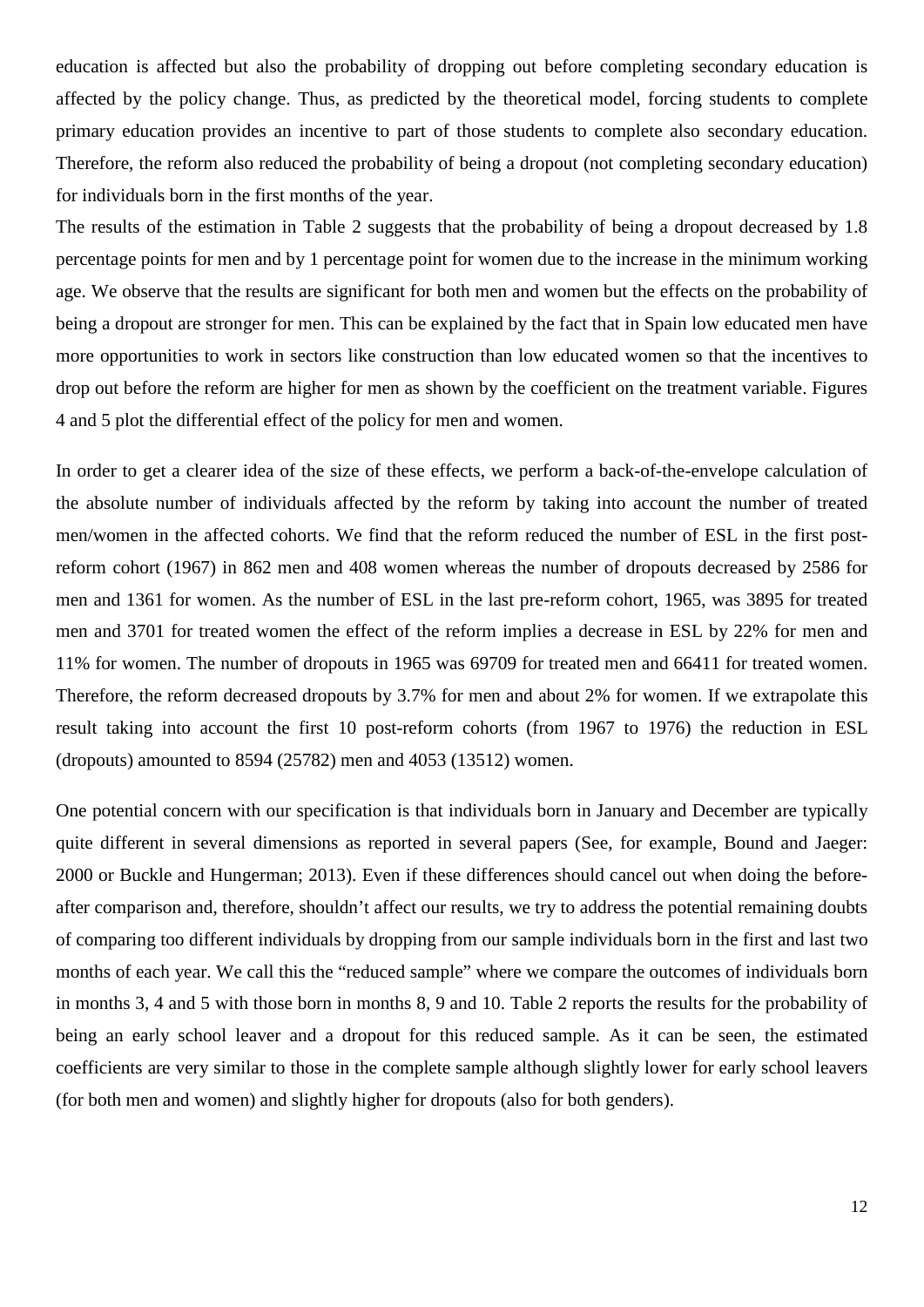Using the same reasoning provided by the theoretical model of section 2, we could also argue that the reform would not only provide incentives for individuals to finish both compulsory and secondary education but, at least some of them, could also continue studying into tertiary education. In order to check the extent of these changes in incentives, we perform the same estimation for the probability of having studied at the university level (having completed at least three courses of any of the university degrees). Table 3 reports the results of this regression and we can see that, for both the complete and the reduced sample, the effects of the reform on the probability of studying at the university level are positive and significant for men. The coefficients for women go in the same direction pointing towards an increase in the probability of studying at the university level as a result of the reform but the effects are not significant.

Finally, as a last robustness check of the effects of the reform on educational outcomes, we report in Figure A4 and Table A1 of the appendix the results for the same dependent variables using an alternative database: a five percent representative sample of the 2001 Census data (from the National Institute of Statistics). The results obtained from this analysis have to be considered with caution as we cannot construct the exact same definitions for ESL and Dropout with the Census data than with the Labor Force Survey. However, even with this limitation in mind, the preliminary results point to a strong effect of the reform on the probability of being an ESL or a Dropout for treated individuals that fully compensates the differences we have detected before the reform.

#### **4.2. Effects of education on mortality**

After proving that the reform increased the level of education for both men and women in Spain, we next explore whether education has, in turn, an impact on mortality. We use the reform as an instrument for higher levels of education and, thus, we compare the probability of dying for individuals born in the first/last months of the year before and after the reform. As suggested by some papers in the literature, if the effects of the reform in terms of increased education are strong enough, we could also expect to find differences in mortality rates of affected workers (Lleras-Muney, 2005; Clark and Royer, 2013).

We use death register data obtained from the National Institute of Statistics containing information on all deaths in Spain from 1975 until 2012. For each death occurred in that period, we have information on gender, nationality and month and year of birth of the person. As before, we drop immigrants from the sample and collapse the individual data at the level of the cohort and calendar year for the treated and control groups. Therefore, we estimate the following model,

 $+ \textit{CohortFE}_j + \textit{CalendarTimeFE}_t + \varepsilon_{ji}$  $Outcome_{jt} = \alpha + \beta_1 Treat + \beta_2 I(BirthYear \ge C)_{jt} + \beta_3 Treat(I(BirthYear \ge C)_{jt} +$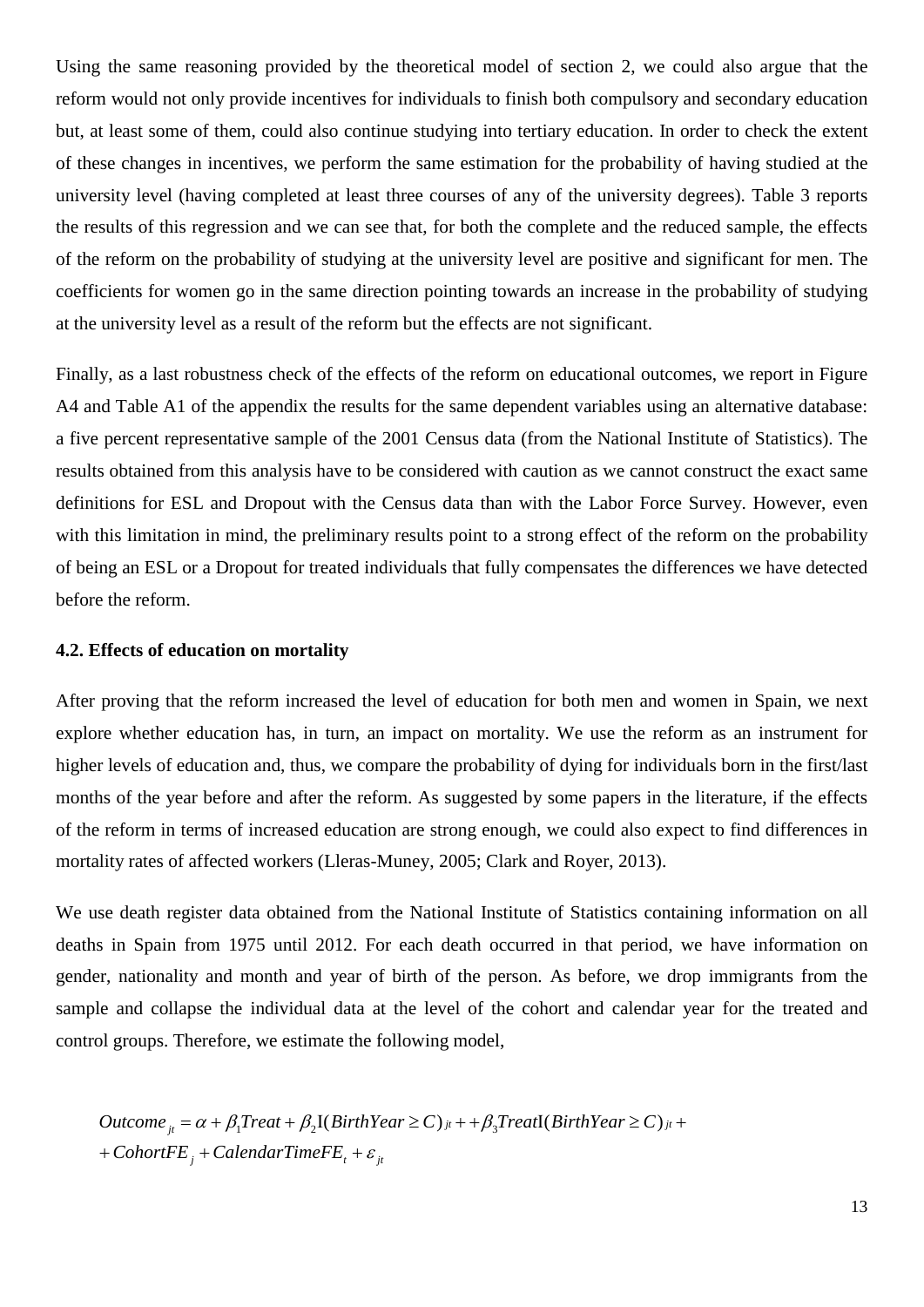where the outcome of interest is the death rate per cohort and calendar year as defined by the number of deaths divided by the population for each cohort of treated and control (and multiplied by  $1000$ )<sup>[19](#page-12-1)</sup>. In the above model,  $\beta_3$  captures the effect of the reform after controlling for cohort and calendar time fixed effects.

As we have register data for the years 1975 to 2012 and we want to compare the cohorts of 1975-2012, taking into account that mortality is age-specific, we restrict the sample to include deaths occurred between the ages of 15 and 40 years old (see Figure A5 in the Appendix section).

The regression results are reported in Table 4 both for the full and the reduced sample. The coefficients for the two samples go in the same direction although the significance levels are higher when we use the reduced sample and compare more similar individuals. For both men and women before the reform there is a significantly higher mortality rate for individuals born at the beginning of the year although this gap is only reduced for men after the introduction of the reform. The coefficient for women not only is non-significant but it also has an unexpected positive sign suggesting that, if anything, the reform may have increased the mortality rate of women born at the beginning of the year (and acquiring higher levels of education). In order to explore these results further, we split the mortality rate into a short-term (ages 15-25) and a longerterm effect (26-40). In Table 5 we can see that, before the reform both men and women born in the first months of the year had a higher mortality rate than those born at the end of the year. After the reform, these gaps in mortality rates are completely closed for young men and almost so for young women. However, when looking at the effects of the reform in the longer-run, we see that the reform did not have an impact on mortality rates of affected men in the ages 26-40 while it significantly increased mortality rates of affected women in their middle-ages, which is an unexpected result. A graphical representation of the age-based results can be found in Figure 6 for men and Figure 7 for women.

If we perform an estimation of the number of affected men and women taking into account the size of the cohorts, we find that the reform decreased the number of men that died in the ages of 15-25 by 129 and the number of women by 54 for the first post reform cohort<sup>[20](#page-15-0)</sup>. As the number of deaths at ages 15-25 in the last pre-reform cohort, 1965, was 3551 for treated men and 1084 for treated women, the effect of the reform implies a reduction in the probability of dying at ages 15-25 by 3.6% for men and by 5% for women. If we extrapolate the result to the first 10 post reform cohorts we get a decrease in mortality of 1289 men and 540 women.

<sup>&</sup>lt;sup>19</sup> In the denominator, we use data on the population of each cohort recorded at the time of being born. We do not use population of each cohort recorded at each calendar year because we are interested in the fraction of each initial cohort that dies every year.<br><sup>20</sup> The reform caused a reduction in mortality for young men by 0.09 pp per year per 10

<span id="page-15-0"></span>multiply the effect of the reform by 10 ages (15 to 25) and by the number of treated individuals in that cohort and we divide it by 1000.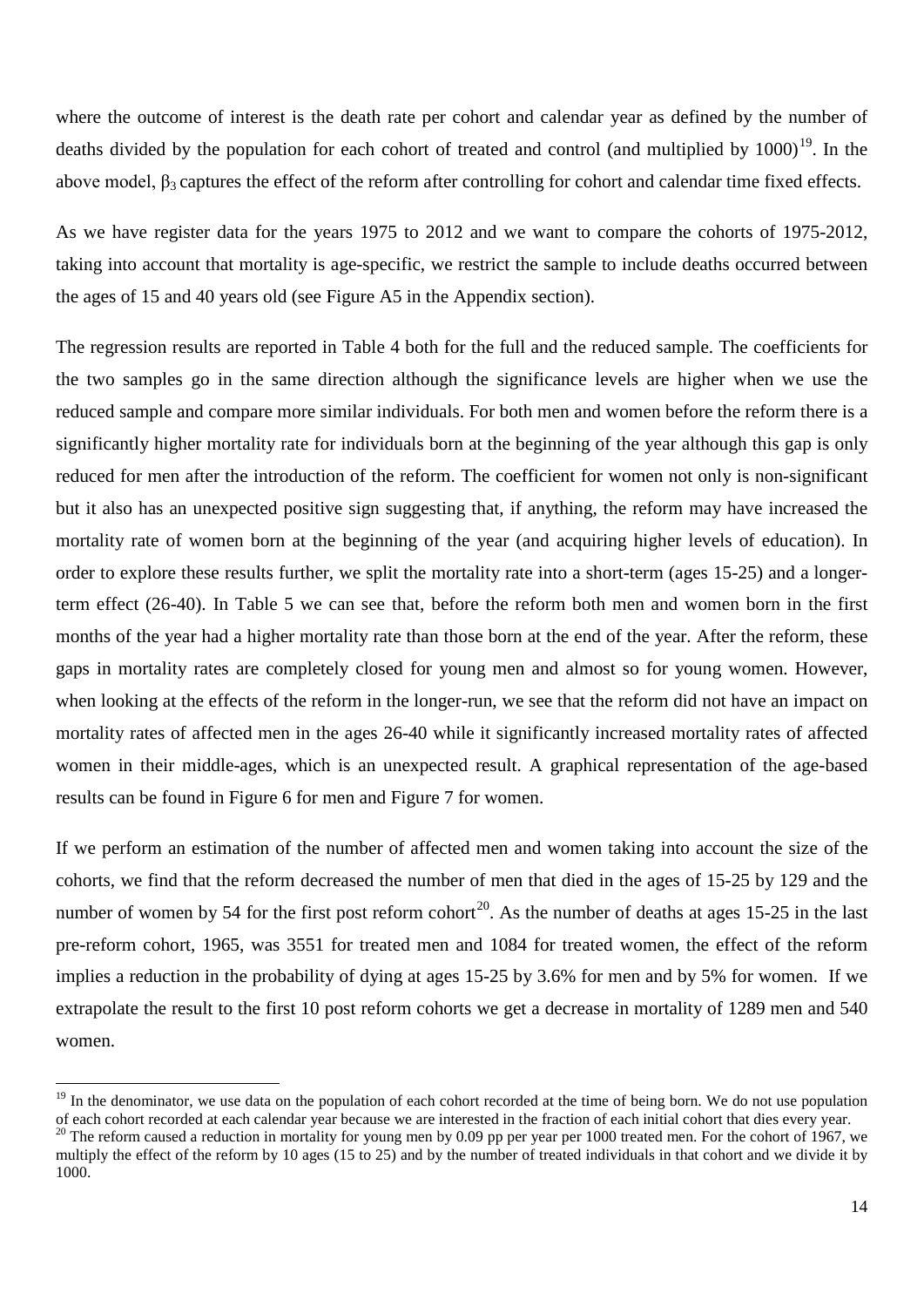On the other hand, for ages 26-40 the reform did not have any significant impact on men but it increased the number of women that die in the first post reform cohort by 80. As the number of deaths at ages 26-40 in the last pre-reform cohort, 1965, was 2676 for treated women, the effect of the reform implies an increase in the probability of dying at ages 26-40 by 3% for women. If we take into account the first 10 post reform cohorts, the number of women that die due to the reform raises to 794.

Before trying to disentangle the potential channels that lead to the reduction in mortality rates for young men and women and the increase in mortality rates for middle-aged women, we perform a robustness check of these mortality results using a different database. Table A2 in the appendix shows the estimates of the probability of dying using an administrative database from the Social Security administration which includes (a 4% random sample of) everybody that had a relationship of at least one day with the Social Security administration (working, receiving unemployment benefits or any other kind of Social Security benefits like old-age or disability) in 2007-2013. We include cohorts from 1958 to 1974 and estimate the probability of dying in 2007-2013 conditional on being in the sample (that is, having had a relationship with the Social Security administration for at least one day in 2007-2013). Again, we see that the effects of the reform are negative and significant for men and positive (although not significant) for women. That is, the reform significantly reduces (basically eliminates) the previous differences in mortality for men and has a positive but not significant effect for women. Although these results point to the same findings than the results using register data on mortality, they have to be taken with caution as there might be sample selection problems. These sample selection problems are presumably more important for the case of women, which may have a more interrupted contributory career. Furthermore, if the reform affected the probability of working and, thus, contributing to the Social Security administration the pre and post reform samples are not comparable as they are endogenously affected by the reform.

#### **5. Disentangling the channels**

#### **5.1. The effects of education on labor market outcomes**

One plausible channel through which education can have an impact on mortality is the labor market. The literature on the topic has typically found a positive effect of education on labor market outcomes which can be later on translated into lower mortality risk. After proving that the increase in education had a positive effect on short-term mortality for both men and women but a negative effect on women mortality in the long-run, in this section we assess whether part of this effect can be explained by changes in the labor market.

Therefore, we now focus our attention on the potential effects of increasing the minimum working age on long-term labor market outcomes of affected workers. In principle, it seems reasonable to expect that an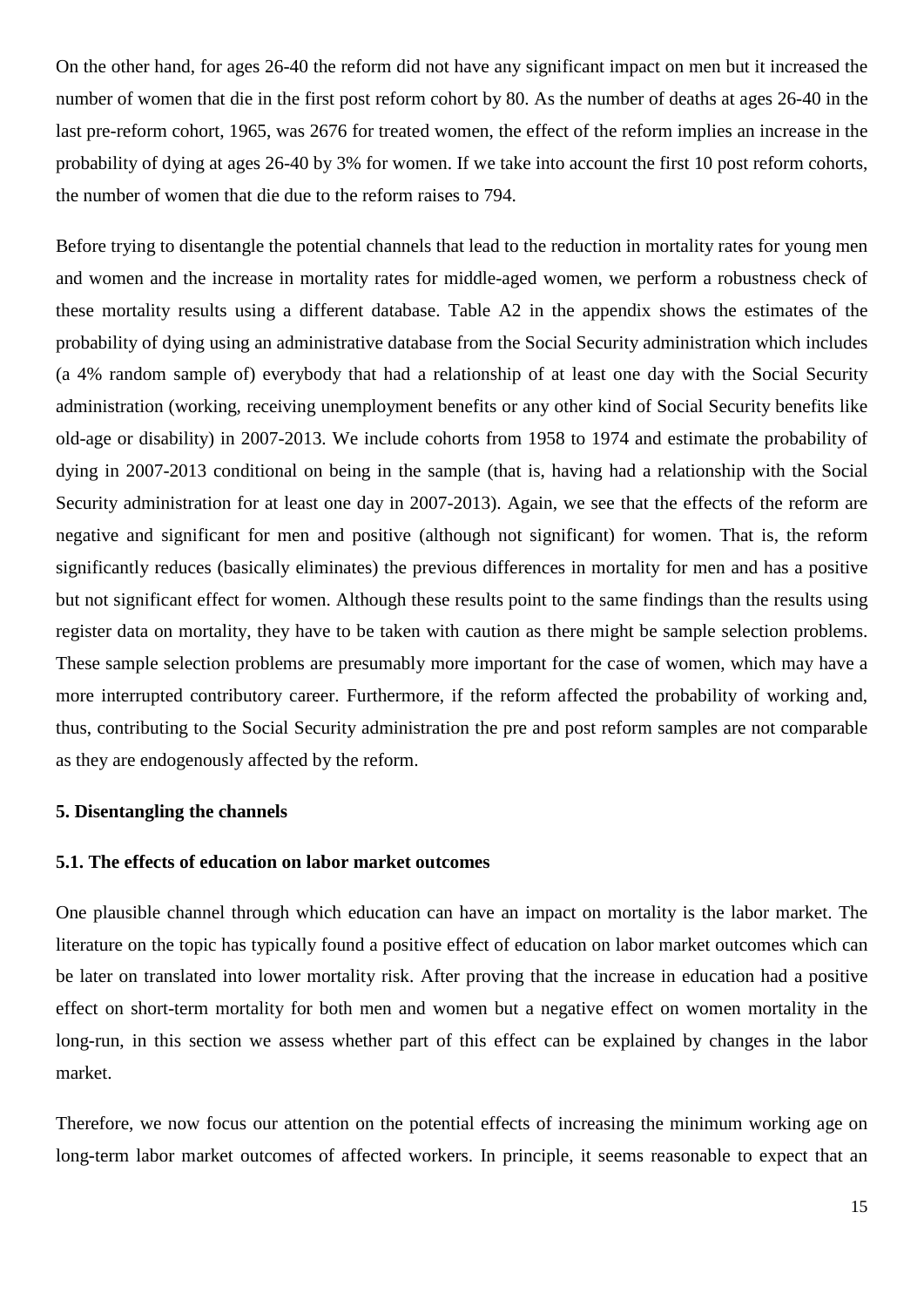increase in the minimum working age that raised the level of education of affected workers will have longterm impacts on employment and earnings. To explore this hypothesis, we first use the Labor Force Survey for the waves 2000-2013 (as before) and collapse the individual data at the level of trimester, cohort and treatment status<sup>[21](#page-15-0),22</sup>. Therefore, the model includes cohort and calendar time fixed effects (for each trimester) to control for any change in economic or legal conditions. As the LFS does not have information on wages, the outcomes analyzed are the probability of working, the probability of working in the construction sector (a very large sector in the Spanish economy from the 80's and until the recent crisis), the probability of having a low skill job and the probability of being inactive (which may be important for the case of women).

As results for the full and reduced sample are quite similar, we only report the outcomes of the estimation for the reduced sample. Table 6 reports the labor market results for men and women in our sample. For the case of men, we find a negative difference in the probability of having a job before the reform between individuals born at the beginning or the end of the year that is significantly offset once the reform is introduced. A similar picture can be observed for the probability of working in the construction sector as well as for the probability of being a low-skilled worker; before the reform individuals born at the begin of the year had a higher probability of working in the construction sector (as they had a higher probability of being an ESL and a dropout). This difference disappears once the reform is introduced. The reform, however, has no significant effect on the probability of being inactive for men, which can be interpreted as the reform having an impact on changes between employment and unemployment as well as inside the employment category from low-skilled jobs to higher skill occupations.

This is a slightly different picture than the case of women. The last 4 columns of Table 6 report the results of the labor market effects of the reform on women. We can see that, before the reform, the difference in employment probabilities between women born at the beginning and at the end of the year is much stronger than in the case of men. Thus, the labor market effect of the reform, which abolishes these pre-reform differences, is also stronger than the effect for men. Furthermore, we do not see any impact of the reform on the probability of working in the construction sector or on the probability of being a low-skilled worker suggesting that the increase in the probability of working did not imply changes in the composition of employment. In the last column of Table 6 we can see that the increase in employment comes entirely from a decrease in the probability of being inactive for treated women. Before the reform, women born at the beginning of the year had a greater probability of being inactive and this difference is abolished once the reform is introduced. This last result can help explain why we do not find an effect of the reform on the skill

<span id="page-17-0"></span>

<span id="page-17-1"></span><sup>&</sup>lt;sup>21</sup> The mean cell-size is 196.8 observations and there are only two cells with less than 100 observations (89 is the minimum).<br><sup>22</sup> Note that, as explained above, we cannot use previous waves of the LFS as the month of b 2000.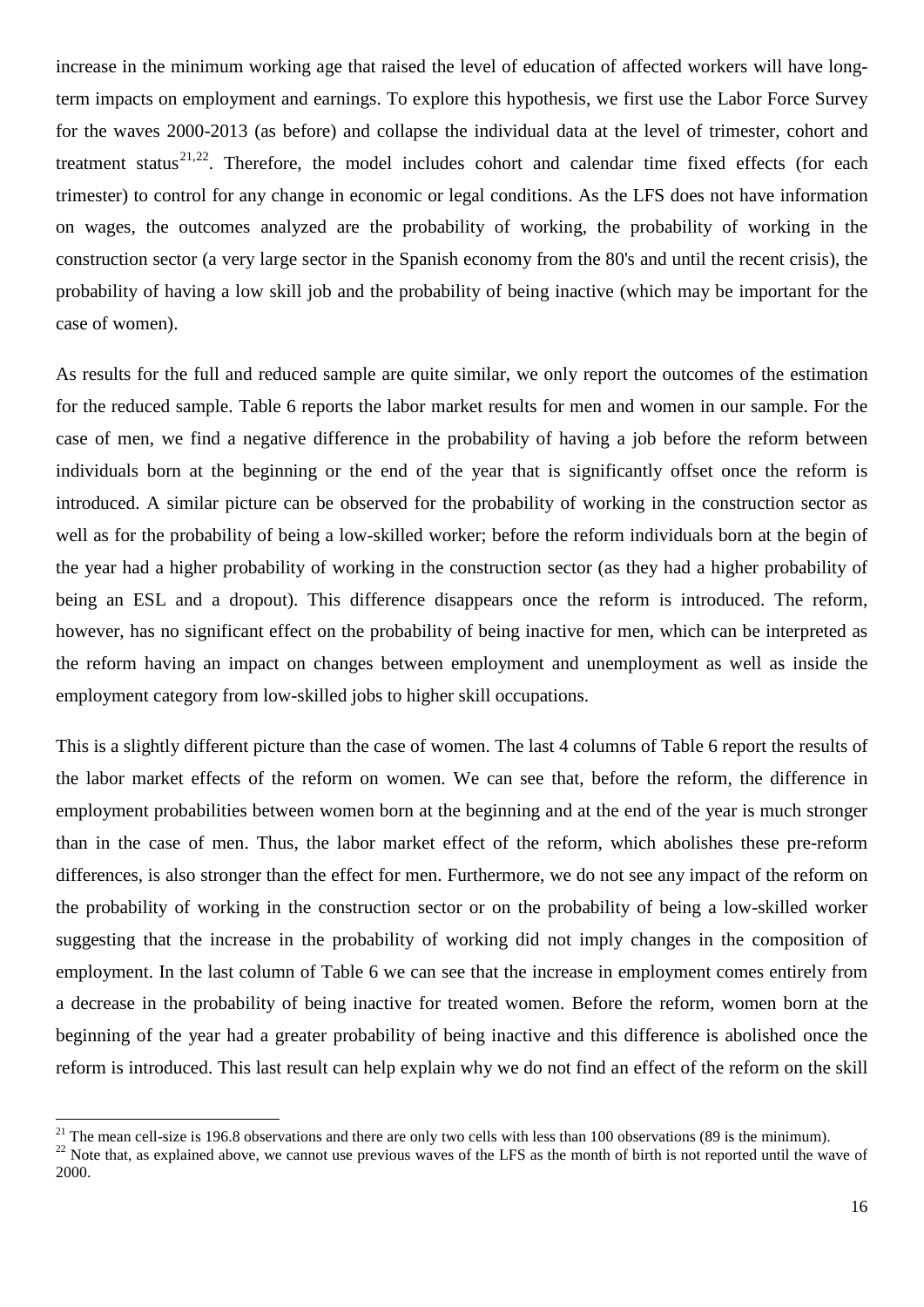level of employed women as before the reform low educated women were inactive (while low educated men were employed).

In order to explore the effect on wages we use administrative data from the "Muestra Continua de Vidas Laborales" (MCVL). As explained above, the MCVL is an administrative dataset from the Spanish Social Security administration. We have information on the employment status, the probability of working under a temporary contract and wages by quarter from 2007 to  $2013^{23}$  $2013^{23}$  $2013^{23}$  as well as information on the first date in which the individual found a job and the accumulated labor market experience. We collapse the individual data at the cohort, region and quarter level (28 quarters) for the control and treatment groups and estimate a similar model to the one presented for the LFS. Standard errors are clustered at the cohort level. $^{24}$  $^{24}$  $^{24}$ 

Table 7 presents the results for men and we can see that, before the reform, there is a significant difference in the probability of working as well as in the logarithm of wages between individuals born at the begin and end of the year. Although these differences are reduced after the reform, these coefficients are not significant. We do not observe any effect of the reform on accumulated labor market experience for men born in the beginning and end of the year. This finding is consistent with the LFS results that, for the case of men, pointed towards an effect of the reform in upgrading the skill level of workers while raising in a small proportion their probability of working.

On the other hand, in the third column of Table 7 we can see that the reform reduced the probability of having a temporary contract for men born in the first months of the year. Similarly, the last column of Table 7 shows that before the reform, men born at the beginning of the year entered the labor market 140 days before men born at the end of the year. Once the reform is introduced, this difference is reduced in 46 days.

The results for women are shown in Table 8. We do not find a significant effect of the reform on the probability of working, having a temporary contract or on wages although the coefficients have the expected sign. It has to be noted that the differential impact of the reform in employment probabilities when using the LFS or the MCVL is mainly attributable to two factors: first, the samples in the two datasets are different as in the MCVL only individuals that have contributed to the system between 2007 and 2013 are included and, second, the MCVL only includes information during the crisis period while the LFS includes labor market information on both pre and post crisis.

As it can be seen in the fourth column of Table 8, we do find that treated women accumulated less number of days in employment before the reform and this difference is offset once the reform is implemented.

<span id="page-18-1"></span><sup>&</sup>lt;sup>23</sup> The MCVL is not a truly panel database but we have constructed a panel version of the data combining waves from 2007 to 2013.

<span id="page-18-0"></span><sup>&</sup>lt;sup>24</sup> We also drop immigrants for the reason explained above.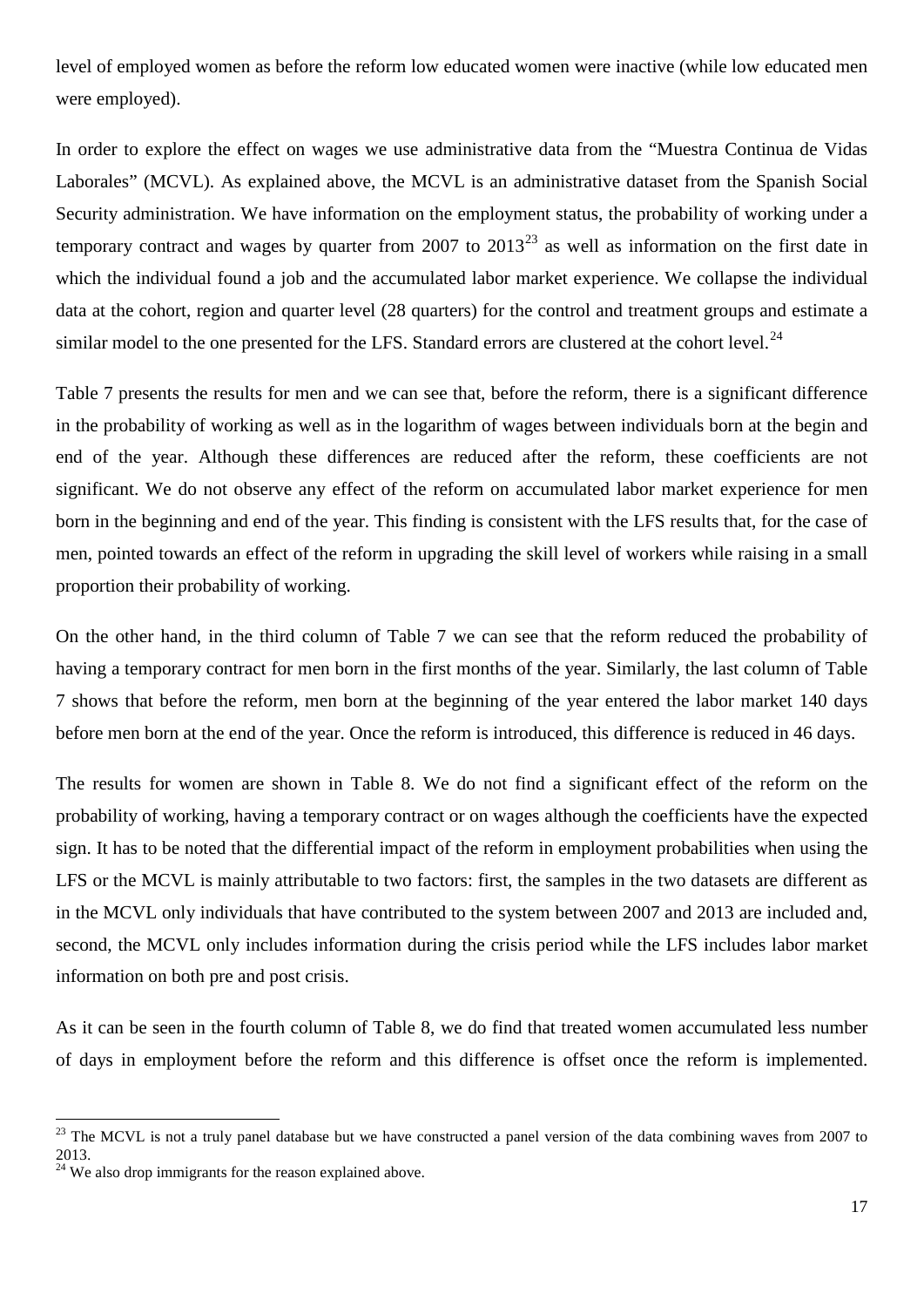Similarly, the last column of Table 8 shows that, before the reform, women born at the beginning of the year entered the labor market 143 days before women born at the end of the year. Once the reform is introduced, this difference is reduced in 80 days.

Thus, for both men and women we report an impact of the reform in increasing the probability of working (stronger effect for women) as well as on delaying the date of the first labor market experience. However, for men the reform shows also an impact on the composition of employment (increase the skill level of workers and improve the employment conditions (fewer temporary contracts)) while for women the impact seems to come from a transition from inactivity to employment without a significant effect on the skill level of affected women.

Finally, we provide a quantification of the effects of the reform on labor market outcomes. We estimate that the reform increased the number of men that work in 862 and the number of women that work in 1837 for the first post reform cohort<sup>25</sup>. Similarly, the number of inactive women decreased by 1796 while the number of men working in the construction (low skill) sector decreased in 1149 (2730) individuals. If we estimate the effect of the reform for the first 10 cohorts, we find that the number of men and women that work increased in 8594 and 18241, respectively. The number of inactive women decreased by 17836 and the number of men working in the construction (low skill) sector decreased by 11458 (27214) as a result of the reform.

#### **5.2 Does work kill or saves lives?**

This heterogeneous labor market effects could help us explain the impact of the reform on mortality. For example, it seems reasonable to suggest that having a better job, in terms of having an occupation with a higher skill level and a more stable type of contract, could lead to a lower incidence of working accidents. In a similar way, we can expect that the probability of suffering from a permanent disabling condition (either a job related accident or a common illness) is going to be higher for low educated, low skilled individuals.

Thus, in what follows we explore the incidence of working accidents as well as the inflow into permanent disability benefits for individuals born at the beginning and end of the year before and after the reform.

We first use register data for all working accidents occurred in Spain from 1988 until 2013. In order to include individuals of the same ages, we restrict the sample to the cohorts of 1960-1972 and ages 28-41. We collapse the data by calendar year and cohort for the treatment and control groups and divide it by the

<span id="page-19-0"></span><sup>&</sup>lt;sup>25</sup> For men, the increase in the probability of working due to the reform is of 0.6 pp (as the rate is multiplied by 100); thus, for the cohort of 1967 we multiply the effect of the reform by the number of treated individuals in that cohort in order to get the effect of the reform in absolute numbers of affected individuals.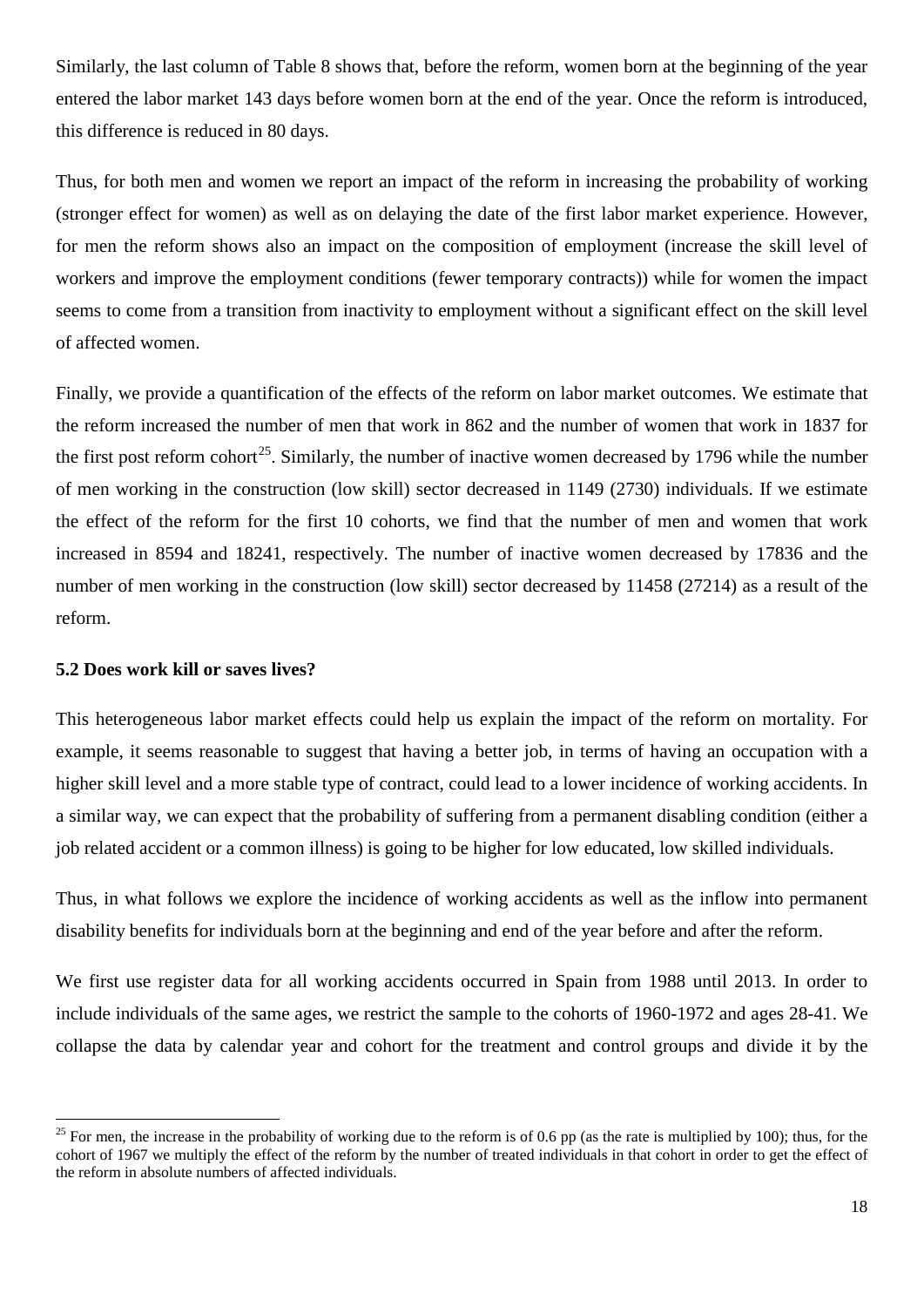population for each cohort of treated and control individuals.<sup>[26](#page-19-0)</sup> Table 9 reports the results of the effects of the policy for all working accidents as well as for deadly working accidents for the reduced sample.

In the first two columns of Table 9 we can see that the reform decreased the probability of suffering a working as well as a deadly working accident for young men. The effect is much stronger and significant when we consider all types of working accidents than when we only consider those accidents that end up with the dead of the injured worker (the coefficient is not significant in this case)<sup>[27](#page-20-0)</sup>. For women (columns 3 and 4), we find a smaller and significant reduction in the total number of working accidents although the coefficient for deadly working accidents is now positive but not significant. Although the coefficient for deadly working accidents is not significant, its positive sign is consistent with the reported increase in mortality rates of middle-aged women.

As showed above, we find the strongest decrease in mortality rates for the age group of 15-25 years old. Although we do not have data on working accidents before the age of 28 and, thus, we cannot analyze the effects of the reform on working accidents of this young group of workers, we repeat the estimation for the youngest group of workers that we have in our working accidents data, which is from 28 to 35 years old. We can see in columns 5 and 6 of Table 9 that, if we restrict the analysis to the youngest age group (28-35) of men, the effect of the reform is much stronger although the coefficient is again only significant when we include all types of working accidents. These results point to a stronger incidence of the reform in reducing working accidents for the youngest group of workers and could explain, to some extent, the decrease in mortality rates of young men.

The effects of the reform on non-deadly working accidents could also be translated into a lower incidence of permanent disability benefits for affected workers. Thus, we use the MCVL database (described above) to explore the effects of the reform on disability benefits. The MCVL contains information on individuals receiving permanent disability benefits from 1990 until 2011. In order to control for business cycle conditions during this period, we collapse this information at the level of the cohort and calendar time for the treated and control groups. The outcome of interest is the inflow rate as defined by the number of new disability beneficiaries each year divided by the population for each cohort and treatment status multiplied by 1000.

Table 10 shows the existence of a gap in the inflow rates into permanent disability benefits between individuals born at the beginning and end of the year before the implementation of the policy. This gap

<span id="page-20-1"></span><span id="page-20-0"></span>

<sup>&</sup>lt;sup>26</sup> We use the same model than with the mortality register data.<br><sup>27</sup> There is also some literature pointing to the reduction in mortality of young men and women due to the reduction in traffic accidents (Saiz-Sanchez et al. 1999; Gine 1992; Puig et al. 2002; Gomez-Redondo et al. 2005; Serra et al. 2006; Puig et al. 2005). Although we believe that this could, indeed, be a very plausible channel we do not have data on traffic accidents by month of birth. Furthermore, we were only able to obtain data on traffic accidents from 1993.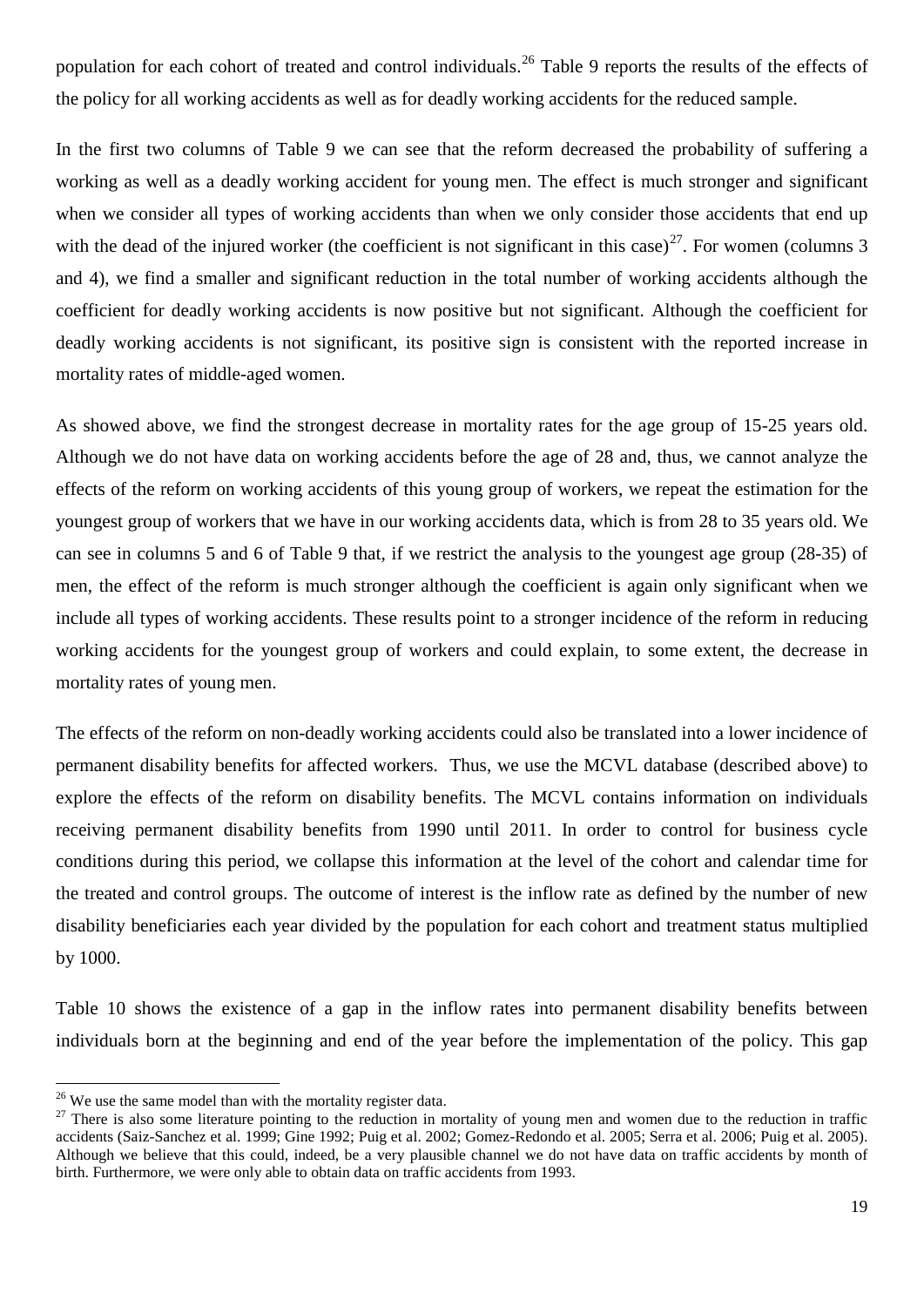disappears for the cohorts that turn 14 after the implementation of the policy although the effects are not significant.<sup>[28](#page-20-1)</sup>

#### **5.3 More education better health behaviors?**

<u>.</u>

The second channel that we propose through which education can have an impact on mortality is health behaviors. The literature has usually found a positive impact of education on health behaviors, which can be later on translated into lower mortality rates. Therefore, after providing evidence of the effect of the reform on labor market participation and working accidents, we further explore the existence of any changes in health behaviors that could further explain the decrease in young individual's mortality rates and/or the increase in middle-age women mortality rates.

In order to do that, we first focus on the 2006 wave of the Spanish National Health Survey. This survey has 8 waves starting from 1987 until 2011. However, only the 2006 wave has information on the month of birth, which is crucial for our identification strategy. As before, we analyze the effects of the reform by comparing health behavior outcomes of individuals born at the beginning and end of the year before and after the reform. We include cohorts of 1956-1976 and show the results separately for men and women for the reduced sample. Table 11 reports the effects of the reform on several outcomes for men: a number of these outcomes are directly related to health behaviors such as the probability of smoking regularly or smoking every day and the probability of drinking beer every day. Some other outcomes are related to the consequences of these health behaviors, such as the probability of having high blood pressure, the probability of suffering from bronchitis or the probability of suffering diabetes. The results in Table 11 show that most of the coefficients are not significant. Therefore, our results show that the reform did not have any significant effect on health behavior for affected men. This result is consistent with the insignificant effect of the reform on middle-age mortality rates for men.

Table 12 shows the results of the same outcomes for the case of women. As it can be seen in the first two columns, before the reform women born at the beginning of the year had a significant lower probability of having high blood pressure and bronchitis<sup>[29](#page-21-0)</sup>. Once the reform is implemented, these differences are significantly reduced. A similar pattern is found for the probability of having diabetes although the coefficients are not significant. Moreover, in the fifth and sixth columns of Table 12 we can also see that the reform significantly increased the probability of smoking regularly and drinking beer every day for affected women.

 $^{28}$  It has to be noted that disability can be accessed due to a working accident or a common illness. As we have seen in the previous paragraph that the incidence of working accidents is reduced for treated women, the increase in disability benefits for treated women as a result of the reform should be explained by an increase in common illness.

<span id="page-21-1"></span><span id="page-21-0"></span><sup>&</sup>lt;sup>29</sup> The reform reduced the probability of treated women having high blood pressure (bronchitis) by 3.8 (4.5) percentage points.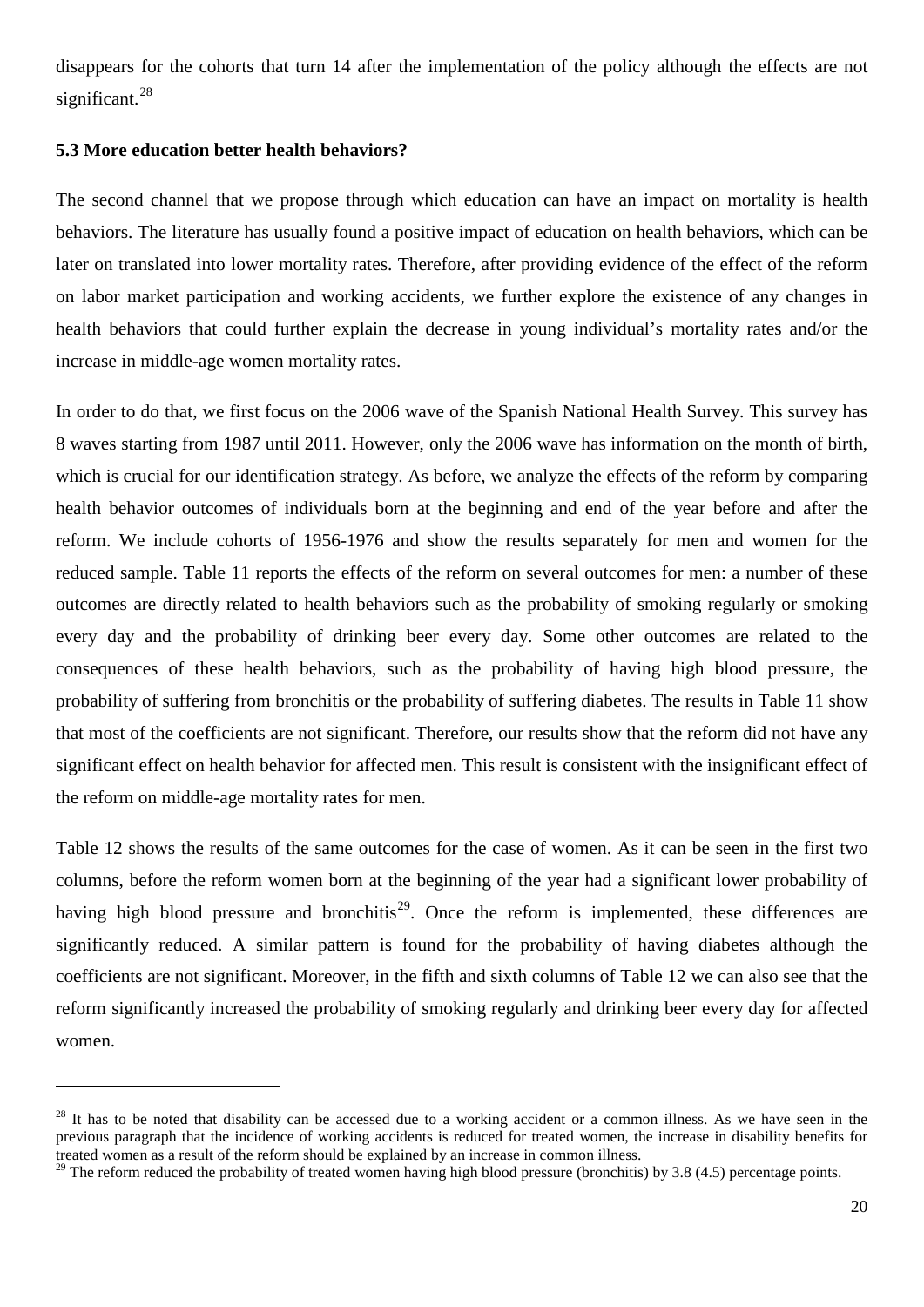As before, if we quantify these effects taking into account the size of the post-reform cohorts, we estimate that, for the first post reform cohort, 5171 more women suffered high blood pressure, 6124 more women had bronchitis, 80[30](#page-21-1) more women smoked regularly and 3810 more women drunk beer on a daily basis.<sup>30</sup>

Therefore, these results which go on the opposite direction of the literature on the topic as they show that the increase in education and labor market participation of affected women lead to the adoption of worse health behaviors, in particular drinking and smoking, which resulted in an increased incidence of high blood pressure and bronchitis. These unexpected results go in line with the observed increase in mortality rates of middle-aged women affected by the reform.

One possible explanation of these effect is the fact the women in these generations (about 45 years of age currently), that were growing during the Spanish early post Franco year, participated in a process of gender equalization, by continuously increasing education and labor market attachment. For them, access and social acceptance of bad habits was much easier than it used to be for previous cohorts.

In fact, although there is not much evidence of this effect for Spanish women, a recent paper by Bilal et al. (2015) shows that the rapid decline in gender inequality in Spain from the 1960's to the 2010's is highly inversely correlated (-0.99) with a rising female-to-male smoking ratio. The authors calculate the inequality index based on three dimensions (reproductive health, empowerment and labor market). They also show that this convergence in smoking rates between men and women in Spain is stronger for women with high education levels.

Tables 13 and 14 explore this result further by analyzing whether the increase in bad health behaviors in treated women was also translated into increases in the number of hospitalizations related to these health behaviors. We use register data on hospitalizations from 1980 to 2013 and explore the probability of being hospitalized due to substance abuse, respiratory problems, mental illness or injuries for young (17-25) and middle aged (26-44) men and women. In Table 13 we can see that, although most of the coefficients for young men and women are negative, the only significant result points to a reduction in the percentage of hospitalizations due to respiratory problems for young women. The coefficient for men is also negative but not significant. These results are consistent with the reported reduction in mortality for young men and women. Table 14 shows the results for middle-age individuals (26-44). Again, the only significant result is an increase in the percentage of hospitalizations due to respiratory problems for treated women after the reform, which is consistent with the increase in mortality rates of middle-aged women. We also find a reduction in the percentage of hospitalizations due to injuries for middle age men and women (although the

<span id="page-22-0"></span><sup>&</sup>lt;sup>30</sup> If we consider the first 10 post reform cohorts, we estimate that 51346 more women suffered from high blood pressure, 60805 more women had bronchitis, 79722 more women smoked regularly and 37834 more women drank beer.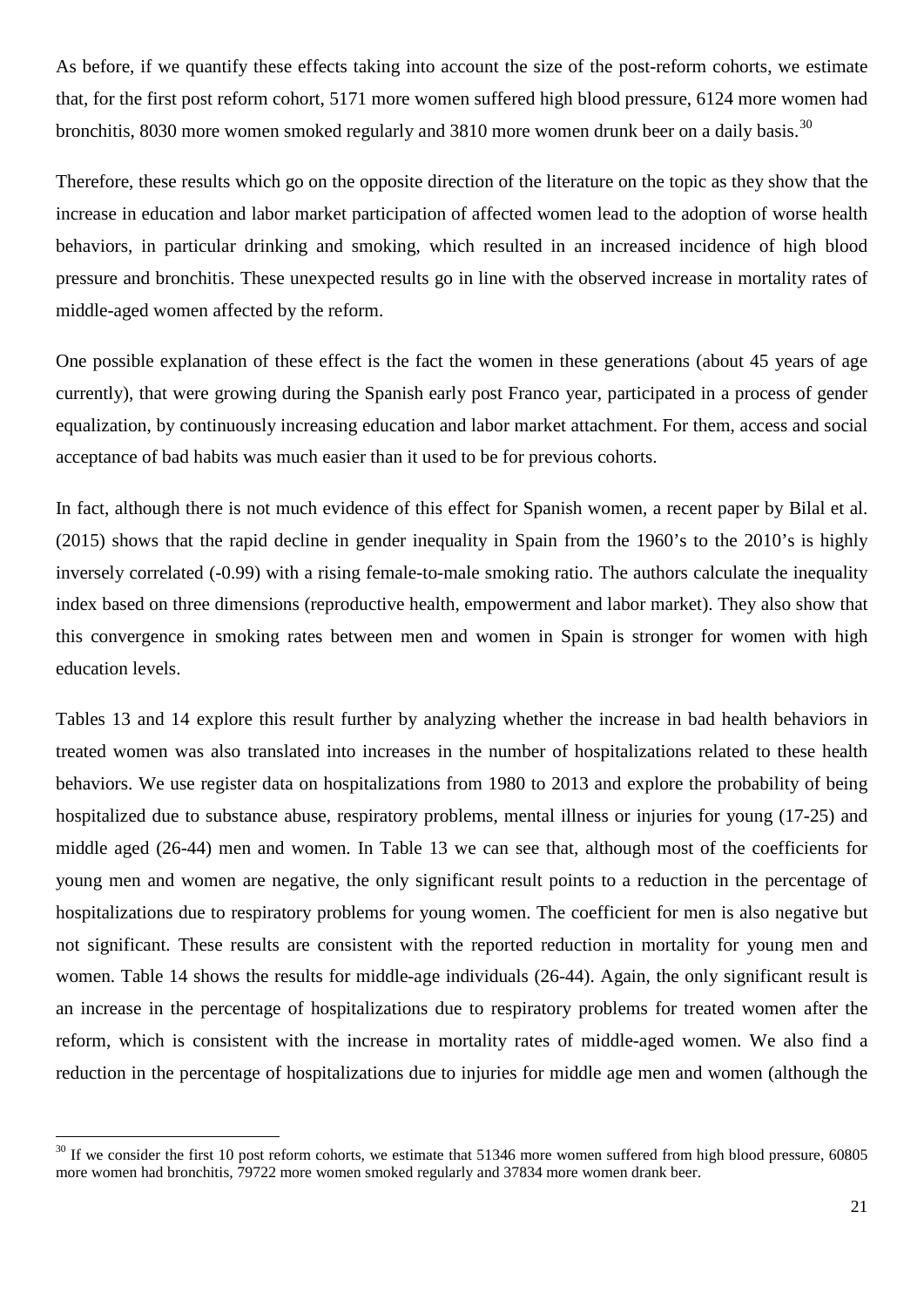coefficient is only significant for women) which is consistent with the reduction in the number of working accidents as a result of the reform.

Finally, Table 15 presents further evidence on the positive effects of education on health behavior for men which can partly explain the observed decrease in mortality rates. The database used is the Survey on Health and Sexual Habits developed by the National Institute of Statistics and implemented in 2003. We can see in the first columns of Table 15 that, before the reform, men born at the beginning of the year have a significantly higher probability of having tried injectable drugs. This difference is significantly reduced once the reform is implemented. We estimate that the reform reduced the number of men that had tried injectable drugs in 4167 in the first post reform cohort and in 41537 for the first 10 post reform cohorts. The second column shows that this effect is not significant for the case of women. This is consistent with the findings from the epidemiological literature that report an increase in mortality due to AIDS and abusive drug consumption behavior at young ages for the cohorts of 1940-1970 (Garcia et al. 1999; Instituto de Salud Carlos III 2007; Gomez-Redondo et al. 2005; Ribes et al. 2004; Cleries et al. 2009).

#### **6. Conclusion**

In this paper we have explored the effects of a reform introduced in Spain in 1980 which increased the legal working age from 14 to 16 years old while the compulsory schooling age remained constant at 14 years. We have shown that the reform eliminates the differential incentives to quit school before even completing the compulsory schooling level for those born early in the year, thereby increasing the incentives to accumulate education.

Our results show that the increase in the age of compulsory education decreased the number of early school leavers (not finishing primary education) in 8594 men and 4053 women born at the begin of the year in the first ten post reform cohorts. At the same time, the reform also decreased the number of individuals born in the first months of the year not finishing secondary education (dropout) in 25782 men and 13512 women in the first ten post reform cohorts. Therefore, the reform closed the previous gap in early school leavers and dropouts for individuals born at the beginning/end of the year. However, given the important gender differences existing at that time (in several dimensions: behavior, labor market access, etc…), the lifetime implications for men and women proof to be very different.

In terms of labor market outcomes, we report an impact of the reform in increasing the probability of working for both men and women, although the effect is stronger for women. Also the reform delayed the date of the first labor market experience. However, for men, the labor market impact seems to have rather affected the composition of employment (increasing the skill level of workers and improving the employment conditions, with fewer temporary contracts). In contrast, for women, the labor market impact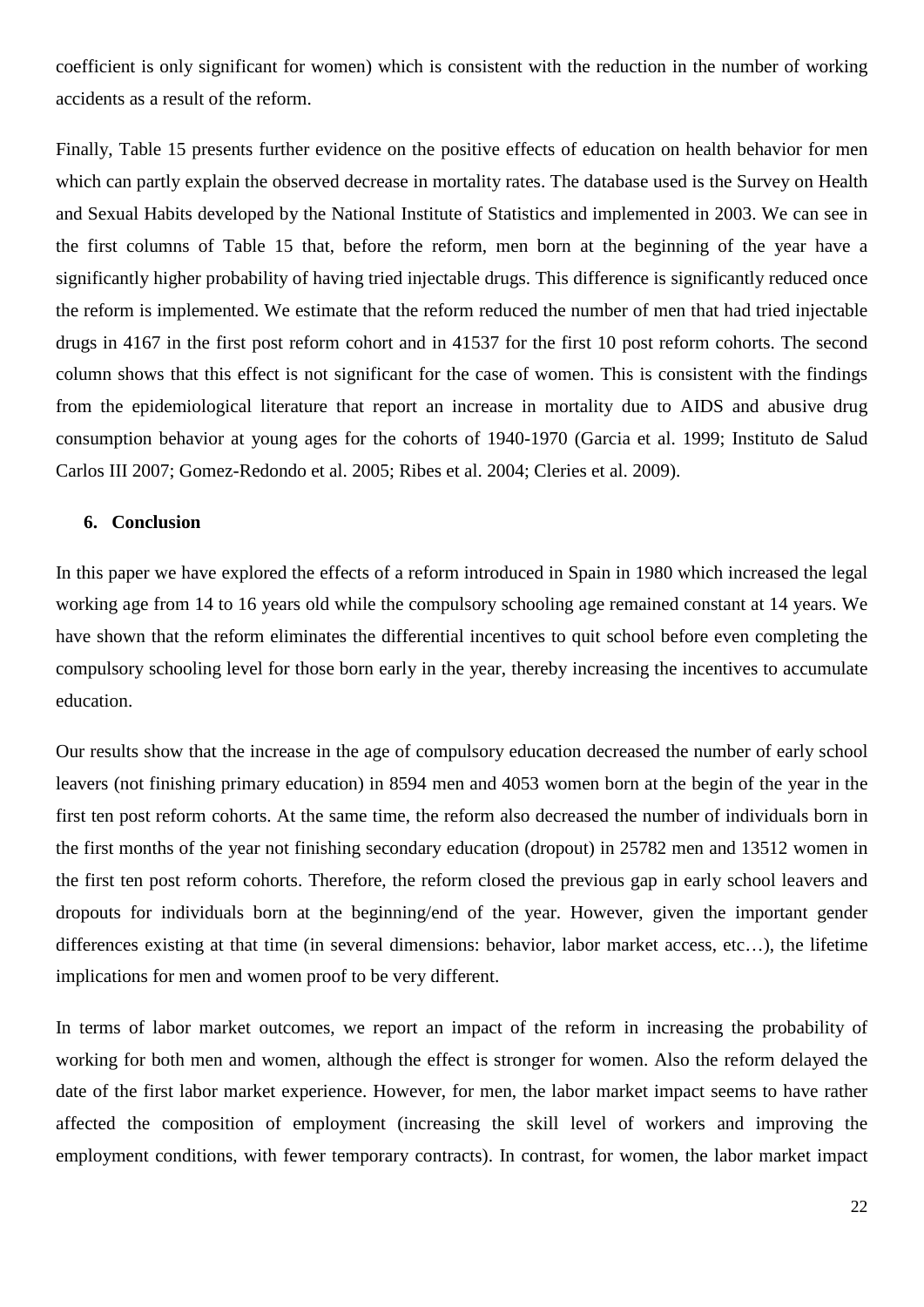comes from a transition from inactivity to employment, without a significant effect on the skill level of affected women.

In terms of mortality, the reform reduced the previous gap in mortality rates of young men and women born at the beginning/end of the year. However, it increased the mortality rate of middle-age treated women. We estimate that the reform saved 1289 treated men and 540 treated women aged 15-25 in the first ten post reform cohorts but it increased mortality in 794 treated women between the ages of 26 and 40. In line with Brunello (2015), who finds sizeable long term effects, as long as we revisit the results incorporating older ages, the total lifetime effects can be considerably larger.

What factors help explain these changes in the mortality differences between those born early and late in the year? We find that one channel that lead the increase in education to reduce mortality for young individuals is through a reduction in the incidence of working accidents as a result of the positive labor market effects of education. Another channel is the reduction in disability and in the consumption of injectable drugs for young men who attain higher levels of education as a result of the reform  $31,32$  $31,32$ .

With respect to the gender differentials, we provide evidence that the increase in female employment that resulted from raising female education levels deteriorated the health habits and increased the incidence of habit-related diseases for these women. Ultimately, this is translated into increases in mortality for middle aged women. Together, these results help explain the closing age gap in life expectancy between women and men in Spain, that has been reduced by 1.5 years in the last twenty years. Although we have reported in this paper both positive (labor market) as well as negative (mortality and health) effects of the reform on affected women, it is not clear how these women would evaluate and value this gains and losses. Thus, in order to understand whether the positive effects of the reform outweigh the negative ones based on self-reported information of women affected by the reform, we analyze the impact of the reform on subjective wellbeing using the  $5<sup>th</sup>$  wave of the World Values Survey (2007). As shown in Table 16, treated women after the reform report significantly lower levels of happiness.<sup>[33](#page-24-1)</sup> As expected, the results for men are not significant.

The results presented so far describe the within cohort effects of the increase in the minimum working age on many outcome. As the reform may also have between cohort effects we have also performed a beforeafter comparison. The results seem to suggest that only men are positively affected by the reform by accumulating a higher educational level and reduced mortality. Different cohorts of women seem to be less

 $31$  Lavy (2015) also finds that increases in education reduce reception rates of disability welfare allowances.<br> $32$  This is consistent with previous research in the epidemiological literature that has reported high mort

<span id="page-24-2"></span><span id="page-24-1"></span><span id="page-24-0"></span>abusive drug consumption behavior for young individuals in cohorts born between 1940 and 1970 (see Cleries et al. 2009)<br><sup>33</sup> Only the 5<sup>th</sup> wave of the World Value Survey can be used as the month of birth is not reported i and treatment and control status is assigned by taking into account age, year of birth and month of the interview. However, only the 5<sup>th</sup> wave is implemented in July, which allows us to perform a clear categorization between treatment and control groups.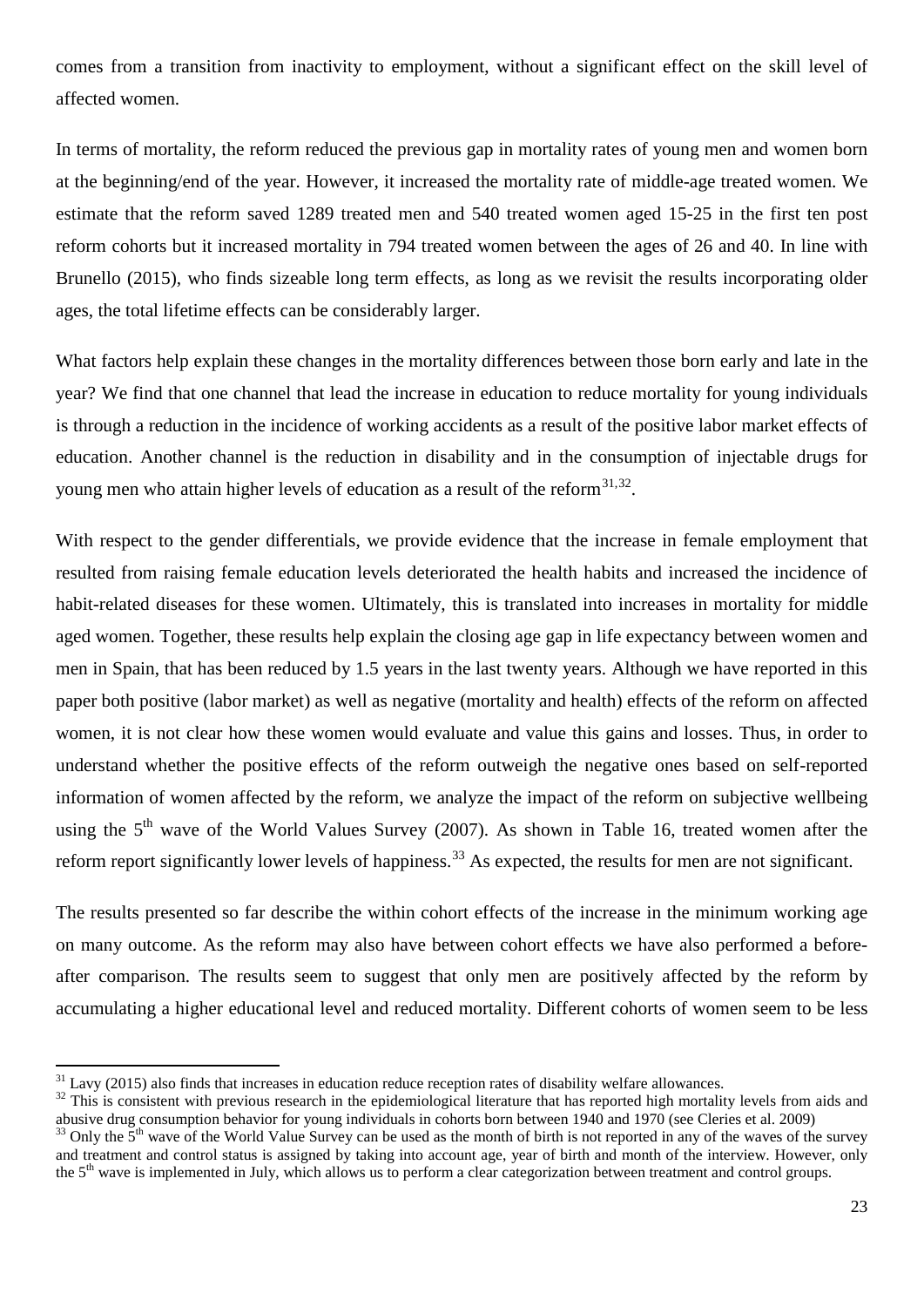by the reform and only the within cohort results proof to be significant for women<sup>[34](#page-24-2)</sup>. However, as we have mentioned in the introduction, the 80's was a very turbulent period in Spain and many reforms and social changes were taking place quite rapidly after the 40 years of very stable dictatorial regime (for example, divorce and abortion were legalized around that period). Therefore, we are not confident of this identification strategy in the current setting as the effect of any of the other reforms could be picked up in the before-after results.

<sup>&</sup>lt;sup>34</sup> These results are available upon request from the authors.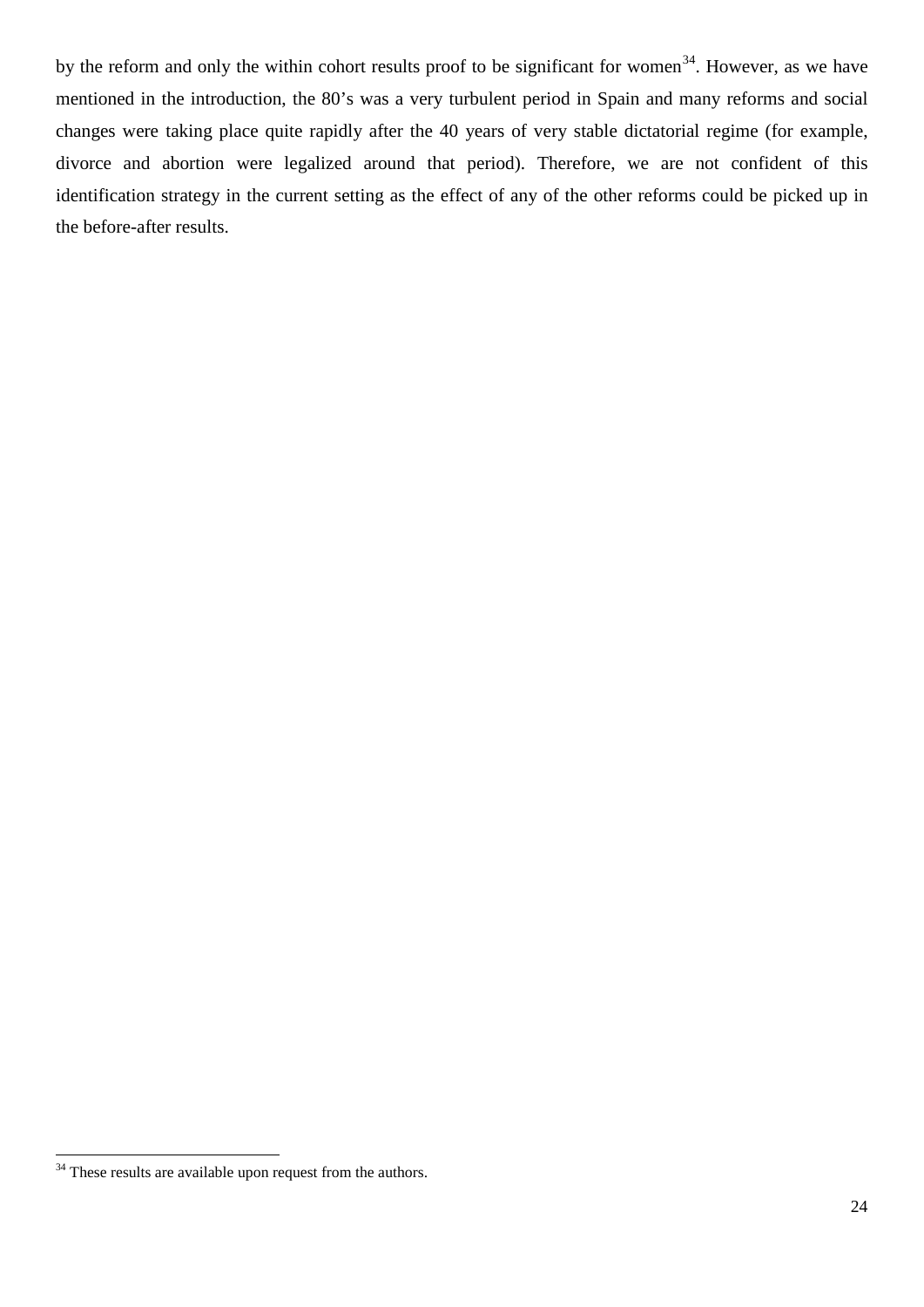#### **REFERENCES**

Anderberg, D. and Zhu, Y., 2014. "What a difference a term makes: the effect of educational attainment on marital outcomes in the UK", *Journal of Population Economics*, vol.27(2), pages 387-419.

Bilal, U., Beltrán P., Fernández E., Navas-Acien A., Bolumar F., Franco M., 2015. "Gender inequality and smoking: a theory-driven approach to smoking gender differences in Spain", *Tobacco Control*, 0, pages 1-6.

Bound, J. and Jaeger, D., 2000. "Do compulsory school attendance laws alone explain the association between quarter of birth and earnings?, *Worker Well-being,* 19, pages 83-108.

Brunello, G., Weber, G., Weiss, C. 2015. "Books are forever: early life conditions, education and lifetime earnings". *The Economic Journal, Forthcoming.*

Buckles, K.S., and Hungerman, M., 2013. "Season of birth and later outcomes: Old questions, new answers", *Review of Economics and Statistics,* 95(3), pages 711-724.

Clark, D. and Martorell, P., 2014 "The Signaling Value of a High School Diploma", *Journal of Political Economy*, vol.122(2), pages 282-318.

Clark, D. and Royer, H., 2013. "The Effect of Education on Adult Mortality and Health: Evidence from Britain", *American Economic Review*, vol. 103(6), pages 2087-2120.

Cleries, R., Martinez, J.M., Valls, J., Pareja, L., Esteban, L., Gispert, R., Moreno, V., Ribes, J., Borràs, J.M., 2009. "Life expectancy and age-period-cohort effects: analysis and projections of mortality in Spain between 1977 and 2016", *Public Health*, vol.123(2), pages 156-162.

Dee, T. S., 2004. "Are there civic returns to education?", *Journal of Public Economics*, vol.88(9-10), pages 1697-1720.

Dickson, M. and Harmon, C., 2011. "Economic returns to education: What We Know, What We Don´t Know, and Where We Are Going-Some brief pointers", *Economics of Education Review*, vol.30(6), pages 1118-1122.

Edmonds, E.V. and Shrestha, M., 2014. "You get what you pay for: Schooling incentives and child labor", *Journal of Development Economics*, vol.111(C), pages 196-211.

Felgueroso, F., Gutiérrez-Domènech, M. and Jiménez-Martín, S., 2014. "Dropout trends and educational reforms: the role of the LOGSE in Spain", *IZA Journal of Labor Policy*, vol.3(1), pages 1-24.

García, D.O., Cayla, J.A., Brugal, M.T., Galdos, H., Jansa, J.M. and Clos, R., 1999. "The evolution of AIDS mortality and survival in Barcelona (1981-1997)", *Medicina Clínica*, vol.113, pages 169-170.

Gine, J.M., 1992. "Mortality by traffic accidents in Catalonia and in other autonomous communities", *Gaceta Sanitaria*, vol.6 (31), pages 164-169.

Gómez-Redondo, R. and Boe, C., 2005. "Decomposition analysis of Spanish life expectancy at birth: evolution and changes in the components by sex and age", *Demographic Research*, vol.13, pages 521-546.

Haveman, R.H. and Wolfe, B.L., 1984. "Schooling and Economic Well-Being: The Role of Nonmarkert Effects", *Journal of Human Resources*, vol.19(3), pages 377-407.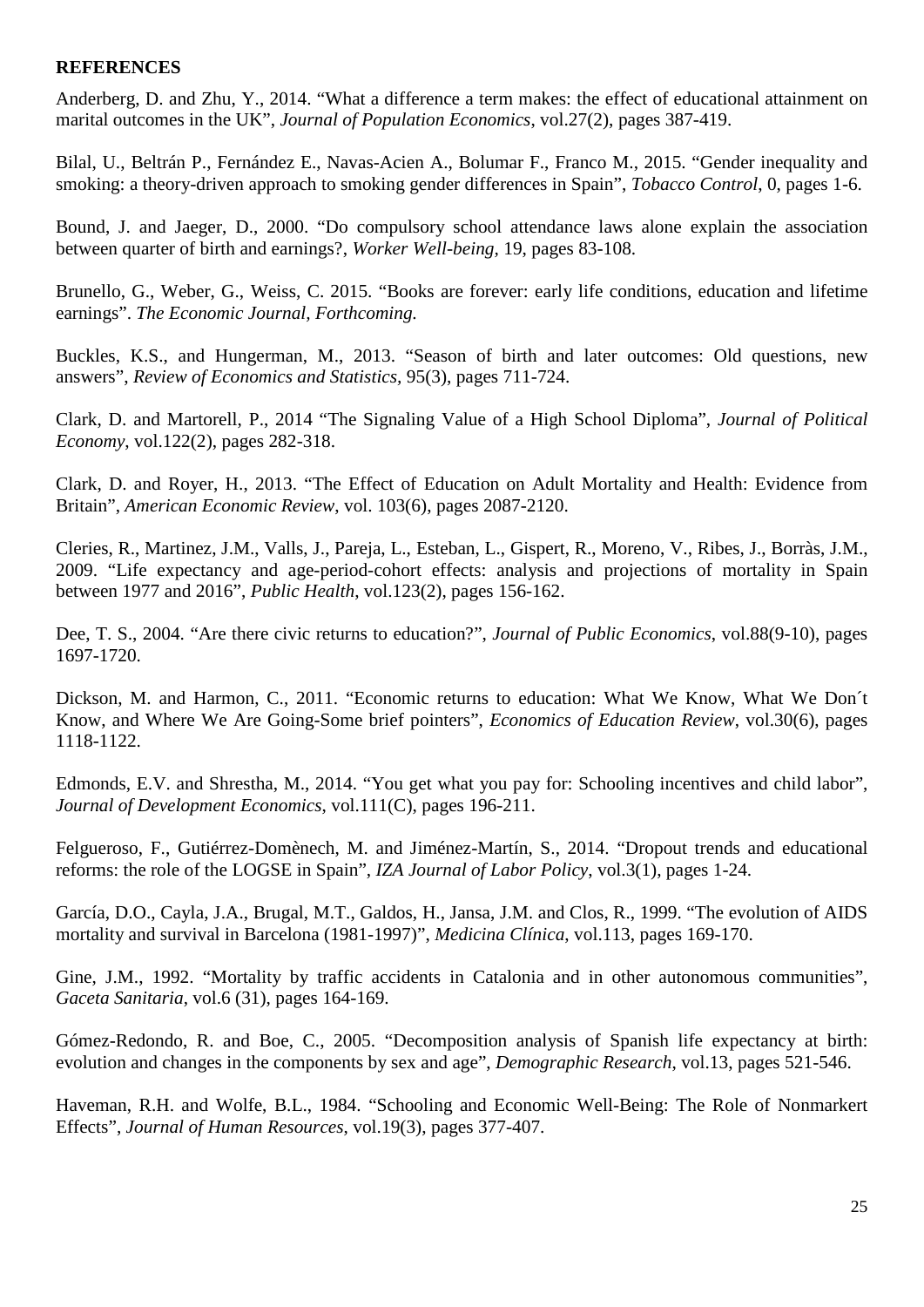Heckman, J., Humphries, J.E., Veramendi, G. and Urzúa, S., 2014. "Education, health and wages", *NBER Working Paper #19971*. Cambridge, Massachusetts: National Bureau of Economic Research.

Instituto de Salud Carlos III, 2007. "Mortalidad en España y Comunidades Autónomas". Centro Nacional de Epidemiologia, Madrid.

Jaeger, D.A. and Page, M.E., 1996. "Degrees Matter: New Evidence on Sheepsskin Effects in the Returns to Education", *The Review of Economics and Statistics*, vol.78(4), pages 733-740.

Lavy, V., 2015. "Long Run Effects of Free School Choice: College Attainment, Employment, Earnings, and Social Outcomes at Adulthood", *NBER Working Paper #20843*. Cambridge, Massachusetts: National Bureau of Economic Research.

Lleras-Muney, A., 2005. "The Relationship Between Education and Adult Mortality in the U.S.", *Review of Economic Studies*, vol.72(1), pages 189-221.

Lochner, L., 2004. "Education, Work, And Crime: A Human Capital Approach", *International Economic Review*, vol. 45(3), pages 811-843.

Milligan, K., Moretti, E. and Oreopoulos, P., 2004. "Does education improve citizenship? Evidence from the United States and the United Kingdom", *Journal of Public Economics*, vol.88(9-10), pages 1667-1695.

Oreopoulos, P., 2006. "The compelling effects of compulsory schooling: evidence from Canada", Canadian *Journal of Economics*, vol.39(1), pages 22-52.

Puig, X., Lopez-Abente, G., Gispert, R., Freitas, A., Puigdefabregas, A., 2005. Departament de Salut, Generalitat de Catalunya.

Puig, X., Gispert, R., Puigdefabregas, A., 2002. "Mortalitat per accidents de transit. Catalunya 1983-1998", *Butlletí Epidemiologic de Catalunya*, vol.6, pages 73-76.

Ribes, J., Cleries, R., Borras, J., Galceran, J., Bosch, F.X., 2004. "Time trends in incidence and mortality for chronic liver disease and liver cancer in the interval 1980-1997 in Catalonia", *European Journal of Gastroenterology and Hepatology*, vol.16 (9), pages 865-872.

Saiz-Sanchez, C., Bautista-Rentero, D., Corella-Piquer, D., Cortina-Birlanga, S., Gonzalez-Arraez, J.I., 1999. "Age-period-cohort analysis of mortality caused by traffic accidents in Spain", *Salud Pública de Mexico Journal*, vol.41(3), pages 170-176.

Serra, I., Gispert, R., Puig, X., Torné, M.M., Puigdefabregas, A., 2006. "Impacte de l'edat i les causes de mort en els canvis de l'esperança de vida. Catalunya 1987-2002". Mimeo.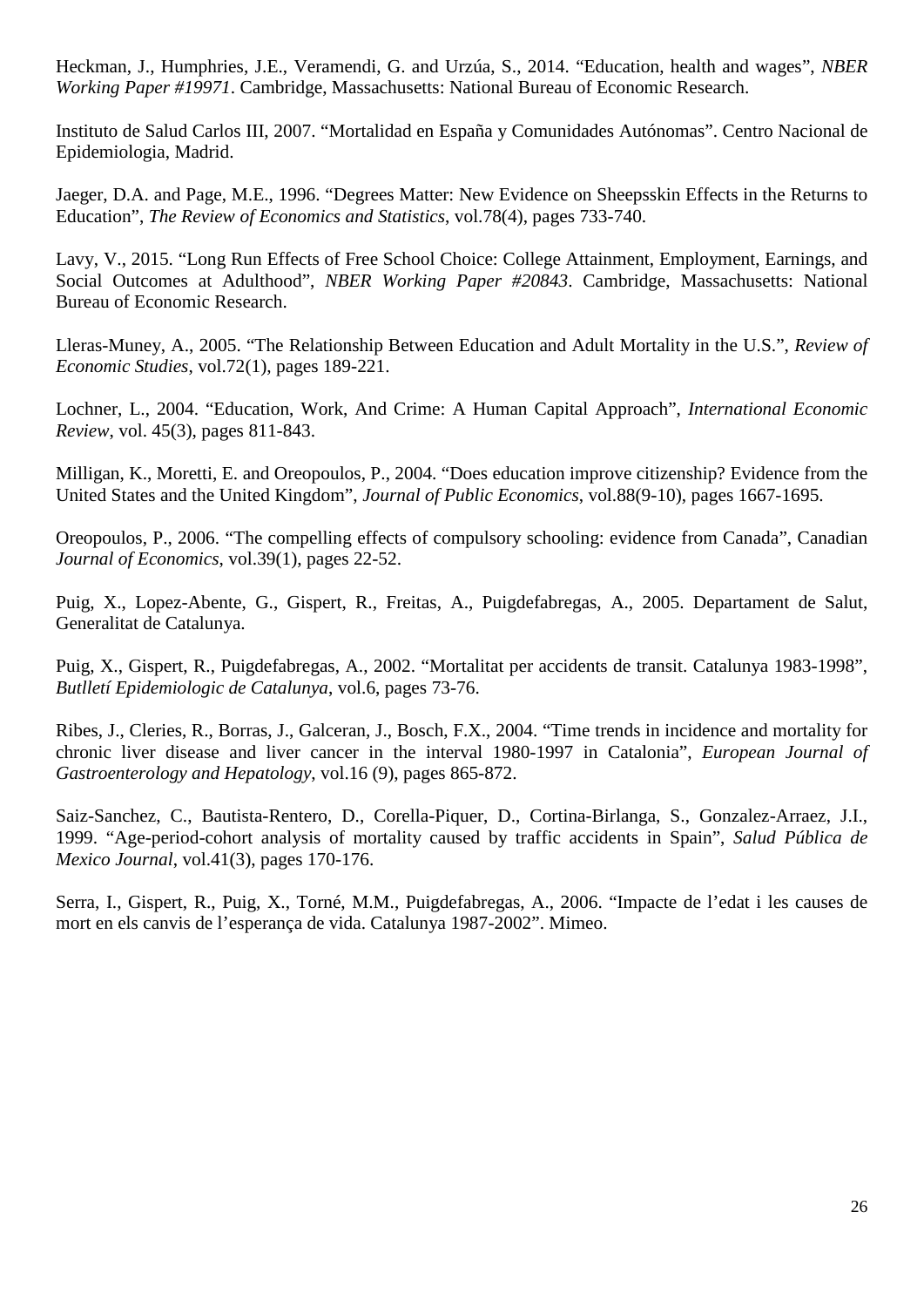#### **FIGURES AND TABLES**



**Figure 1. Labor force participation and employment by year of birth and gender. 1946-1979**

Source: Labour Force Survey (1976-2014).



**Figure 2. Gender gap in life expectancy (women-men). 1991-2013.**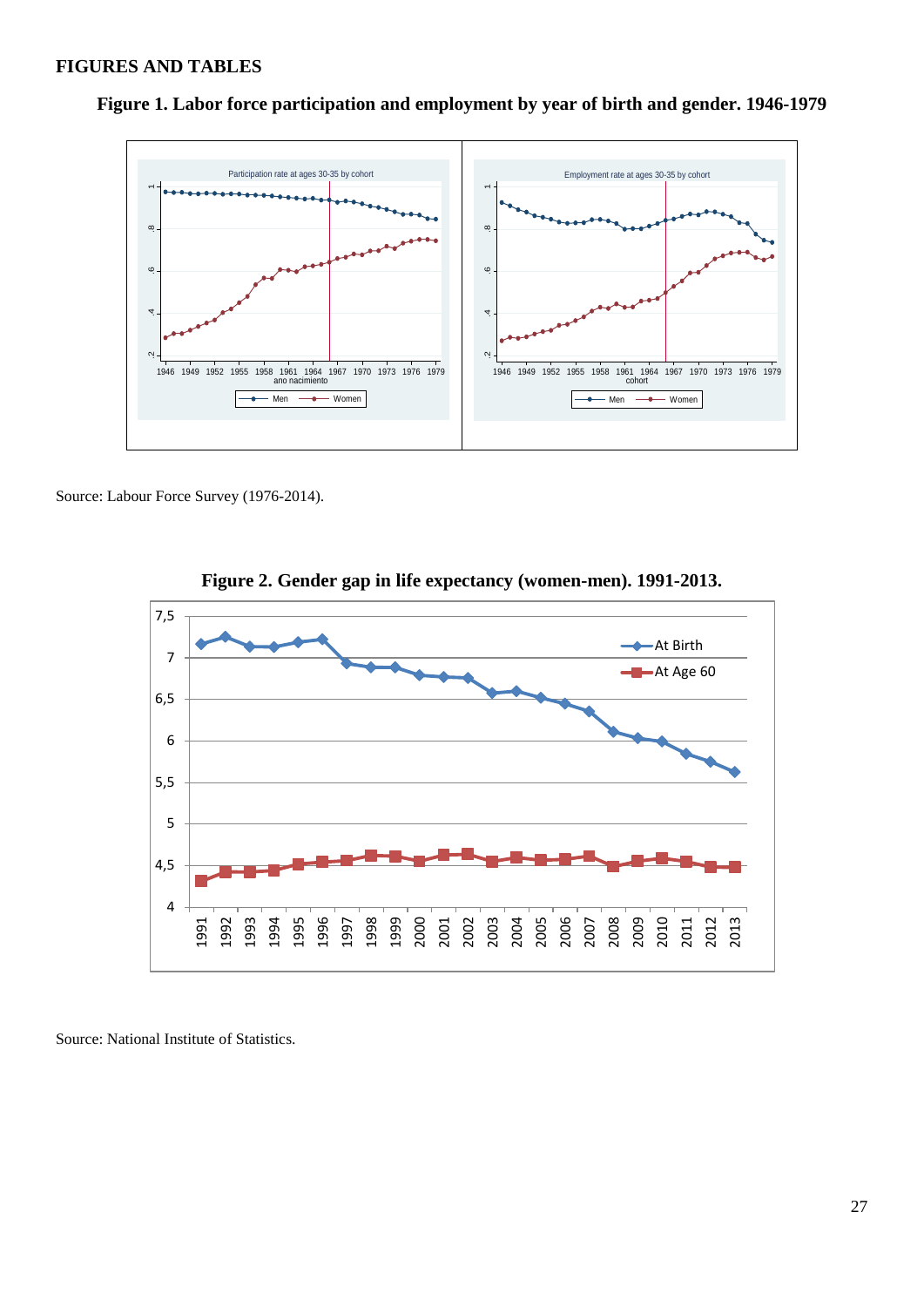



Note: The predictions are from a regression of the probability of being an ESL with quadratic trends and the dummies to identify the effect of the policy. Begin are individuals born in months 1 to 5 and end are those born in months 8 to 12.

Source: Labour Force Survey (2000-2013).





Note: The predictions are from a regression of the probability of being a dropout with quadratic trends and the dummies to identify the effect of the policy for a men only sample. Begin are individuals born in months 1 to 5 and end are those born in months 8 to 12.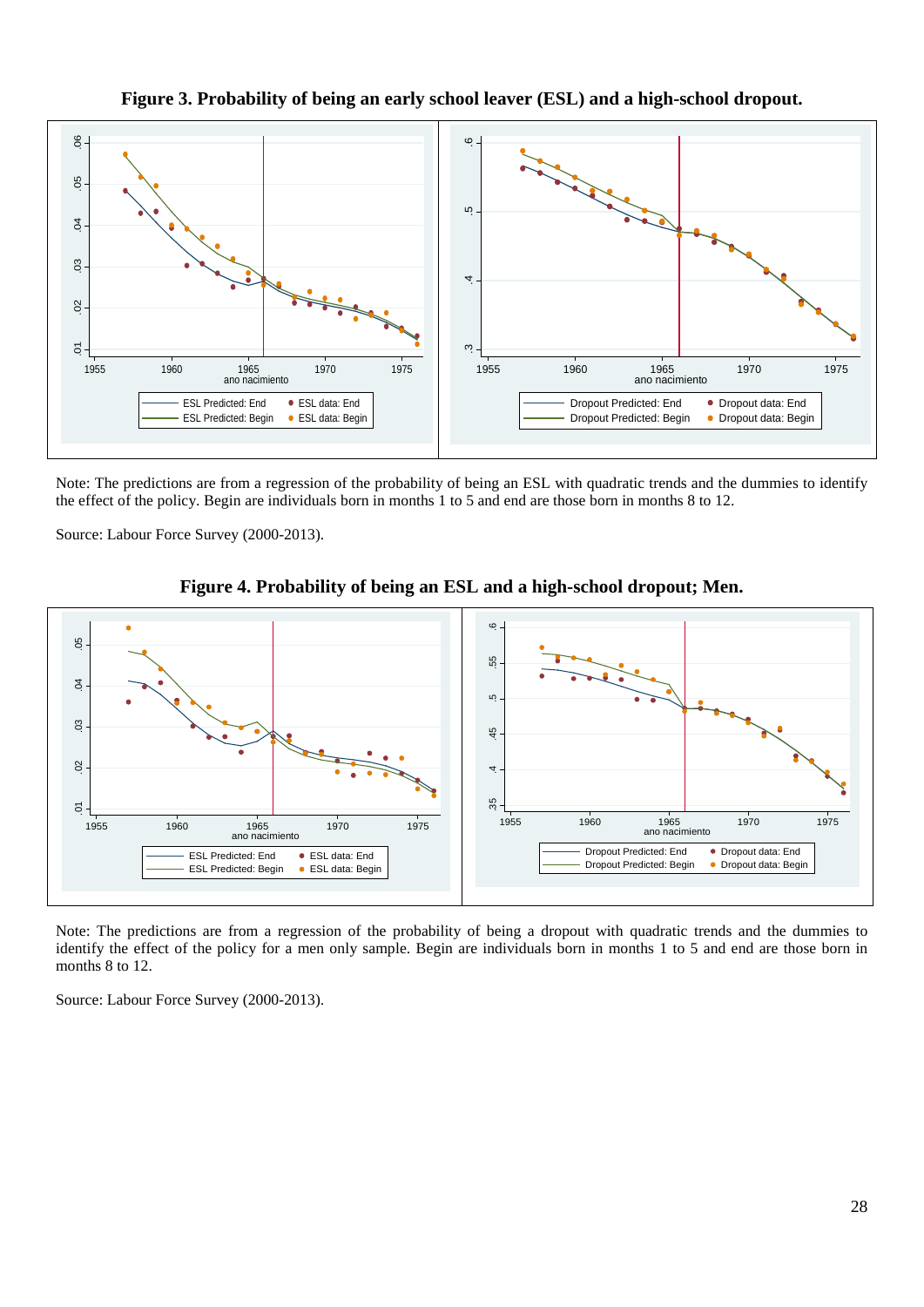**Figure 5. Probability of being an ESL and a high-school dropout; Women.**



Note: The predictions are from a regression of the probability of being a dropout with quadratic trends and the dummies to identify the effect of the policy for a women only sample. Begin are individuals born in months 1 to 5 and end are those born in months 8 to 12.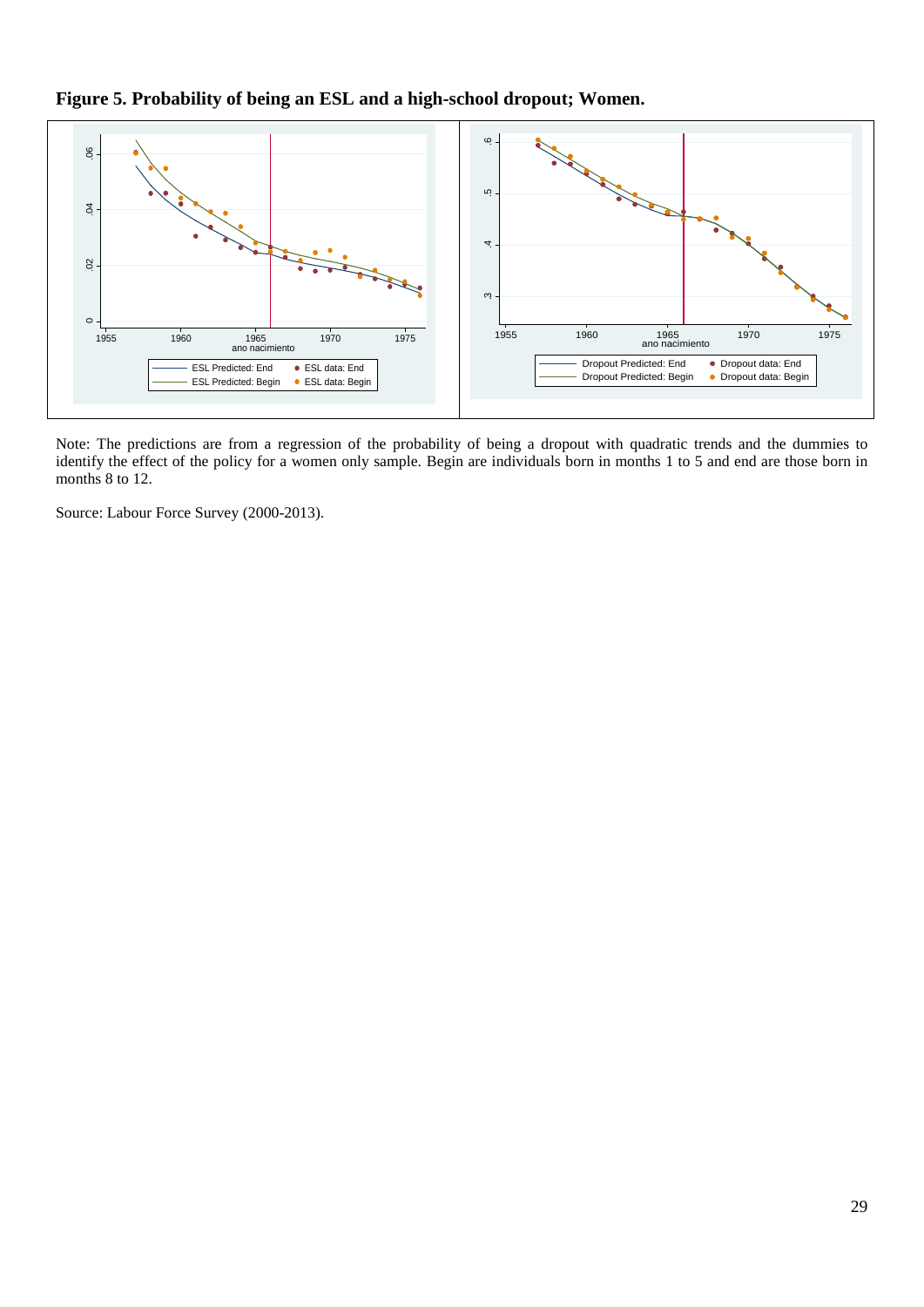

## **Figure 6. Percentage of men that die in each cohort, ages 16-25 and 26-40.**

Note: The predictions are from a regression of the percentage of (treated and non-treated) men that dye in each cohort with cohort dummies and the dummies to identify the effect of the policy. Begin are individuals born in months 3, 4 and 5 and end are those born in months 8, 9 and 10.

Source: Mortality registries (1975-2012) and number of individuals born in each cohort from birth registries.



**Figure 7. Percentage of women that die in each cohort, ages 16-25 and 26-40.**

Note: The predictions are from a regression of the percentage of (treated and non-treated) women that dye in each cohort with cohort dummies and the dummies to identify the effect of the policy. Begin are individuals born in months 3, 4 and 5 and end are those born in months 8, 9 and 10.

Source: Mortality registries (1975-2012) and number of individuals born in each cohort from birth registries.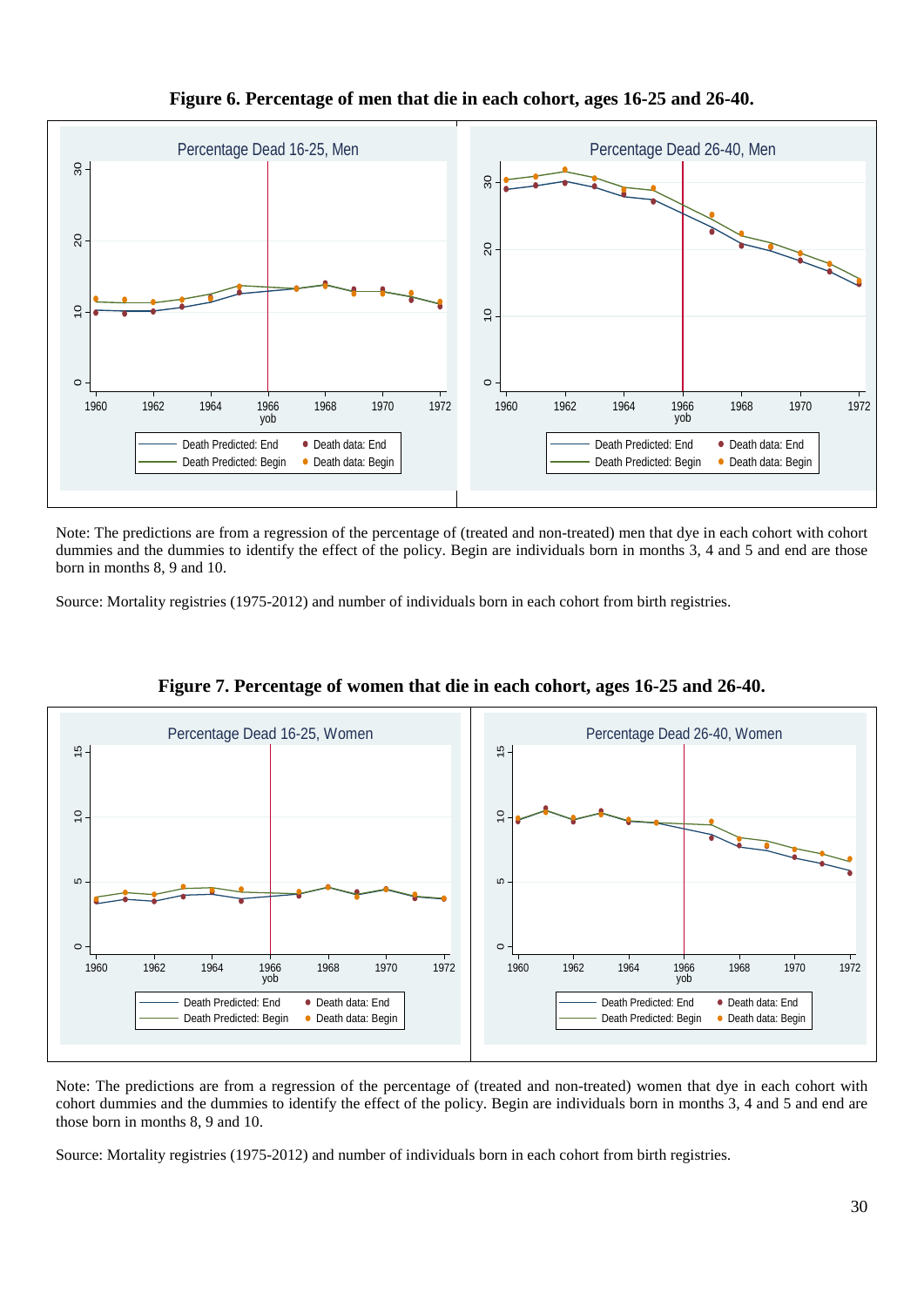|                    | Men          |                | Women        |                |  |
|--------------------|--------------|----------------|--------------|----------------|--|
|                    | <b>ESL</b>   | <b>DROPOUT</b> | <b>ESL</b>   | <b>DROPOUT</b> |  |
| treat              | $0.562***$   | 1.957***       | $0.595***$   | 1.134***       |  |
|                    | (0.158)      | (0.393)        | (0.155)      | (0.407)        |  |
| treatpost          | $-0.642***$  | $-1.826***$    | $-0.368*$    | $-0.987*$      |  |
|                    | (0.194)      | (0.562)        | (0.190)      | (0.556)        |  |
| trend              | 0.215        | $-0.855**$     | 0.259        | $-1.705***$    |  |
|                    | (0.144)      | (0.428)        | (0.252)      | (0.389)        |  |
| posttrend          | $-0.088$     | 0.564          | 0.015        | $-0.064$       |  |
|                    | (0.188)      | (0.515)        | (0.298)      | (0.507)        |  |
| post               | $1.751***$   | 0.495          | 2.379***     | 2.523**        |  |
|                    | (0.495)      | (1.253)        | (0.672)      | (1.231)        |  |
| trend <sub>2</sub> | $0.032**$    | $-0.023$       | 0.044        | 0.018          |  |
|                    | (0.015)      | (0.039)        | (0.027)      | (0.037)        |  |
| posttrend2         | $-0.058***$  | $-0.068$       | $-0.087**$   | $-0.060$       |  |
|                    | (0.020)      | (0.050)        | (0.034)      | (0.050)        |  |
| Tp                 | $-18.204***$ | $-1.602$       | $-28.739***$ | 10.797         |  |
|                    | (3.105)      | (5.870)        | (4.304)      | (7.118)        |  |
| Constant           | 1.429***     | 35.031***      | 2.018***     | 37.753***      |  |
|                    | (0.352)      | (1.281)        | (0.559)      | (1.447)        |  |
| Region FE          | X            | X              | X            | $\mathbf X$    |  |
| Observations       | 183,131      | 183,131        | 190,311      | 190,311        |  |
| R-squared          | 0.017        | 0.039          | 0.023        | 0.068          |  |

**Table 1. Early school leaver and high-school dropouts (LFS). Full sample.**

\*\*\* p<0.01, \*\* p<0.05, \* p<0.1

Note: The dependent variable is the probability of being and ESL or a dropout multiplied by 100. Regressions include quadratic polynomial trends, the unemployment rate of the region and dummies for the 17 regions (autonomous communities in Spain). Treat are individuals born in months 1 to 5 and the control group are those born in months 8 to 12. Robust standard errors clustered at cohort and region level in parenthesis.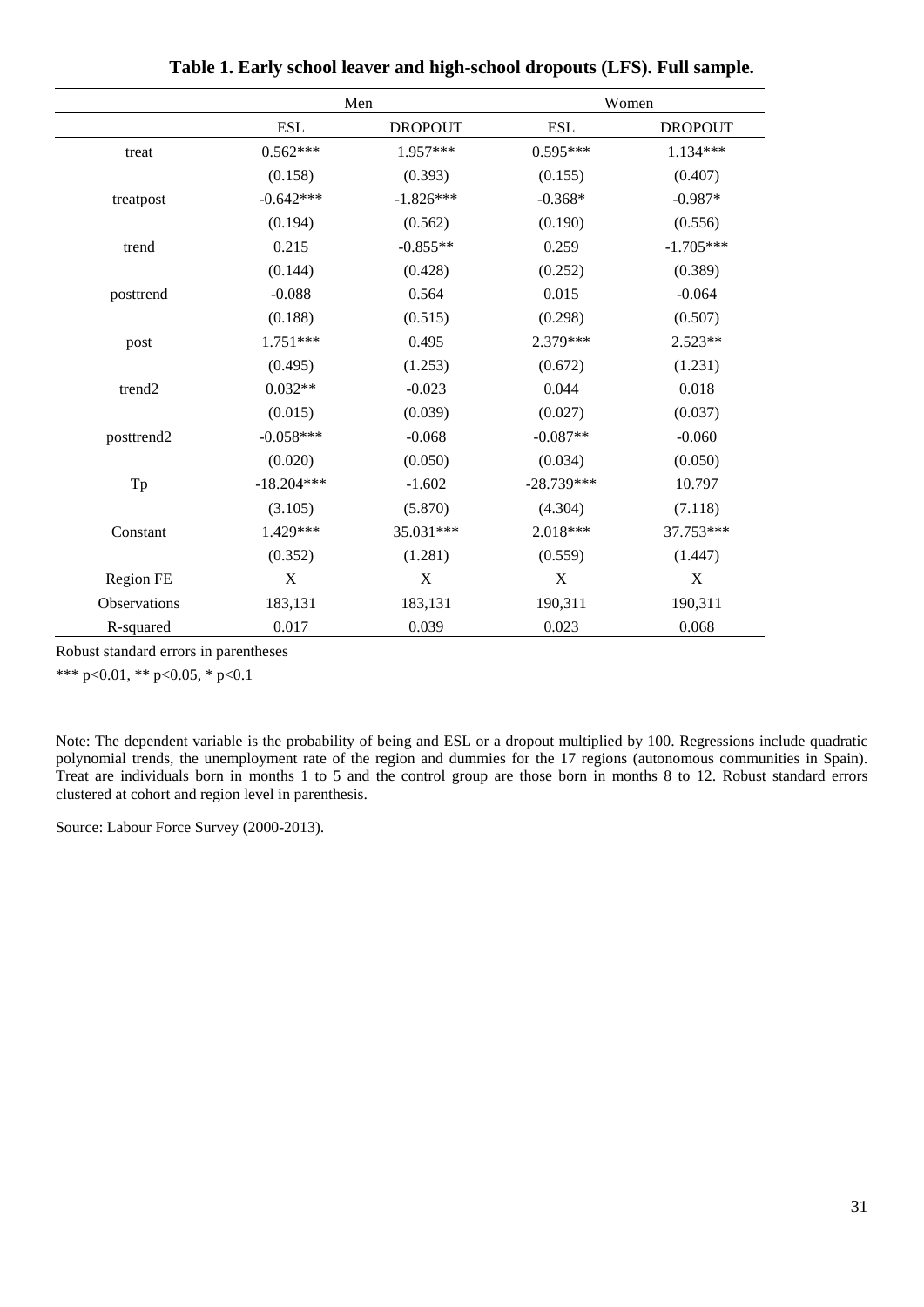|                    |              | Men            | Women        |                |  |  |
|--------------------|--------------|----------------|--------------|----------------|--|--|
|                    | <b>ESL</b>   | <b>DROPOUT</b> | <b>ESL</b>   | <b>DROPOUT</b> |  |  |
| Treat              | $0.445**$    | 2.087***       | $0.340*$     | 1.085**        |  |  |
|                    | (0.203)      | (0.518)        | (0.190)      | (0.497)        |  |  |
| treatpost          | $-0.480*$    | $-1.646**$     | $-0.189$     | $-1.202*$      |  |  |
|                    | (0.248)      | (0.720)        | (0.226)      | (0.698)        |  |  |
| trend              | 0.210        | $-0.716$       | $0.378*$     | $-1.346***$    |  |  |
|                    | (0.161)      | (0.486)        | (0.226)      | (0.472)        |  |  |
| posttrend          | $-0.226$     | 0.680          | $-0.048$     | $-0.791$       |  |  |
|                    | (0.207)      | (0.605)        | (0.297)      | (0.586)        |  |  |
| post               | 1.939***     | $-0.654$       | 1.807**      | $3.168**$      |  |  |
|                    | (0.540)      | (1.486)        | (0.743)      | (1.455)        |  |  |
| trend <sub>2</sub> | $0.030*$     | $-0.003$       | $0.053**$    | 0.050          |  |  |
|                    | (0.016)      | (0.047)        | (0.024)      | (0.046)        |  |  |
| posttrend2         | $-0.044**$   | $-0.114*$      | $-0.100***$  | $-0.059$       |  |  |
|                    | (0.021)      | (0.059)        | (0.032)      | (0.058)        |  |  |
| tp                 | $-17.382***$ | 2.580          | $-28.393***$ | 6.807          |  |  |
|                    | (3.064)      | (7.732)        | (4.482)      | (8.460)        |  |  |
| Constant           | 1.499***     | 34.957***      | 2.453***     | 37.187***      |  |  |
|                    | (0.420)      | (1.445)        | (0.571)      | (1.863)        |  |  |
| Region FE          | X            | X              | X            | $\mathbf X$    |  |  |
| Observations       | 112,217      | 112,217        | 116,375      | 116,375        |  |  |
| R-squared          | 0.016        | 0.039          | 0.023        | 0.068          |  |  |

**Table 2. Early school leaver and high-school dropouts (LFS). Reduced sample.**

\*\*\* p<0.01, \*\* p<0.05, \* p<0.1

Note: The dependent variable is the probability of being and ESL or a dropout multiplied by 100. Regressions include quadratic polynomial trends, the unemployment rate of the region and dummies for the 17 regions (autonomous communities in Spain). Treat are individuals born in months 3, 4, 5 and the control group are those born in months 8, 9, 10. Robust standard errors clustered at cohort and region level in parenthesis.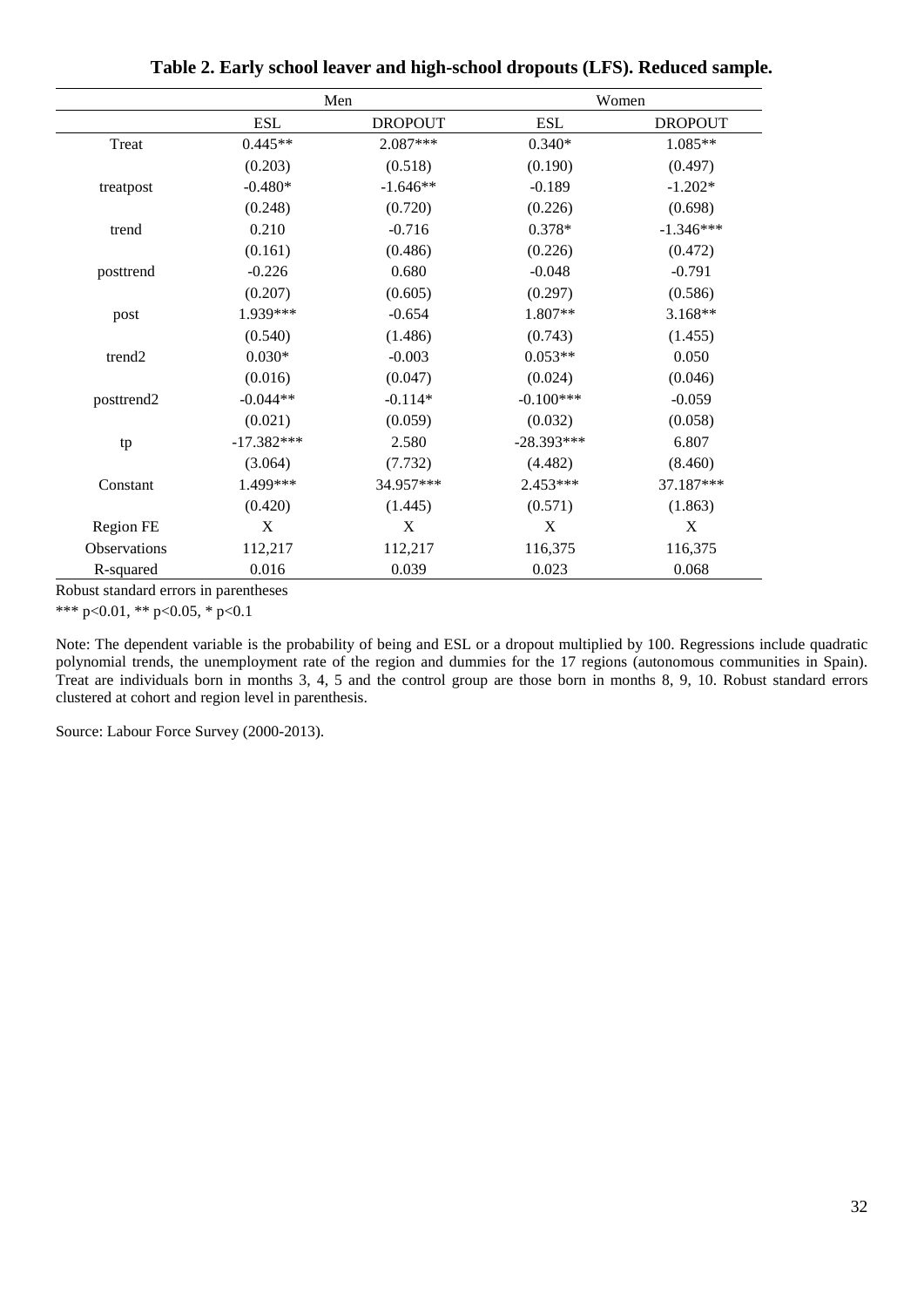|                    |              | <b>Full Sample</b> | <b>Reduced Sample</b> |              |  |
|--------------------|--------------|--------------------|-----------------------|--------------|--|
|                    | Men          | Women              | Men                   | Women        |  |
|                    |              |                    |                       |              |  |
| treat              | $-0.323$     | $-0.037$           | $-0.685*$             | $-0.202$     |  |
|                    | (0.333)      | (0.317)            | (0.369)               | (0.407)      |  |
| treatpost          | $0.820*$     | 0.297              | $1.142**$             | 0.510        |  |
|                    | (0.475)      | (0.449)            | (0.542)               | (0.568)      |  |
| trend              | 0.419        | $1.017***$         | 0.334                 | $0.683*$     |  |
|                    | (0.274)      | (0.332)            | (0.285)               | (0.413)      |  |
| posttrend          | $0.771*$     | $1.100**$          | $0.865*$              | $1.272**$    |  |
|                    | (0.421)      | (0.523)            | (0.489)               | (0.611)      |  |
| post               | 0.083        | $-0.186$           | 0.694                 | $-0.530$     |  |
|                    | (0.850)      | (0.954)            | (0.945)               | (1.170)      |  |
| trend <sub>2</sub> | $0.046*$     | 0.028              | 0.036                 | $-0.002$     |  |
|                    | (0.027)      | (0.031)            | (0.028)               | (0.039)      |  |
| posttrend2         | $-0.144***$  | $-0.164**$         | $-0.132**$            | $-0.115$     |  |
|                    | (0.051)      | (0.065)            | (0.060)               | (0.074)      |  |
| tp                 | $-15.544***$ | $-26.866***$       | $-20.663***$          | $-19.861***$ |  |
|                    | (5.232)      | (6.880)            | (6.151)               | (7.467)      |  |
| Constant           | 19.874 ***   | 26.890 ***         | 19.016***             | 30.223***    |  |
|                    | (0.994)      | (1.213)            | (1.115)               | (1.739)      |  |
| Observations       | 180,449      | 188,542            | 116,759               | 121,896      |  |
| R-squared          | 0.013        | 0.022              | 0.013                 | 0.021        |  |

#### **Table 3. Probability of having studied at the university level. Full and reduced sample.**

Robust standard errors in parentheses

\*\*\* p<0.01, \*\* p<0.05, \* p<0.1

Note: The dependent variable is the probability of having studied at the university level (at least 3 courses passed of any university degree) multiplied by 100. Regressions include quadratic polynomial trends, the unemployment rate of the region and dummies for the 17 regions (autonomous communities in Spain). Treat are individuals born in months 3, 4, 5 and the control group are those born in months 8, 9, 10. Robust standard errors clustered at cohort and region level in parenthesis.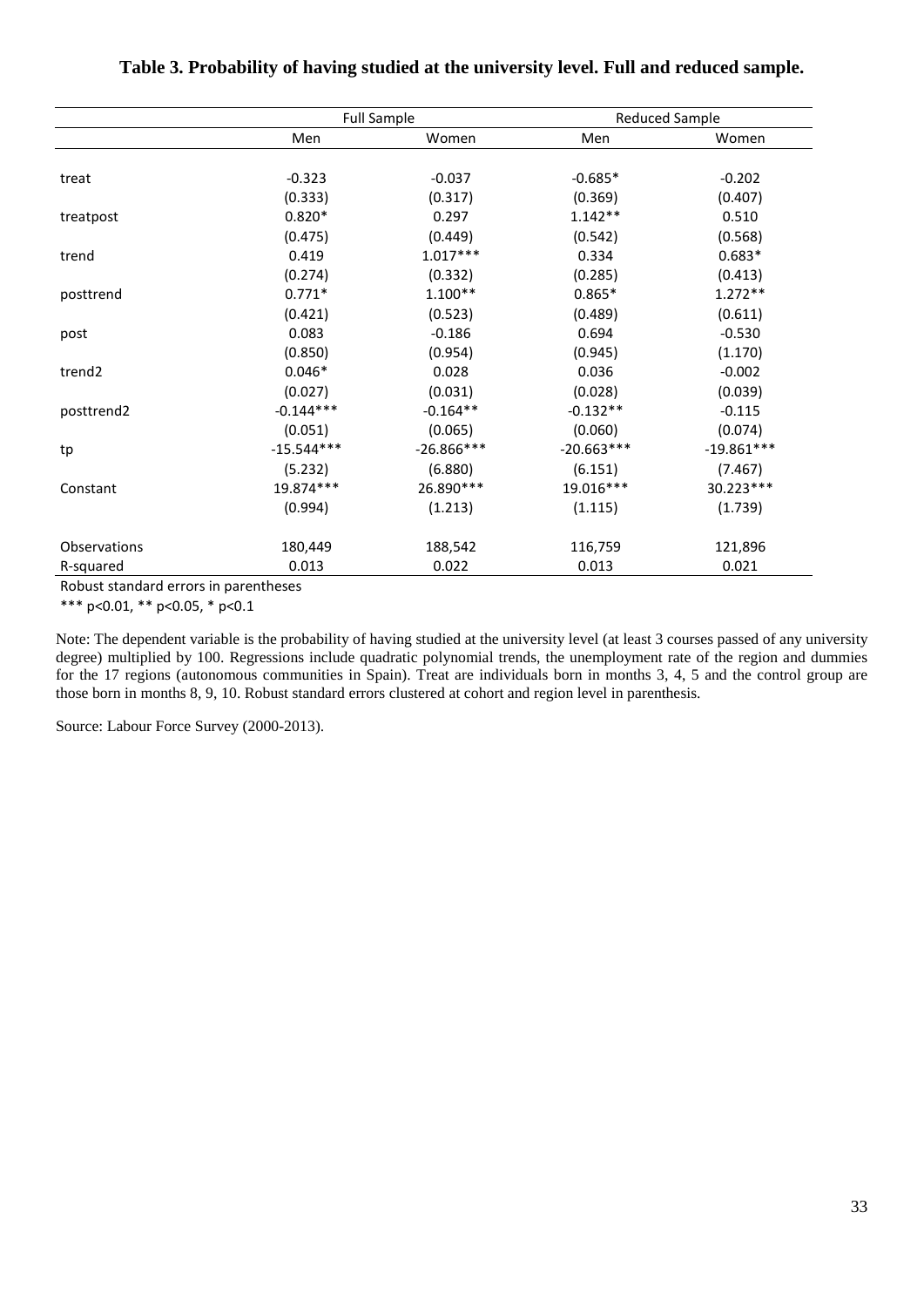| Table 4. Mortality at ages 15-40 as a percentage of individuals in the cohort. |
|--------------------------------------------------------------------------------|
|                                                                                |

|                     |             | <b>Full Sample</b> |             | Reduced Sample |
|---------------------|-------------|--------------------|-------------|----------------|
|                     | Men         | Women              | Men         | Women          |
| treat               | $0.101***$  | $0.017***$         | $0.092***$  | $0.020***$     |
|                     | (0.019)     | (0.005)            | (0.016)     | (0.005)        |
| treatpost           | $-0.030$    | 0.018              | $-0.052**$  | 0.007          |
|                     | (0.022)     | (0.011)            | (0.022)     | (0.011)        |
| postref             | $-0.754***$ | $-0.266***$        | $-0.733***$ | $-0.271***$    |
|                     | (0.028)     | (0.009)            | (0.027)     | (0.010)        |
| Constant            | $1.650***$  | $0.690***$         | $1.623***$  | $0.699***$     |
|                     | (0.255)     | (0.060)            | (0.228)     | (0.049)        |
| <b>Observations</b> | 646         | 646                | 646         | 646            |
| R-squared           | 0.809       | 0.650              | 0.809       | 0.616          |

\*\*\* p<0.01, \*\* p<0.05, \* p<0.1

Note The dependent variable is the number of individuals that die in each cohort and treatment status divided by the number of individuals born in each cohort and treatment status multiplied by 1000. Regressions include cohort and calendar time dummies. Treated are individuals born in either in all months (1 to 5) or on months 3, 4 and 5 and control are those born either in all months (8 to 12) or in months 8, 9 and 10. Cohorts included; 1960-1972 (ages 15-40 in 1975-2012). Robust standard errors clustered by cohort.

Source: Mortality registries (1975-2012) and number of individuals born in each cohort from birth registries.

|                     |             | Ages 15-25  |             | Ages 26-40  |
|---------------------|-------------|-------------|-------------|-------------|
|                     | Men         | Women       | Men         | Women       |
| treat               | $0.090***$  | $0.042***$  | $0.079***$  | 0.001       |
|                     | (0.026)     | (0.011)     | (0.012)     | (0.007)     |
| treatpost           | $-0.090**$  | $-0.039**$  | $-0.012$    | $0.042***$  |
|                     | (0.034)     | (0.014)     | (0.024)     | (0.013)     |
| postref             | $-0.429***$ | $-0.099***$ | $-0.535***$ | $-0.266***$ |
|                     | (0.074)     | (0.021)     | (0.026)     | (0.010)     |
| Constant            | $-0.016$    | $0.125***$  | $1.389***$  | $0.680***$  |
|                     | (0.020)     | (0.012)     | (0.212)     | (0.045)     |
| <b>Observations</b> | 288         | 288         | 406         | 406         |
| R-squared           | 0.547       | 0.279       | 0.666       | 0.538       |

#### **Table 5. Mortality by age group. Reduced sample.**

Robust standard errors in parentheses

\*\*\* p<0.01, \*\* p<0.05, \* p<0.1

Note: The dependent variable is the number of individuals that die in each cohort, age group and treatment status divided by the number of individuals born in each cohort and treatment status multiplied by 1000. Regressions include cohort and calendar time dummies. Treated are individuals born in months 3, 4 and 5 and control are those born in months 8, 9 and 10. Cohorts included; 1960-1972 (ages 15-40 in 1975-2012). Robust standard errors clustered by cohort.

Source: Mortality registries (1975-2012) and number of individuals born in each cohort from birth registries.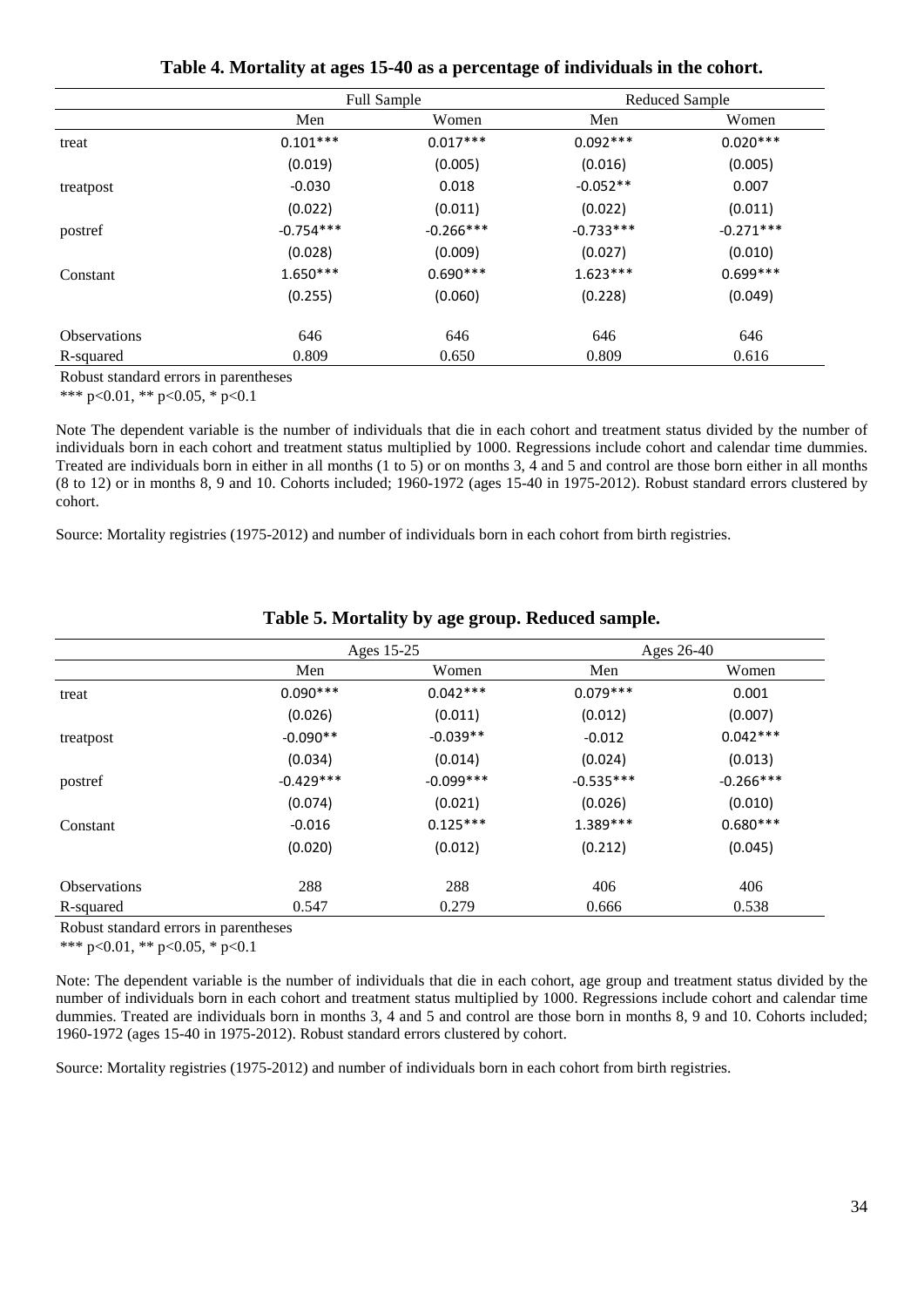#### **Table 6. Employment Outcomes (LFS). Reduced Sample.**

|            | Men       |             |            |              | Women       |            |             |              |
|------------|-----------|-------------|------------|--------------|-------------|------------|-------------|--------------|
|            | Employ    | Construct   | Low Skill  | Inactive     | Employ      | Construct  | Low Skill   | Inactive     |
| treat      | $-0.390$  | $0.713**$   | 0.694      | $-0.035$     | $-1.541***$ | 0.152      | 0.581       | $1.397**$    |
|            | (0.261)   | (0.261)     | (0.652)    | (0.334)      | (0.439)     | (0.127)    | (0.507)     | (0.531)      |
| treatpost  | $0.595*$  | $-0.810**$  | $-1.911**$ | $-0.057$     | $1.347*$    | 0.059      | $-0.144$    | $-1.319*$    |
|            | (0.317)   | (0.349)     | (0.899)    | (0.369)      | (0.689)     | (0.190)    | (0.686)     | (0.638)      |
| postref    | $-0.320*$ | $1.839***$  | $5.635***$ | $-4.008$ *** | $10.553***$ | $0.895***$ | $-9.381***$ | $-15.410***$ |
|            | (0.166)   | (0.182)     | (0.460)    | (0.185)      | (0.331)     | (0.097)    | (0.353)     | (0.301)      |
| Constant   | 88.517*** | $17.251***$ | 45.309***  | $9.441***$   | $56.411***$ | $1.744***$ | 24.675***   | $39.652***$  |
|            | (0.603)   | (1.045)     | (1.427)    | (0.500)      | (1.331)     | (0.500)    | (1.538)     | (1.338)      |
| <b>Obs</b> | 2,242     | 2,242       | 2,242      | 2,242        | 2,242       | 2,242      | 2,242       | 2,242        |
| R-squared  | 0.489     | 0.707       | 0.275      | 0.155        | 0.325       | 0.148      | 0.226       | 0.500        |

Robust standard errors in parentheses

\*\*\* p<0.01, \*\* p<0.05, \* p<0.1

Note: The dependent variable is the probability of being employed, working in the construction sector, working in a low-skill job or being inactive multiplied by 100. Regressions include cohort and calendar time dummies (trimesters). Treated are individuals born in either in all months (1 to 5) or on months 3, 4 and 5 and control are those born either in all months (8 to 12) or in months 8, 9 and 10. Cohorts included; 1956-1976. Robust standard errors clustered by cohort.

Source: Labour Force Survey (2000-2013).

|              | Employ     | Log(wages)  | Temporary  | LM Experience | Date LM Entry |
|--------------|------------|-------------|------------|---------------|---------------|
|              |            |             |            |               |               |
| treat        | $-0.623**$ | $-0.008**$  | $0.383**$  | $-16.355$     | $-139.563***$ |
|              | (0.255)    | (0.003)     | (0.174)    | (133.658)     | (17.477)      |
| treatpost    | 0.439      | 0.007       | $-0.553**$ | 35.559        | 46.168**      |
|              | (0.340)    | (0.005)     | (0.247)    | (146.602)     | (20.804)      |
| postref      | 0.997      | $-0.027***$ | 4.796***   | $-5,638***$   | 248.247***    |
|              | (0.709)    | (0.008)     | (0.485)    | (252.786)     | (63.087)      |
| Constant     | 74.559***  | $11.973***$ | $4.457***$ | 13,948***     | 7,576***      |
|              | (0.729)    | (0.011)     | (0.588)    | (330.185)     | (68.097)      |
|              |            |             |            |               |               |
| Observations | 19,040     | 19,040      | 19,040     | 19,040        | 19,040        |
| R-squared    | 0.839      | 0.891       | 0.696      | 0.900         | 0.754         |

#### **Table 7. Employment Outcomes Men (MCVL). Reduced Sample.**

Robust standard errors in parentheses

\*\*\* p<0.01, \*\* p<0.05, \* p<0.1

Note: The dependent variable is the probability of being employed or having a temporary contract (both multiplied by 100), the logarithm of wages, accumulated LM experience since the first labor market experience and date of entry in the labor market for the first time. Regressions include cohort, calendar time and region fixed effects. Treated are individuals born in months 3, 4 and 5 and control are those born in months 8, 9 and 10. Cohorts included; 1956-1976. Robust standard errors clustered by cohort.

Source: Social Security administrative database (MCVL).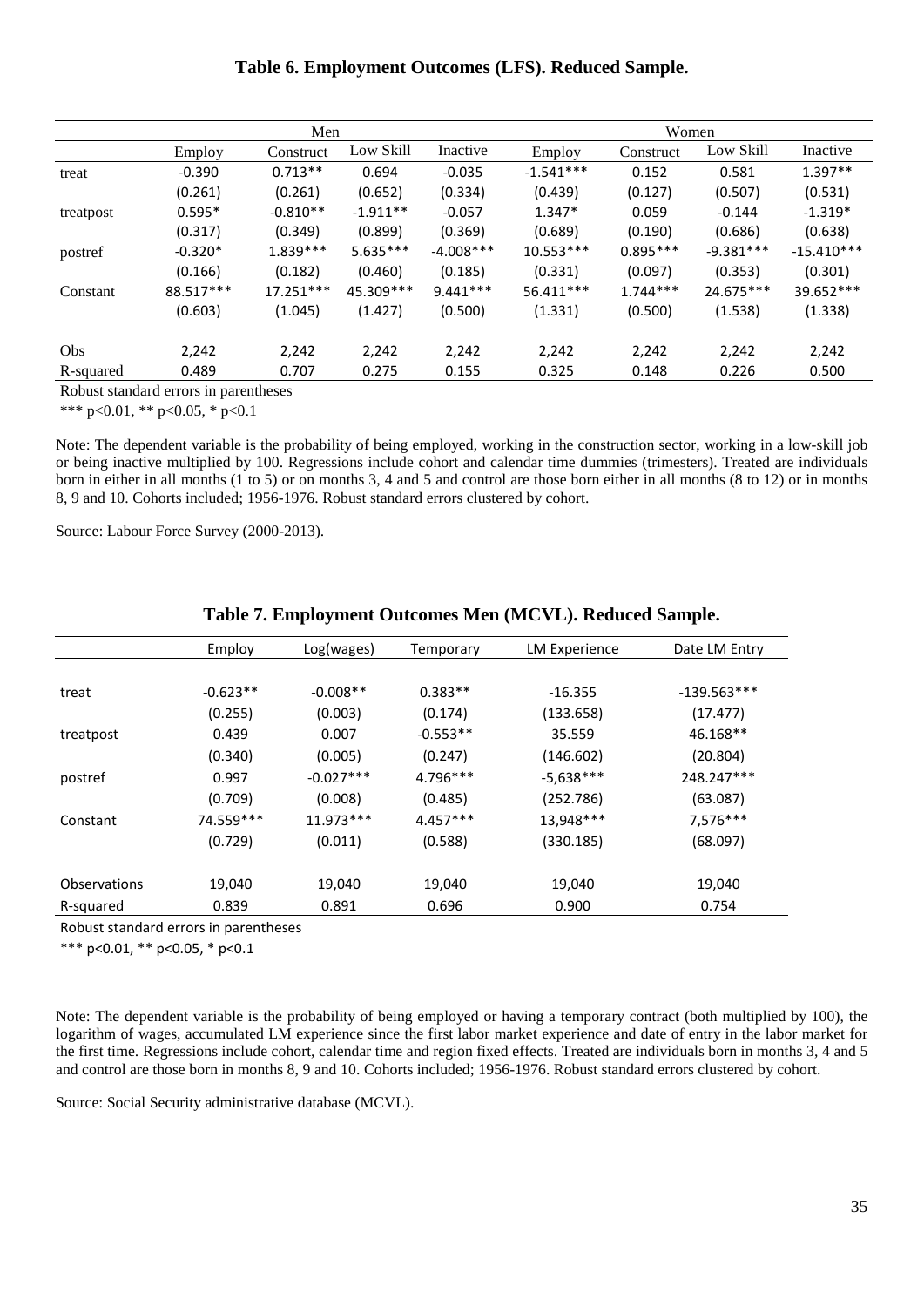|              | Employ    | Log(wages) | Temporary  | <b>LM Experience</b> | Date LM Entry |
|--------------|-----------|------------|------------|----------------------|---------------|
|              |           |            |            |                      |               |
| treat        | $-0.512$  | $-0.002$   | 0.081      | 201.305              | $-142.963***$ |
|              | (0.324)   | (0.006)    | (0.190)    | (129.813)            | (28.218)      |
| treatpost    | 0.153     | 0.003      | 0.064      | $-330.449**$         | 79.727**      |
|              | (0.407)   | (0.008)    | (0.260)    | (140.786)            | (31.195)      |
| postref      | $2.317**$ | $-0.031$   | $4.438***$ | $-3,668***$          | $-402.363*$   |
|              | (0.899)   | (0.024)    | (0.533)    | (478.201)            | (210.007)     |
| Constant     | 71.775*** | 11.784***  | $5.989***$ | $10,221***$          | $8,374***$    |
|              | (1.203)   | (0.030)    | (1.014)    | (549.290)            | (218.598)     |
|              |           |            |            |                      |               |
| Observations | 19,040    | 19,040     | 19,040     | 19,040               | 19,040        |
| R-squared    | 0.698     | 0.782      | 0.514      | 0.801                | 0.723         |

**Table 8. Employment Outcomes Women (MCVL). Reduced Sample.**

\*\*\* p<0.01, \*\* p<0.05, \* p<0.1

Note: The dependent variable is the probability of being employed or having a temporary contract (both multiplied by 100), the logarithm of wages, accumulated LM experience since the first labor market experience and date of entry in the labor market for the first time. Regressions include cohort, calendar time and region fixed effects. Treated are individuals born in months 3, 4 and 5 and control are those born in months 8, 9 and 10. Cohorts included; 1956-1976. Robust standard errors clustered by cohort and region.

Source: Social Security administrative database (MCVL).

#### **Table 9. Working Accidents by Type of Accident. Reduced Sample.**

|                                                                                            | Ages 28-41 |            |             |             | Ages 28-35 |            |          |             |
|--------------------------------------------------------------------------------------------|------------|------------|-------------|-------------|------------|------------|----------|-------------|
|                                                                                            |            | Men        |             | Women       |            | Men        |          | Women       |
|                                                                                            | Dead       | Total      | Dead        | Total       | Dead       | Total      | Dead     | Total       |
| Treat                                                                                      | 0.008      | 0.554      | 0.000       | 0.093       | 0.014      | $0.878*$   | 0.000    | 0.027       |
|                                                                                            | (0.006)    | (0.315)    | (0.001)     | (0.066)     | (0.008)    | (0.428)    | (0.001)  | (0.111)     |
| treatpost                                                                                  | $-0.005$   | $-0.896**$ | 0.002       | $-0.399**$  | $-0.015$   | $-1.176**$ | 0.002    | $-0.395*$   |
|                                                                                            | (0.007)    | (0.368)    | (0.002)     | (0.164)     | (0.009)    | (0.509)    | (0.003)  | (0.216)     |
| Postref                                                                                    | $-0.031$   | $5.132***$ | $0.011***$  | $-0.825**$  | $-0.042$   | $6.898***$ | $0.016*$ | $-1.464***$ |
|                                                                                            | (0.022)    | (0.997)    | (0.003)     | (0.329)     | (0.024)    | (1.255)    | (0.007)  | (0.420)     |
| Constant                                                                                   | $0.046*$   | 12.650***  | $-0.010***$ | $10.071***$ | $0.098***$ | 53.957***  | 0.000    | $7.753***$  |
|                                                                                            | (0.022)    | (0.769)    | (0.002)     | (0.306)     | (0.022)    | (1.131)    | (0.004)  | (0.349)     |
| Obs                                                                                        | 336        | 336        | 336         | 336         | 192        | 192        | 192      | 192         |
| R-squared                                                                                  | 0.357      | 0.985      | 0.094       | 0.980       | 0.262      | 0.989      | 0.112    | 0.992       |
| $\mathbf{D}$ $\mathbf{1}$ $\mathbf{1}$ $\mathbf{1}$ $\mathbf{1}$ $\mathbf{1}$ $\mathbf{1}$ |            |            |             |             |            |            |          |             |

Robust standard errors in parentheses

\*\*\* p<0.01, \*\* p<0.05, \* p<0.1

Note: The dependent variable is the number of individuals that suffer from a working accident for each cohort, age group and treatment status divided by the number of individuals born in each cohort and treatment status multiplied by 1000. Regressions include calendar time dummies and third-order polynomial trends. Treated are individuals born in months 3, 4 and 5 and control are those born in months 8, 9 and 10. Cohorts included; 1960-1972 (ages 28-41 in 1988-2013). Robust standard errors clustered by cohort.

Source: Working accidents registries (1988-2013) and number of individuals born in each cohort from birth registries.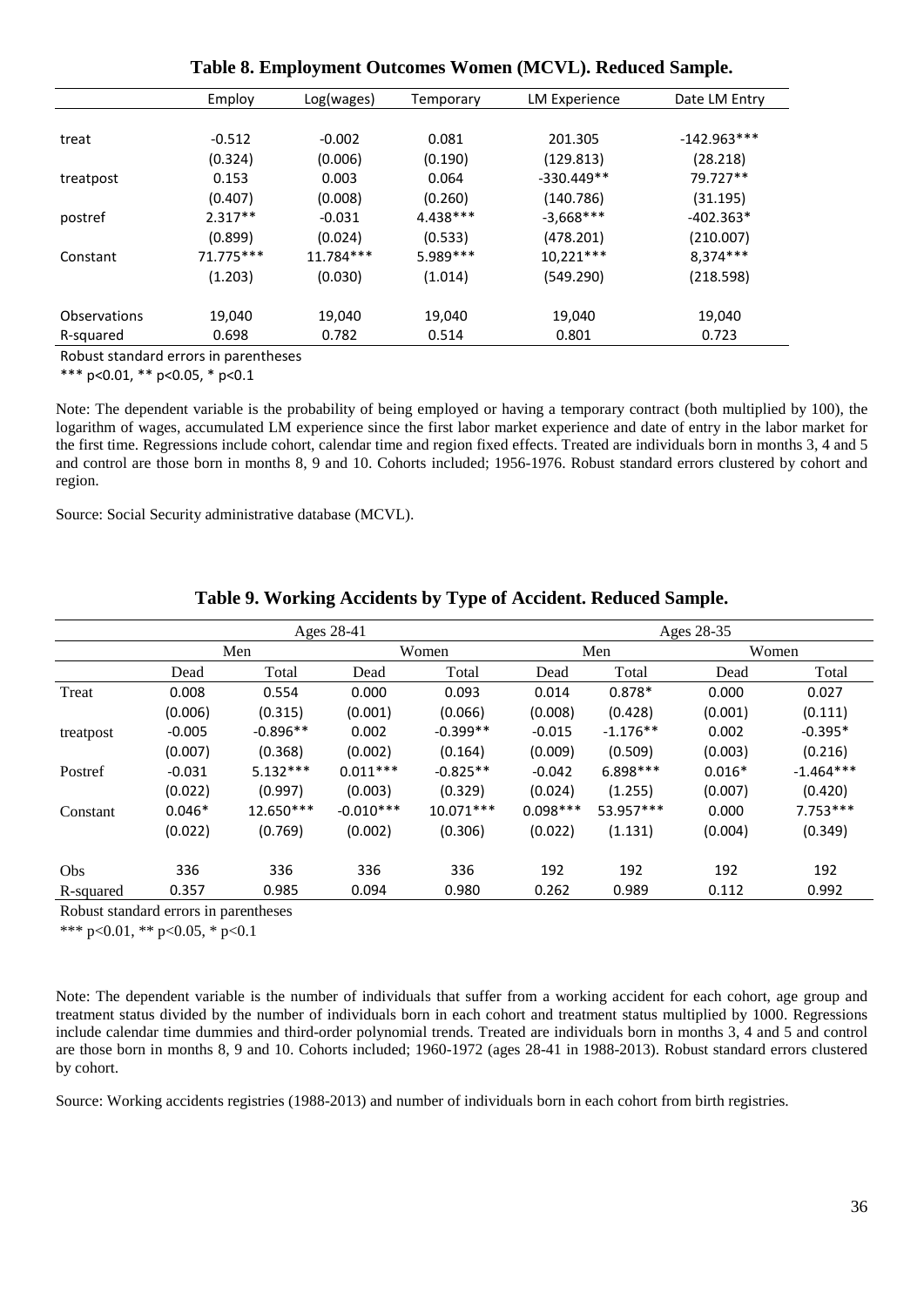|                     | <b>Full Sample</b> |            | Reduced Sample |          |
|---------------------|--------------------|------------|----------------|----------|
|                     | Men                | Women      | Men            | Women    |
| treat               | $0.006**$          | $-0.003**$ | 0.004          | $-0.003$ |
|                     | (0.003)            | (0.001)    | (0.004)        | (0.002)  |
| treatpost           | $-0.006$           | $0.004*$   | $-0.004$       | 0.002    |
|                     | (0.003)            | (0.002)    | (0.006)        | (0.003)  |
| postref             | $-0.006$           | 0.003      | $-0.014$       | $-0.005$ |
|                     | (0.010)            | (0.008)    | (0.009)        | (0.006)  |
| Constant            | 0.015              | $-0.000$   | $0.030***$     | $-0.006$ |
|                     | (0.009)            | (0.007)    | (0.009)        | (0.007)  |
| <b>Observations</b> | 508                | 442        | 489            | 410      |
| R-squared           | 0.782              | 0.694      | 0.678          | 0.571    |
|                     | $\mathbf{A}$       |            |                |          |

**Table 10. New permanent disability beneficiaries (MCVL)**

\*\*\* p<0.01, \*\* p<0.05, \* p<0.1

Note: The regressions include third-order polynomial trends and time fixed effects. Treat are individuals born in months 1 to 5 (3, 4, 5) and the control group are those born in months 8 to 12 (8, 9, 10). The dependent variable is the number of individuals entering the permanent disability benefits system for each cohort and treatment status divided by the number of individuals born in each cohort and treatment status multiplied by 1000. Cohorts included; 1960-1972. Robust standard errors clustered by cohort.

Source: Administrative Social Security Records (MCVL) (1990-2011) and number of individuals born in each cohort from birth registries.

|              | High Blood  |                   |                 |            |                 |             |
|--------------|-------------|-------------------|-----------------|------------|-----------------|-------------|
|              | Pressure    | <b>Bronchitis</b> | <b>Diabetes</b> | Smoke/day  | Smoke/regularly | Beer/day    |
| treat        | 0.027       | $-0.002$          | $0.011*$        | 0.004      | 0.001           | $-0.015$    |
|              | (0.024)     | (0.006)           | (0.006)         | (0.030)    | (0.031)         | (0.018)     |
| treatpost    | $-0.005$    | $-0.003$          | $-0.014$        | $-0.005$   | 0.004           | 0.007       |
|              | (0.029)     | (0.009)           | (0.008)         | (0.041)    | (0.043)         | (0.024)     |
| post         | $-0.162***$ | $-0.023***$       | $-0.010**$      | $-0.051**$ | $-0.028$        | $-0.154***$ |
|              | (0.015)     | (0.005)           | (0.004)         | (0.022)    | (0.023)         | (0.012)     |
| Constant     | $0.202***$  | $0.046***$        | $0.021***$      | $0.439***$ | $0.495***$      | $0.260***$  |
|              | (0.013)     | (0.003)           | (0.003)         | (0.016)    | (0.016)         | (0.009)     |
|              |             |                   |                 |            |                 |             |
| Observations | 2,113       | 2,113             | 2,113           | 2,113      | 2,113           | 2,113       |
| R-squared    | 0.035       | 0.011             | 0.016           | 0.004      | 0.004           | 0.015       |

#### **Table 11. Probability of having bad healthy habits Men (NHS). Reduced Sample.**

Robust standard errors in parentheses

\*\*\* p<0.01, \*\* p<0.05, \* p<0.1

Note: The dependent variable is the probability of having high blood pressure, the probability of suffering from bronquitis, diabetes, of smoking every day or regularly and drinking beer every day. Regressions include cohort fixed effects. Treated are individuals born in months 3, 4 and 5 and control are those born in months 8, 9 and 10. Cohorts included; 1956-1976. Robust standard errors clustered by cohort.

Source: National Health Survey 2006.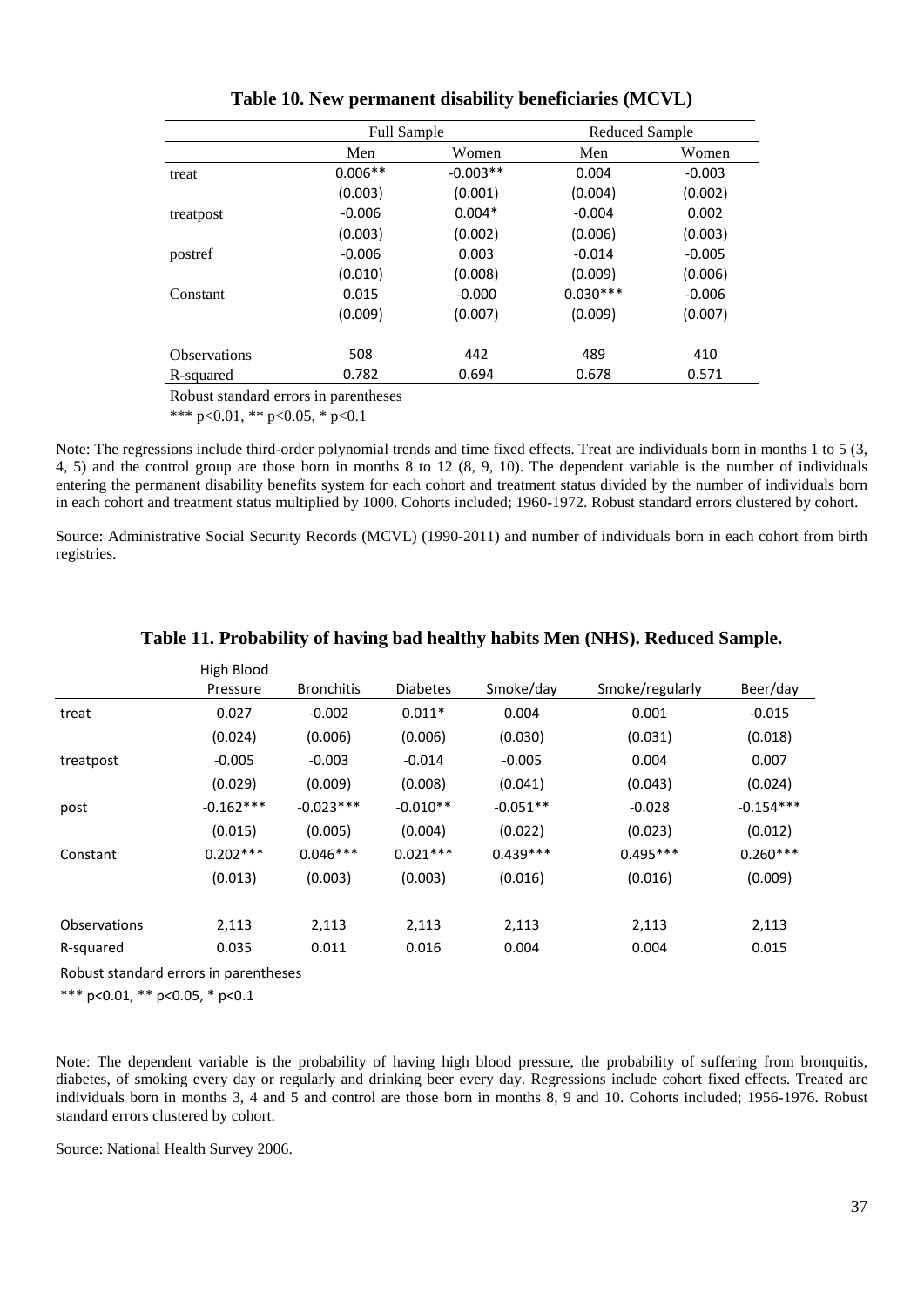|              | High Blood  |                   |                 |             |                 |             |
|--------------|-------------|-------------------|-----------------|-------------|-----------------|-------------|
|              | Pressure    | <b>Bronchitis</b> | <b>Diabetes</b> | Smoke/day   | Smoke/regularly | Beer/day    |
| treat        | $-0.028*$   | $-0.028**$        | $-0.007$        | $-0.031$    | $-0.037$        | $-0.008$    |
|              | (0.013)     | (0.010)           | (0.010)         | (0.021)     | (0.024)         | (0.006)     |
| treatpost    | $0.038*$    | $0.045***$        | 0.014           | 0.051       | $0.059*$        | $0.028**$   |
|              | (0.019)     | (0.012)           | (0.012)         | (0.029)     | (0.034)         | (0.010)     |
| post         | $-0.194***$ | $-0.036***$       | $-0.006$        | $-0.115***$ | $-0.091***$     | $-0.041***$ |
|              | (0.010)     | (0.006)           | (0.006)         | (0.015)     | (0.017)         | (0.005)     |
| Constant     | $0.237***$  | $0.062***$        | $0.037***$      | $0.334***$  | $0.357***$      | $0.045***$  |
|              | (0.007)     | (0.005)           | (0.005)         | (0.011)     | (0.012)         | (0.003)     |
| Observations | 3,046       | 3,046             | 3,046           | 3,046       | 3,046           | 3,046       |
| R-squared    | 0.025       | 0.014             | 0.005           | 0.006       | 0.006           | 0.006       |

**Table 12. Probability of having bad healthy habits Women (NHS). Reduced Sample.**

\*\*\* p<0.01, \*\* p<0.05, \* p<0.1

Note: The dependent variable is the probability of having high blood pressure, the probability of suffering from bronquitis, diabetes, of smoking every day or regularly and drinking beer every day. Regressions include cohort fixed effects. Treated are individuals born in months 3, 4 and 5 and control are those born in months 8, 9 and 10. Cohorts included; 1956-1976. Robust standard errors clustered by cohort.

Source: National Health Survey 2006.

|              | <b>MEN</b> |             |            |            | <b>WOMEN</b> |             |            |            |
|--------------|------------|-------------|------------|------------|--------------|-------------|------------|------------|
|              | Subs.Abuse | Respiratory | Mental     | Injuries   | Subs.Abuse   | Respiratory | Mental     | Injuries   |
|              |            |             |            |            |              |             |            |            |
| treat        | $0.020**$  | 0.045       | $0.096***$ | $0.097***$ | $0.012**$    | 0.003       | $0.048**$  | 0.045      |
|              | (0.007)    | (0.025)     | (0.006)    | (0.023)    | (0.004)      | (0.004)     | (0.016)    | (0.034)    |
| treatpost    | 0.000      | $-0.035$    | $-0.009$   | 0.071      | $-0.010$     | $-0.031**$  | $-0.001$   | $-0.032$   |
|              | (0.040)    | (0.046)     | (0.067)    | (0.084)    | (0.007)      | (0.009)     | (0.033)    | (0.037)    |
| Constant     | $0.487***$ | $0.844***$  | $1.458***$ | $1.899***$ | $0.138***$   | $0.450***$  | $0.539***$ | $1.237***$ |
|              | (0.018)    | (0.063)     | (0.067)    | (0.142)    | (0.007)      | (0.015)     | (0.011)    | (0.027)    |
|              |            |             |            |            |              |             |            |            |
| Observations | 108        | 108         | 108        | 108        | 108          | 108         | 108        | 108        |
| R-squared    | 0.763      | 0.515       | 0.802      | 0.755      | 0.790        | 0.763       | 0.835      | 0.928      |

#### **Table 13. Hospitalizations by type of diseases. Short-term; ages 17-25. Reduced Sample.**

Robust standard errors in parentheses

\*\*\* p<0.01, \*\* p<0.05, \* p<0.1

Note: The regressions include cohort and time fixed effects. Treat are individuals born in months 3, 4, 5 and the control group are those born in months 8, 9, 10. The dependent variable is the number of individuals being hospitalized due to each type of diseases for each cohort and treatment status divided by the number of individuals born in each cohort and treatment status multiplied by 1000. Cohorts included; 1963-1969. Ages included from 17 to 25 years old. Robust standard errors clustered by cohort.

Source: Register data on hospitalizations (1980-2013) and number of individuals born in each cohort from birth registries.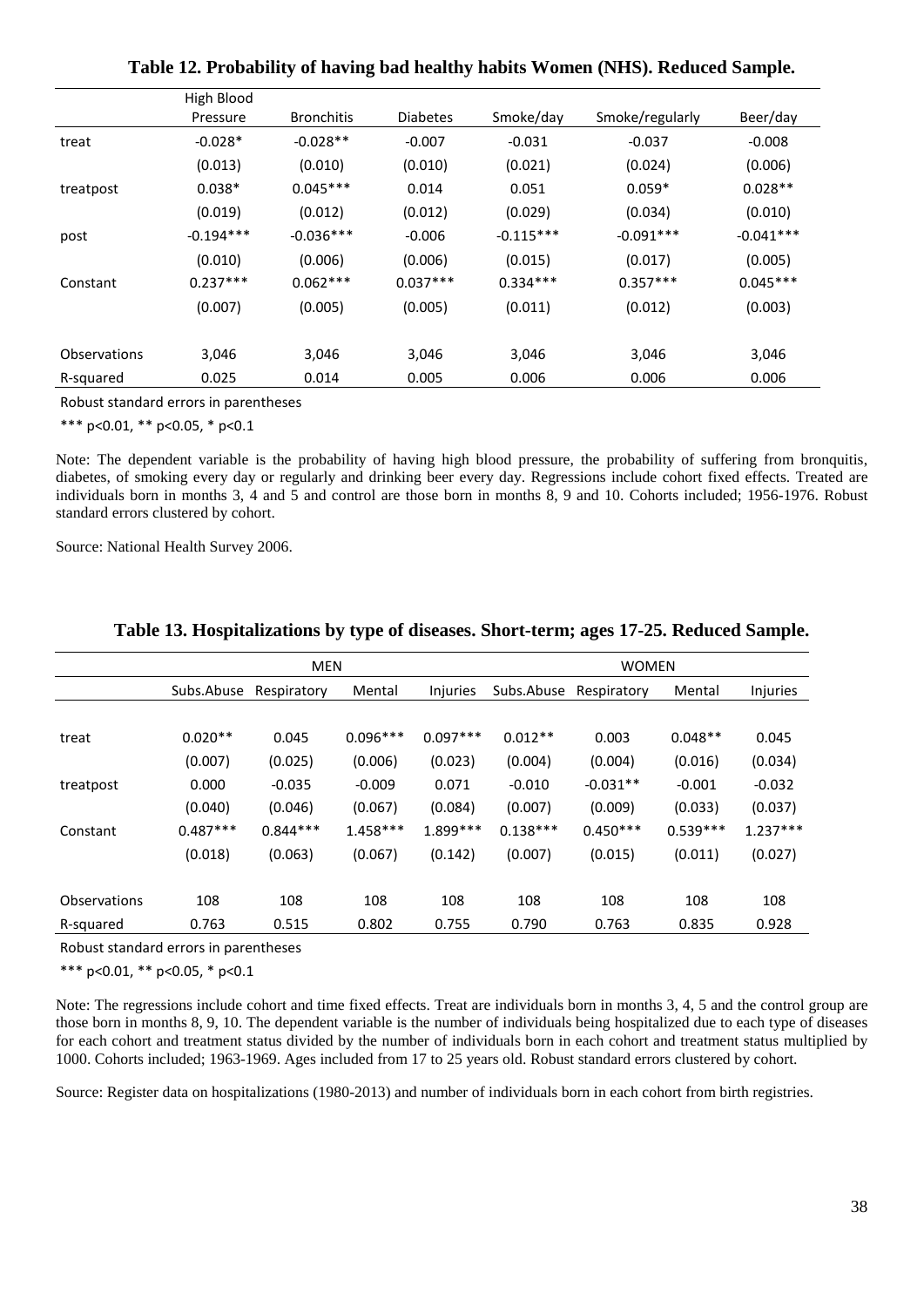|              | <b>MEN</b> |             |            |                 | <b>WOMEN</b> |             |            |            |
|--------------|------------|-------------|------------|-----------------|--------------|-------------|------------|------------|
|              | Subs.Abuse | Respiratory | Mental     | <b>Injuries</b> | Subs.Abuse   | Respiratory | Mental     | Injuries   |
|              |            |             |            |                 |              |             |            |            |
| treat        | 0.028      | $-0.043**$  | 0.067      | $0.109**$       | $-0.003$     | $-0.094**$  | 0.113      | 0.021      |
|              | (0.027)    | (0.016)     | (0.068)    | (0.042)         | (0.008)      | (0.036)     | (0.068)    | (0.039)    |
| treatpost    | $-0.057$   | 0.067       | 0.054      | $-0.144$        | $-0.040$     | $0.134**$   | $-0.154$   | $-0.141*$  |
|              | (0.060)    | (0.065)     | (0.076)    | (0.075)         | (0.025)      | (0.048)     | (0.119)    | (0.067)    |
| Constant     | $0.312***$ | $0.181***$  | $0.991***$ | $2.063***$      | $0.114***$   | $0.229***$  | $0.346***$ | $0.822***$ |
|              | (0.030)    | (0.040)     | (0.041)    | (0.032)         | (0.009)      | (0.018)     | (0.057)    | (0.017)    |
|              |            |             |            |                 |              |             |            |            |
| Observations | 216        | 216         | 216        | 216             | 216          | 216         | 216        | 216        |
| R-squared    | 0.912      | 0.980       | 0.963      | 0.989           | 0.815        | 0.975       | 0.965      | 0.967      |

**Table 14. Hospitalizations by type of diseases. Long-term; ages 26-44. Reduced Sample.**

\*\*\* p<0.01, \*\* p<0.05, \* p<0.1

Note: The regressions include cohort and time fixed effects. Treat are individuals born in months 3, 4, 5 and the control group are those born in months 8, 9, 10. The dependent variable is the number of individuals being hospitalized due to each type of diseases for each cohort and treatment status divided by the number of individuals born in each cohort and treatment status multiplied by 1000. Cohorts included; 1963-1969. Ages included from 26 to 44 years old. Robust standard errors clustered by cohort.

Source: Register data on hospitalizations (1980-2013) and number of individuals born in each cohort from birth registries.

#### **Table 15. Probability of having bad healthy habits. Full Sample.**

|              | Drugs (Injectable) |            |  |  |  |
|--------------|--------------------|------------|--|--|--|
|              | Men                | Women      |  |  |  |
| treat        | $0.012*$           | $-0.009**$ |  |  |  |
|              | (0.007)            | (0.004)    |  |  |  |
| treatpost    | $-0.029**$         | $-0.001$   |  |  |  |
|              | (0.011)            | (0.012)    |  |  |  |
| post         | $0.048***$         | $0.041***$ |  |  |  |
|              | (0.006)            | (0.006)    |  |  |  |
| Constant     | $-0.007*$          | $0.004**$  |  |  |  |
|              | (0.004)            | (0.002)    |  |  |  |
| Observations | 1,640              | 1,904      |  |  |  |
| R-squared    | 0.014              | 0.019      |  |  |  |

Robust standard errors in parentheses

\*\*\* p<0.01, \*\* p<0.05, \* p<0.1

Note: The dependent variable is the probability of having tried injectable drugs. Regressions include cohort dummies. Treated are individuals born in months 1 to 5 and control individuals are those born in months 8 to 12. Cohorts included; 1954-1975. Robust standard errors clustered by cohort.

Source: Survey on health and sexual habits (2003).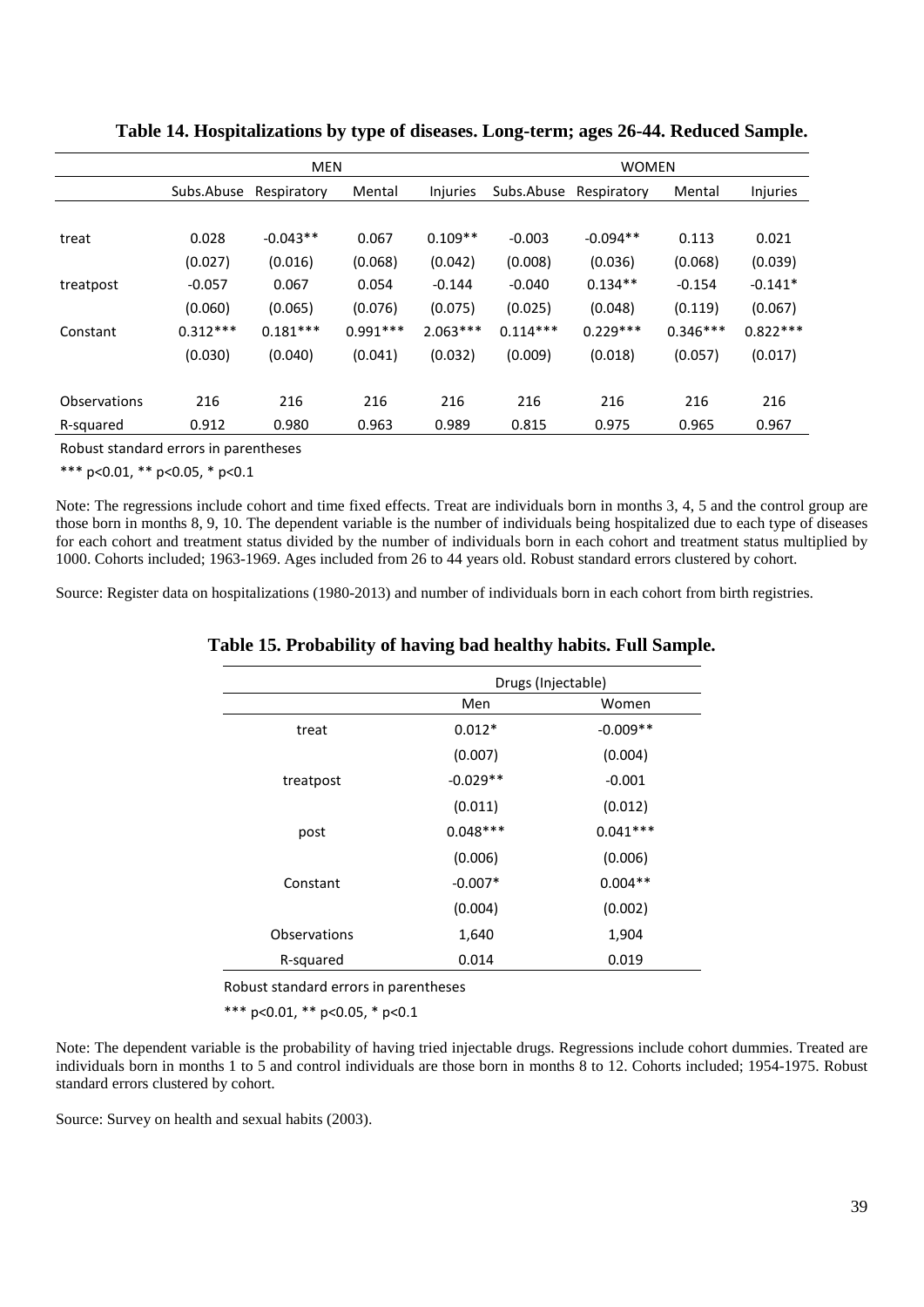| <b>MEN</b><br><b>WOMEN</b><br>$-0.060$<br>0.030<br>(0.095)<br>(0.038)<br>0.088<br>$-0.092*$ | <b>MEN</b><br>0.017<br>(0.097)   | <b>WOMEN</b><br>0.110 | <b>MEN</b><br>0.012 | <b>WOMEN</b><br>$-0.017$ |
|---------------------------------------------------------------------------------------------|----------------------------------|-----------------------|---------------------|--------------------------|
|                                                                                             |                                  |                       |                     |                          |
|                                                                                             |                                  |                       |                     |                          |
|                                                                                             |                                  |                       |                     |                          |
|                                                                                             |                                  | (0.116)               | (0.086)             | (0.071)                  |
|                                                                                             | $-0.056$                         | $-0.143$              | 0.082               | $-0.006$                 |
| (0.109)<br>(0.050)                                                                          | (0.123)                          | (0.127)               | (0.099)             | (0.075)                  |
| $0.057**$<br>0.103                                                                          | 0.043                            | 0.053                 | $0.428***$          | $0.264***$               |
| (0.027)                                                                                     | (0.090)                          | (0.051)               | (0.070)             | (0.026)                  |
|                                                                                             |                                  | $0.972***$            | $0.491***$          | $0.754***$               |
| (0.009)                                                                                     | (0.065)                          | (0.029)               | (0.057)             | (0.017)                  |
| 194                                                                                         | 210                              | 194                   | 212                 | 194                      |
| 0.101                                                                                       | 0.125                            | 0.206                 | 0.115               | 0.089                    |
|                                                                                             | (0.077)<br>$0.707***$<br>(0.063) | $0.992***$            | $0.988***$          |                          |

## **Table 16. Probability of reporting to be being happy, satisfied and in good health.**

Robust standard errors in parentheses

\*\*\* p<0.01, \*\* p<0.05, \* p<0.1

Note: The dependent variable is the probability of reporting to be happy, satisfied and in good health. Regressions include cohort dummies. Treated are individuals born in months 1 to 6 and control individuals are those born in months 7 to 12. Cohorts included; 1955-1977. Robust standard errors clustered by cohort.

Source: World Value Survey (2007; 5<sup>th</sup> wave).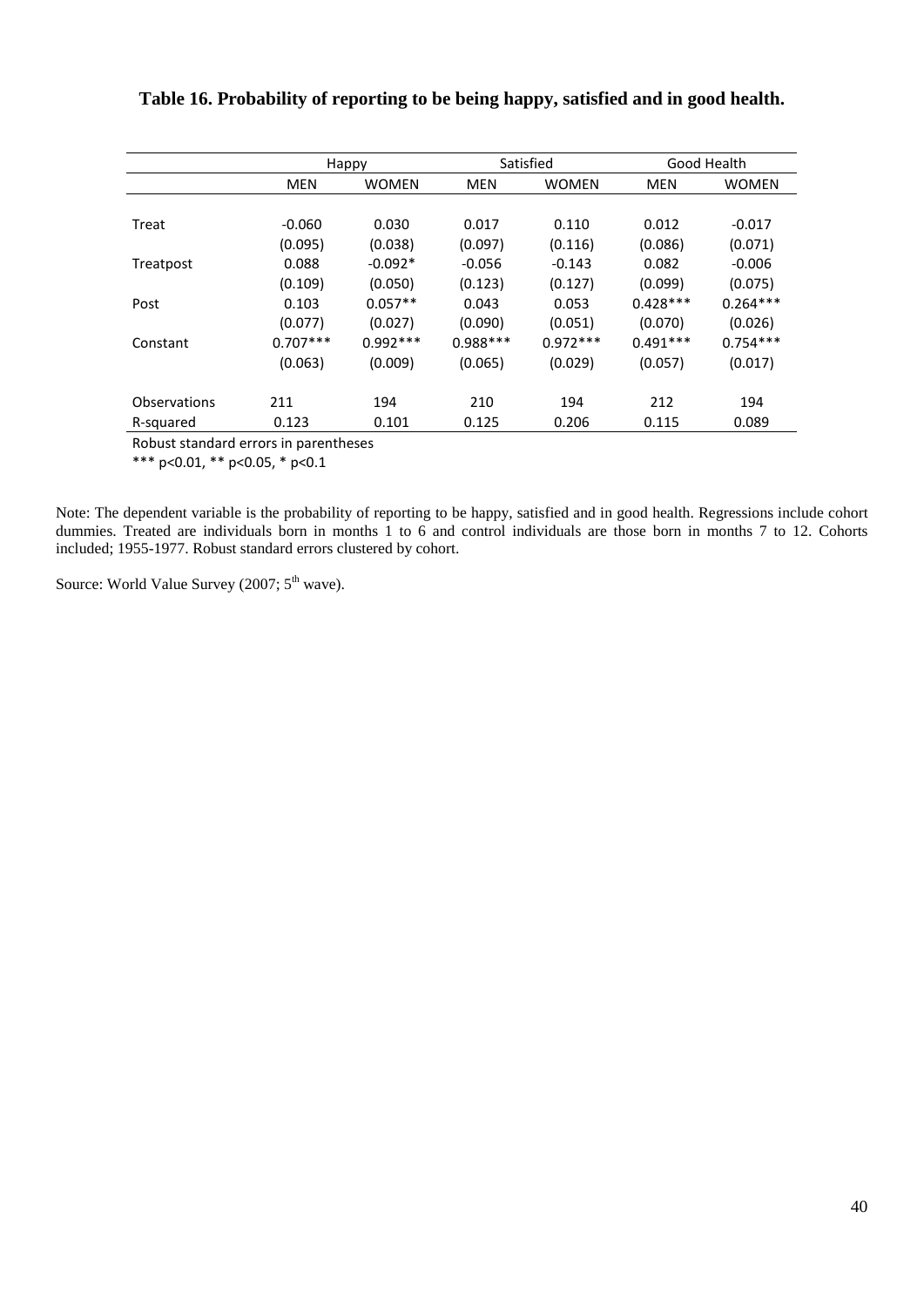#### **APPENDIX**

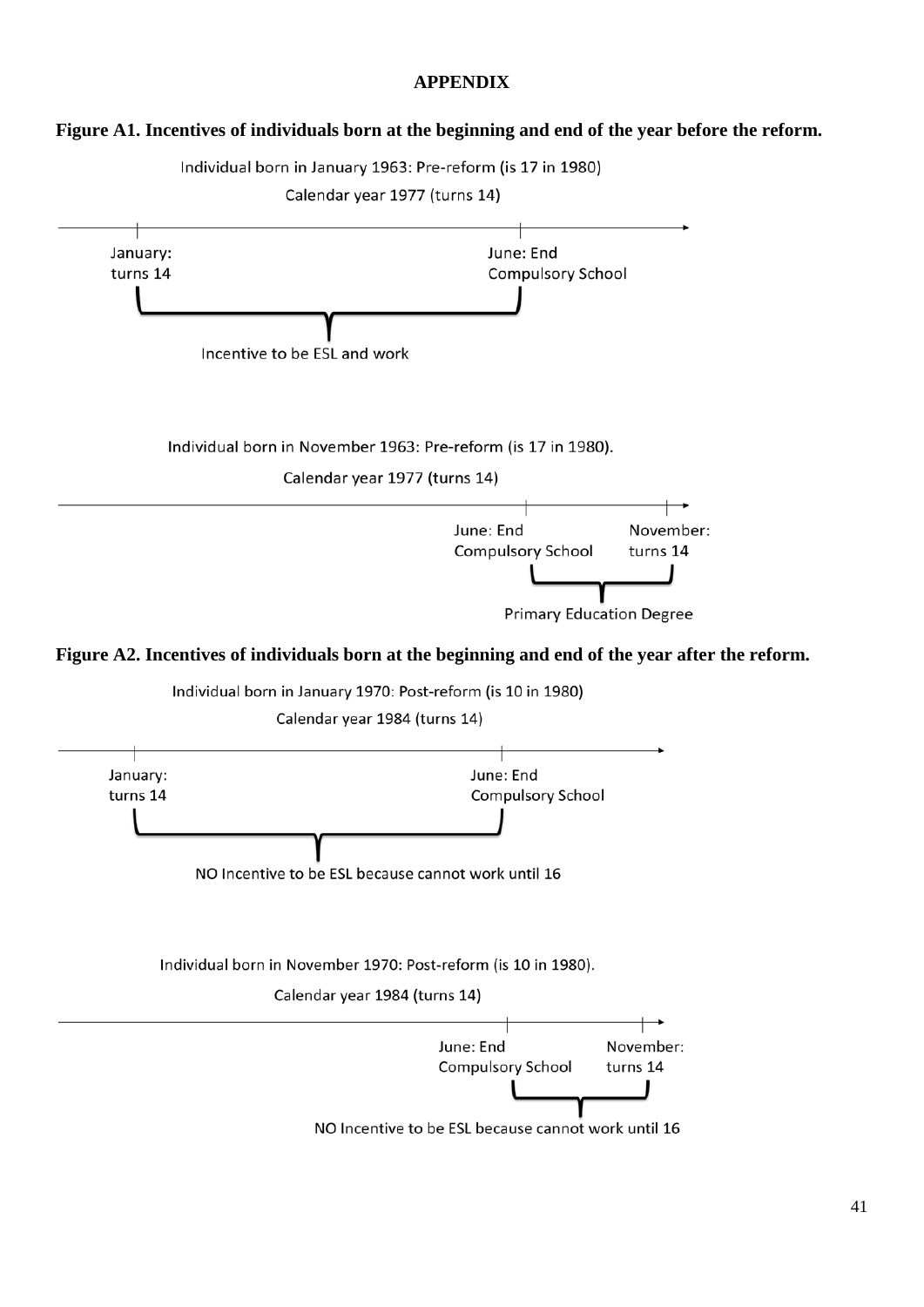**Figure A3. Summary of labor market and education reforms and differential incentives of individuals born at the beginning and end of the year.**



**Figure A4. Probability of being an ESL; 2001 census data.**



Note: The predictions are from a regression of the probability of being a dropout with cohort dummies and the dummies to identify the effect of the policy. Begin are individuals born in months 1 to 5 and end are those born in months 8 to 12.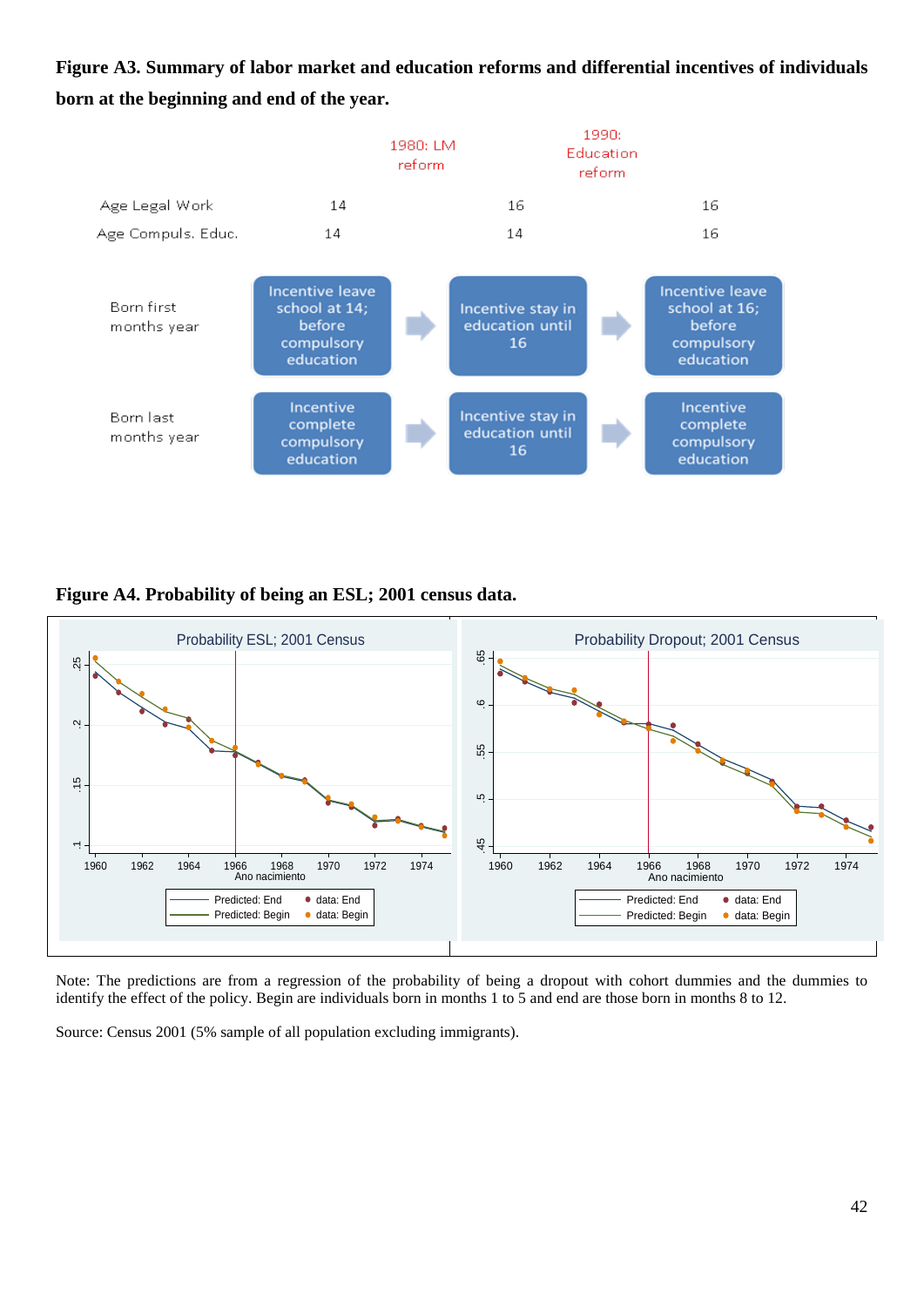|                     | <b>Full Sample</b> |                | <b>Reduced Sample</b> |                |  |
|---------------------|--------------------|----------------|-----------------------|----------------|--|
|                     | <b>ESL</b>         | <b>DROPOUT</b> | ESL                   | <b>DROPOUT</b> |  |
| treat               | $0.858**$          | 0.392          | $0.822**$             | $0.902**$      |  |
|                     | (0.320)            | (0.350)        | (0.340)               | (0.391)        |  |
| treatpost           | $-0.844**$         | $-1.024**$     | $-0.963**$            | $-1.804***$    |  |
|                     | (0.344)            | (0.410)        | (0.374)               | (0.495)        |  |
| postref             | $-8.979***$        | $-9.285***$    | $-6.951***$           | $-5.895***$    |  |
|                     | (0.174)            | (0.207)        | (0.191)               | (0.252)        |  |
| Constant            | 22.743***          | 62.507***      | 22.622***             | 61.606***      |  |
|                     | (0.162)            | (0.177)        | (0.174)               | (0.200)        |  |
| <b>Observations</b> | 389,755            | 389,755        | 239,154               | 239,154        |  |
| R-squared           | 0.014              | 0.013          | 0.014                 | 0.013          |  |

#### **Table A1. ESL and dropout (2001 Census data). Full Sample.**

Robust standard errors in parentheses

\*\*\* p<0.01, \*\* p<0.05, \* p<0.1

Note: The dependent variable is the probability of being and ESL or a dropout multiplied by 100. Regressions include cohort fixed effects. Treat are individuals born in months 1 to 5 and the control group are those born in months 8 to 12. Includes cohorts from 1960 to 1975 (cohort of 1966 excluded).

Source: Census 2001 (5% sample).



### **Figure A5. Sample selection for mortality register data**